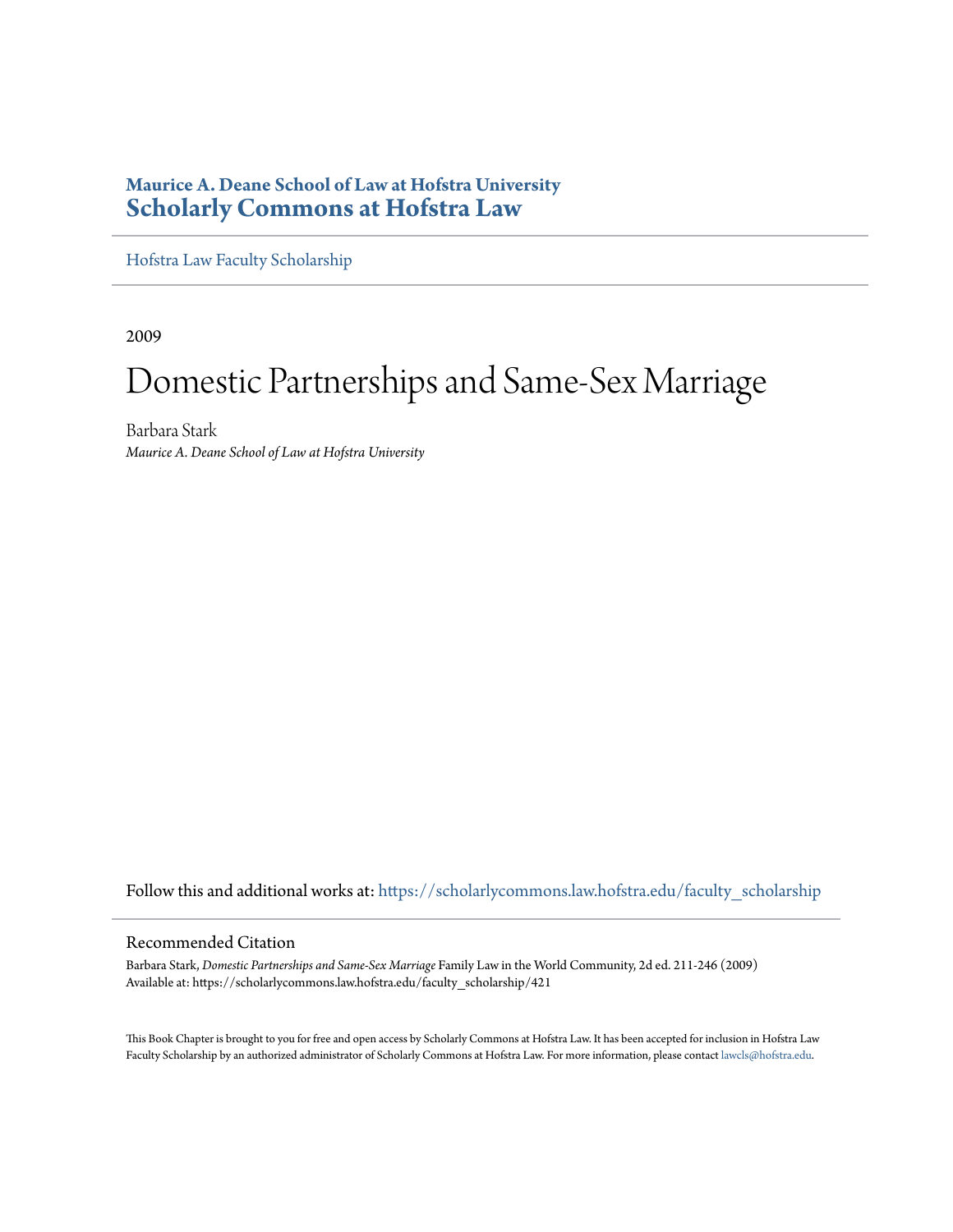# **Chapter 4**

# **Domestic Partnerships and Same-Sex Marriage**

*Family law continues to evolve rapidly. Past orthodoxies become unsustainable, while new norms and values are ushered in.*

> John Murphy, *The Recognition of Same-Sex Families in Britain: The Role of Private International Law*, 16 Int'l J. L. Pol. & Fam. 181, 185 (2002)

Perhaps nowhere in family law is this evolution more dramatic than in the burgeoning recognition of rights of same-sex couples. Within the past twenty years courts, legislatures, and international bodies have addressed the extent to which rights and obligations formerly reserved to heterosexual married spouses should be conferred on other partners.

Most western democracies now recognize same-sex unions, assuring the partners in such unions a range of rights and benefits, similar to but distinct from the rights and benefits enjoyed by married couples. Part A of this Chapter describes the legal mechanisms which recognize and protect same-sex unions, some of which are also open to heterosexual couples. Part B focuses on the still-small minority of states that have opened civil marriage to same-sex couples. Part C considers the growing reliance on human rights instruments to expand the rights of same-sex couples, and the promulgation of new instruments, including the Yogyakarta Principles on the Application of International Human Rights Law in relation to Sexual Orientation and Gender Identity.

# **A. Domestic Partnerships**

# **Kelly Kollman,**  *Same-Sex Unions: The Globalization of an Idea*

### 51 Int'l Stud. Q. 329, 329 (2007)

With the adoption of its registered partnership law in 1989, Denmark became the first country to implement a national same-sex unions (SSU) law. In the decade and a half that have followed, 15 additional West European countries have adopted similar legislation, eight of them in the past 5 years. In 2003, Jean Chrétien's government in Canada became one of the first non-European governments to propose an SSU law at the national level and in 2005 Canada became one of only five countries to allow gay and lesbian couples to marry. By the beginning of 2006, the only major western democracies without such laws in place were the United States, Italy, Greece, and Ireland.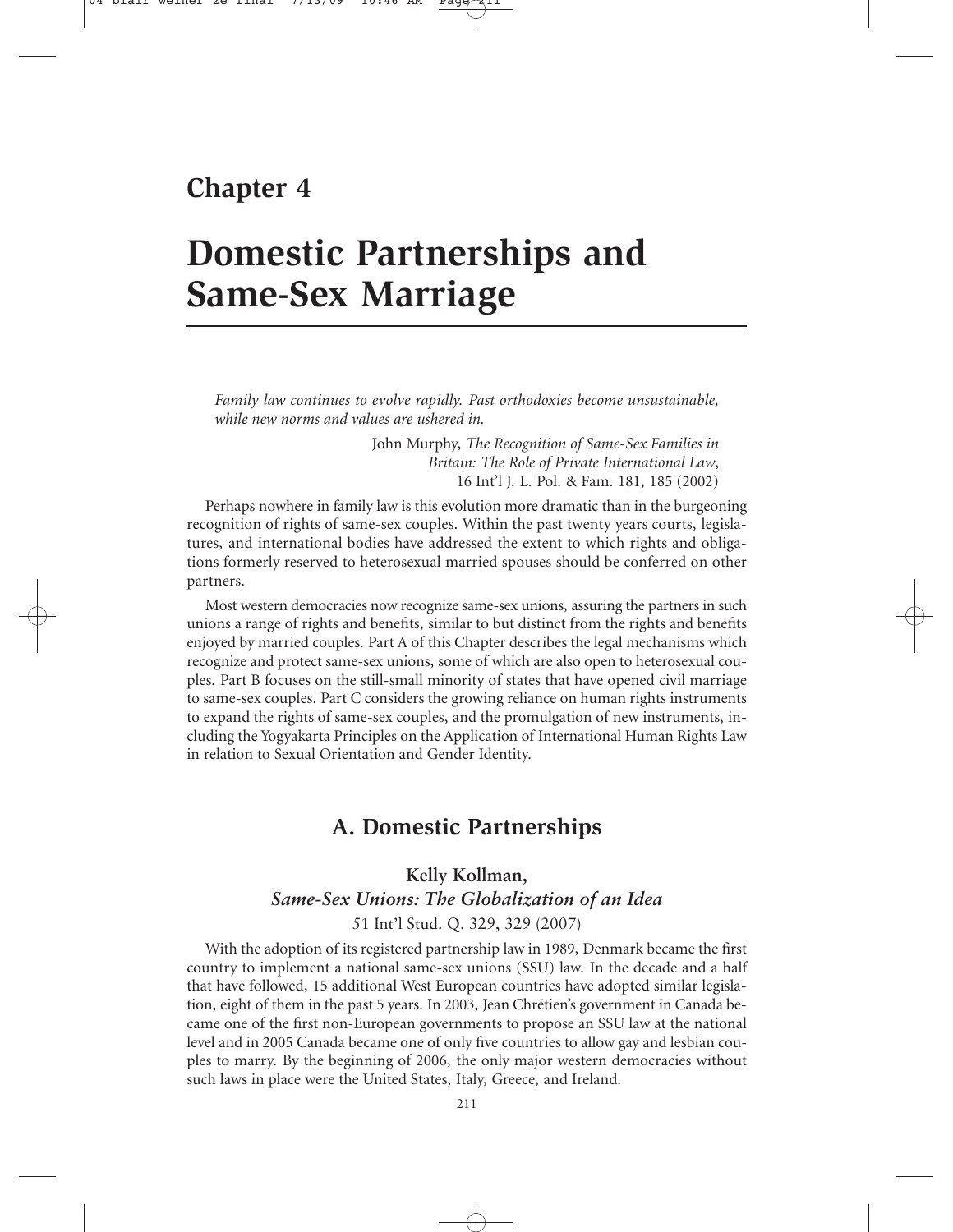Most states which afford same-gender couples the opportunity to formalize their relationships legally have opted to create an alternative status that coexists with the institution of marriage. As noted above, Denmark became the first nation to follow this route when it enacted registered partnership legislation. It was soon joined by other Nordic countries — Norway (1993), Sweden (1994), Greenland (1994), and Iceland (1995) whose legislation mirrored Denmark's.

—————

Registered partnerships in these Nordic countries are open only to same-gender couples. The legislation explicitly guarantees that, with a few delineated exceptions, registered partners will have all of the same rights under law as married couples. Thus, the registered partnership creates mutual obligations of support, inheritance rights, insurance benefits, and the other economic and legal rights, between the partners themselves and in relation to third parties,that accompany marital status. The substantive exceptions in the original legislation all relate to parental rights. Denmark and Sweden, for example, restricted the ability of partners to have joint custody, and Iceland and Sweden restricted access to artificial insemination. Originally, all of these countries withheld the right to adopt, although subsequently Denmark, Sweden, and Iceland lifted or partially lifted those restrictions as described above in Note 3. *See* Martin DuPuis, *The Impact of Culture, Society, and History on the Legal Process: An Analysis of the Legal Status of Same-Sex Relationships in the United States and Denmark,* 9 Intl J. L. & Fam. 86, 104–05 (1995); Denmark's Registered Partnership Act, Iceland's Registered Partnership Act, Norway's Act on Registered Partnerships for Homosexual Couples, and Sweden's Registered Partnership Act, http://users.cybercity.dk/~dko12530/s2.htm (translated texts of all).

Many of the restrictions to marriage, such as age, consanguinity, and bigamy prohibitions, also apply to registered partnerships in these countries, and each of these nations requires that at least one partner be a citizen of the nation and domiciled therein. Solemnization requirements for registered partnerships, however, are not identical to marriage, and vary by country. In Denmark, for example, "[r]egistered partners do not have a right to a Danish church wedding," nor do they have a right by law to mediation performed by clergy. DuPuis, *supra,* at 104–05, citing Act No. 821, 19 Dec. 1989. Registered partnerships in these countries are also dissolved under the same circumstances as marriages.

More recently, Germany and Finland have enacted registered partnership legislation, also limiting entry to same-gender couples. Germany's legislative scheme, the Registered Partnership Act of 2001, *Gesetz zur Beendigung der Diskriminierung gleichgeschlechtlicher Gemeishaften Lebenspartnerschaften,* 2001 BGBI. I S. 266, is of particular interest, as it deviates from the Nordic model in several respects.

Rather than grant all of the rights of marriage, with specified parental exceptions, the German legislature instead enumerated the rights and obligations that registered partnership would entail. While extensive, they deviate from the rules governing marriage in some significant respects. Registered partners commit to provide each other with appropriate financial support during the relationship, and to joint entitlement and obligations arising from contracts entered by one partner, just as in marriage. Unlike marital spouses, however, partners must declare which system of property will be applicable to their partnership — a regime of accrued gains (which secures a share of property acquired for the homemaker partner), a contract that modifies the accrued gains regime, separation of property, or communal property — at the time they establish the partnership. Registered partners have the same rights of inheritance as marital spouses, and a right to become tenant of a joint residence after the death of a partner, but do not have equal tax status in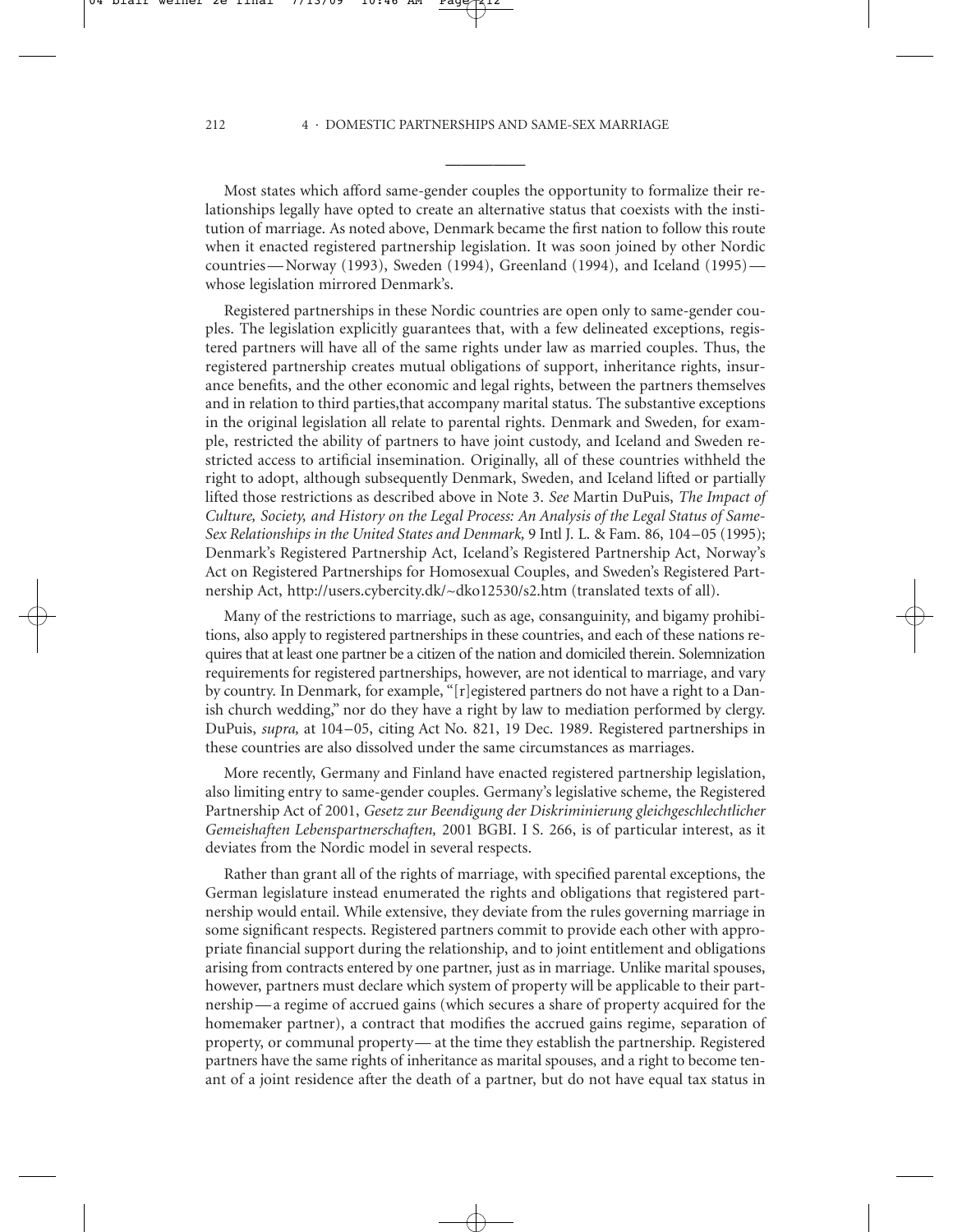terms of inheritance tax or other tax benefits. Registered partners are accorded testimonial and immigration privileges similar to marital spouses, and one partner may acquire the right, with the consent of the other partner, to participate in day-to-day decisions regarding the partner's child. Joint adoption, or adoption of a partner's child, is not permitted, however, nor is artificial insemination of one of the partners. If one partner does live with the biological or adopted child of the other partner over an extended period of time, the former individual has a right of access following dissolution, but would not have a right to custody. Nina Dethloff, *The Registered Partnership Act of 2001, in* The International Survey of Family Law 171, 174–78 (Andrew Bainham ed., 2002); Steven Ross Levitt, *New Legislation in Germany Concerning Same-Sex Unions,* 7 ILSA J. Int'l & Comp. L. 469, 482–88 (2001).

As in marriage, dissolution of a German registered partnership requires a court decree. The grounds for dissolution of a registered partnership, however, differ in some respects from the grounds for dissolution of marriage. Dissolution of a registered partnership is permitted (1) by agreement, 12 months after the parties file a declaration of their desire for a dissolution; (2) at the request of one partner, 36 months after that partner's declaration has been filed; or (3) on the basis of unacceptable hardship to the partner who files, for reasons related to the other partner. Unlike dissolution of a marriage, there is no irrefutable presumption based upon breakdown and separation for a specific period. Thus, registered partners will frequently have to wait longer for the decree, because partners must declare their intent at the beginning of the statutory period, whereas marital spouses may choose to file toward the end of a separation period, and separation of spouses can be deemed to include periods in which both were physically living in the same home. Dethloff, *supra*, at 179.

German registered partnerships may, under some circumstances, create an obligation to provide post-dissolution maintenance to a former partner who cannot support himself or herself, due to age or disability. Unlike the situation following dissolution of a marriage, however, the court is directed by the legislation to look first to relatives of the financially vulnerable partner to provide support, and only if support cannot be obtained from such relatives would the obligation for post-dissolution maintenance be imposed upon an ex-partner. Levitt, *supra,* at 483.

On 12 October 2004, the Life Partnership Law (Revision) Act was passed by the Bundestag, increasing the rights of registered same-sex partners to include, among other things, the possibility of second parent adoption, pension rights for workers and employees (not for federal civil servants), and simpler alimony and divorce rules. This law, however, still excludes the same tax benefits that are available to married different-sex partners. Registered partners do not have full adoption rights.

German law allows registered partners to change their last names; joint custody over child for whom one partner already has custody and allows partners to adopt each other's children; grants recognition of next-of-kin rights; joint eligibility for some social security benefits; survivor's pension right; similar rights in the field of tenancy; and immigration concessions and working permission for a foreign partner.

#### *Notes and Questions*

DIATI METHEL SE FINAL 1/13/09 10:40

1. *Constitutional and Political Constraints*. Several unique constitutional and political factors contributed to the different model for registered partnership ultimately fashioned by the German legislature. One important constraint was the risk that the new legislation would be determined unconstitutional by the Federal Constitutional Court.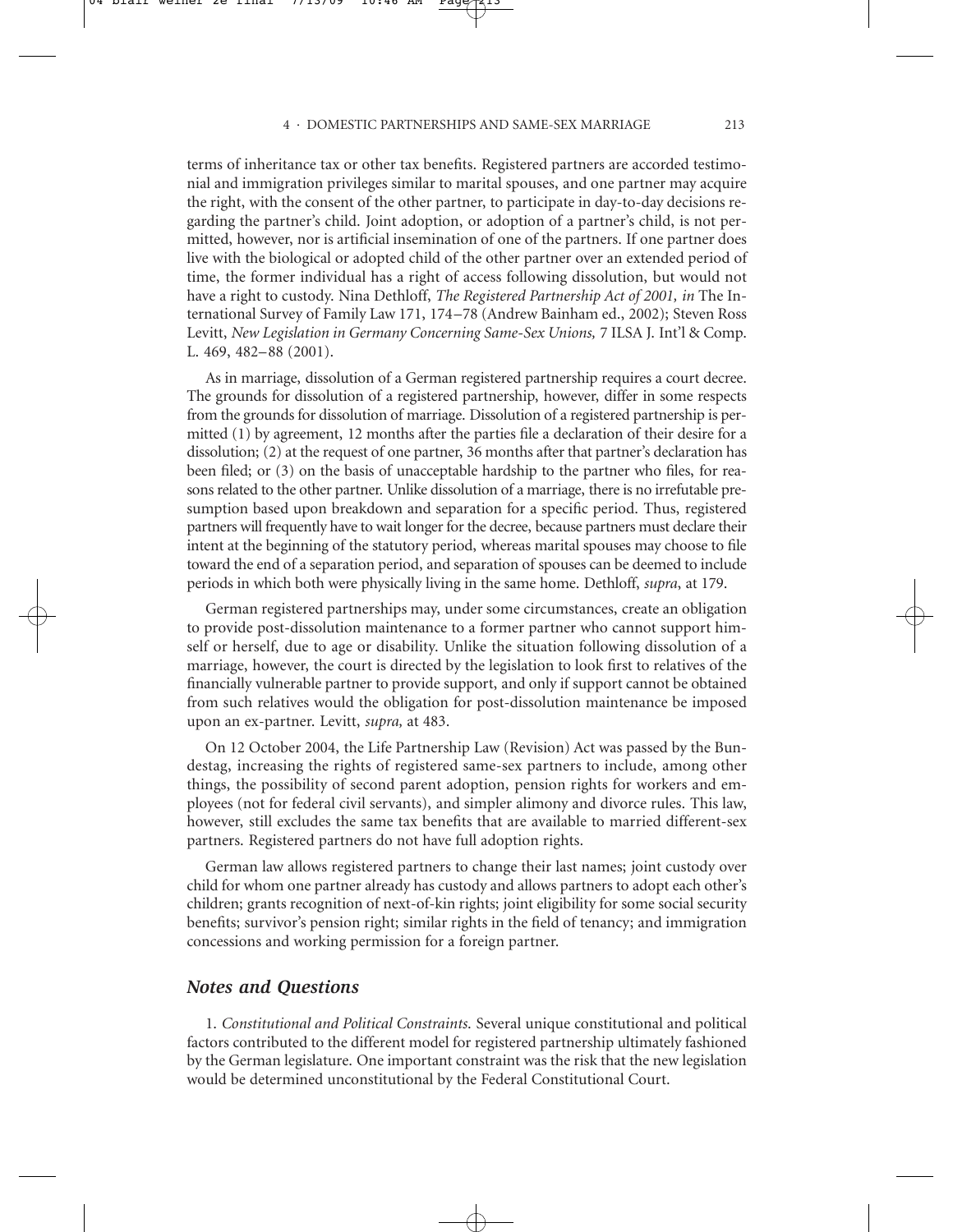Article 6 of the German Constitution explicitly provides special protection for the institutions of marriage and the family, both by protecting the institutions from state intervention and by imposing a positive duty upon the state to support them. Ilona Ostner, *Cohabitation in Germany — Rules, Reality and Public Discourses,* 15 Int'l J.L. Pol. & Fam. 88, 99 (2001). Review of legislation by the Federal Constitutional Court does not necessitate the same kind of standing requirements the U.S. Supreme Court would demand. Instead, an abstract review can be initiated by complaint of any of the sixteen state governments asserting that the challenged law violates constitutional principles. Sensing the likelihood that opponents of the legislation would challenge the legislation under Article 6, drafters steered away from the use of the word "marriage," as well as from consideration of an alternative status for both opposite-sex and same-sex partners that might compete with marriage. Though the bill's drafters desired to provide as many rights as possible, legislative history reveals their concern that the partnership be perceived as a new institution, without all of the rights and indicia of marriage, so that it would not be regarded as a rival or an affront to the legitimacy of traditional marriage that might be found to violate the government's constitutional duty to protect marriage and family life. Levitt, *supra,* at 478–79, 488–89. *See also* Ostner, *supra,* at 99.

The drafters' calculations proved to be successful. In an action challenging the constitutionality of the German domestic partnership legislation, brought by Bavaria and two other states, the Federal Constitutional Court voted 5–3 to uphold the law's constitutionality. *German Court Oks Gay Marriage*, July 17, 2002, *at* http://www.nytimes.com/

aponline/international/AP-Germany-Gay-Couples.html.

Another set of constraints was imposed by Germany's federal system. A bill regarded as affecting the rights or interests of the states requires a simple majority of votes in both the Bundestag, the lower house, and the Bundesrat, the upper house in which legislators are chosen by the state governments and each state's representatives must vote as a block. Legislation regarded as within the competency of the federal government can, under certain circumstances, become law without approval of the majority in the upper house. When it became apparent that the registered partnership legislation did not have sufficient votes in the Bundesrat, the legislation was split into two bills, separating out the matters within the competency of the federal government, which was the portion that ultimately was put into effect. Those matters regarded as impacting state governments, such as the tax benefits, were separated into a second bill, which was ultimately defeated. Levitt, *supra,* at 479–81, 488.

2. *Should Role Assumptions Impact Creditors' Rights?* German law professor Nina Dethloff questions whether imposing contractual liability on both partners for purchases made by one partner during the relationship for food, clothing, furniture, or a vehicle is creating a windfall for the creditor. She argues that insufficient data is available regarding the role assumption of same-gender partners, but postulates that differentiated division of tasks is rarer because few children are raised in German same-gender relationships. If so, she suggests that this creditor protection is unnecessary, as the principal function of joint liability is to enable a homemaker partner to make purchases for the couple independently. Dethloff, *supra*, at 175.

Does it make more sense, when fashioning an alternative status, to scrutinize each legal effect of opposite-gender marriage to determine if it is reasonably applied to samegender couples, or rather to take a broader approach, establishing rights and obligations equivalent to marriage across the board?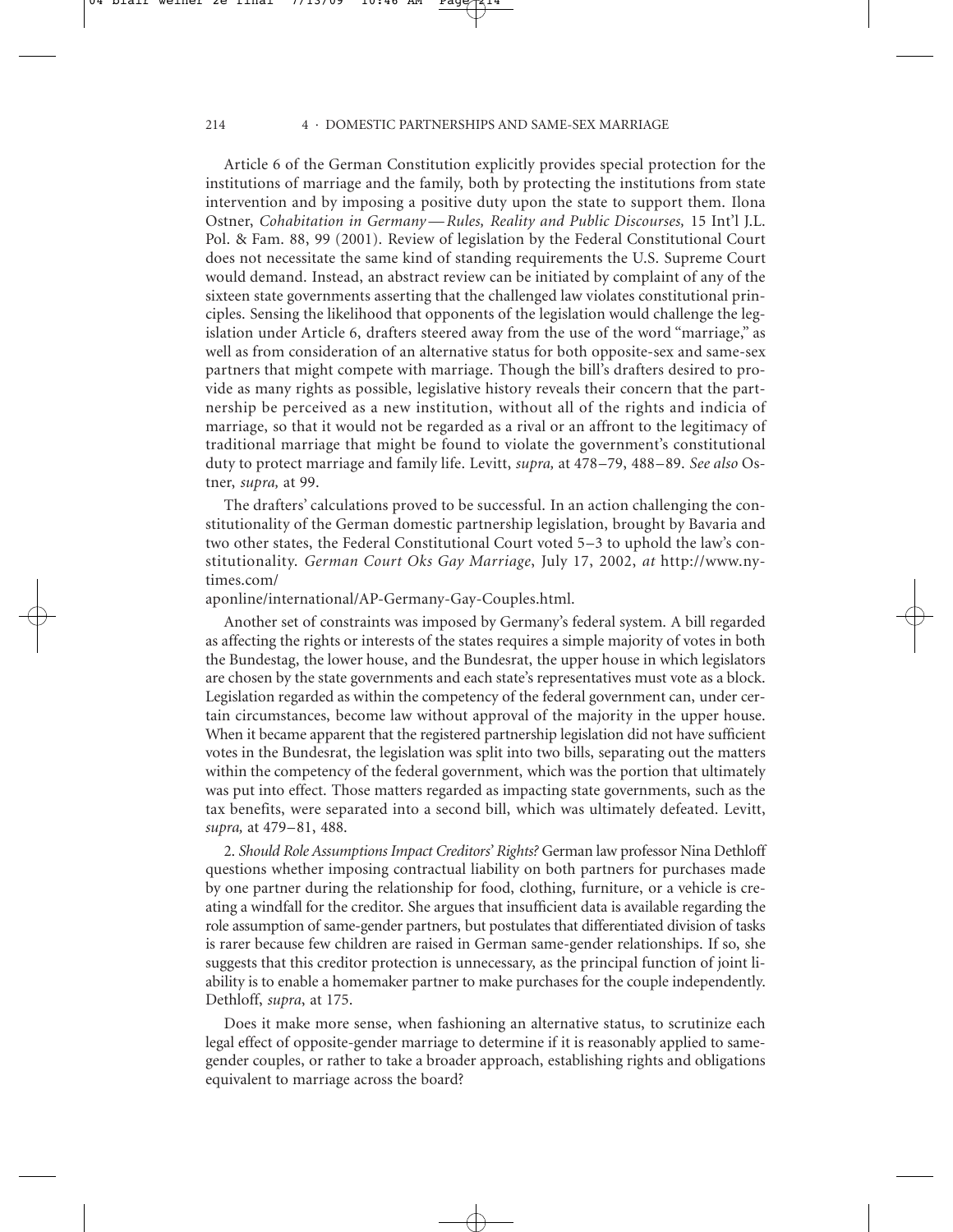04 blair weiner 2e final 7/13/09 10:46 AM Page 215

If you believe scrutinizing individual rights and obligations is more appropriate, do you think Dethloff's assumption that differentiated division of tasks is far less frequent among same-gender couples would be accurate in the United States? Absent valid socio-economic studies, which Dethloff recognizes are not available, should legislatures justify differences in rights and obligations based on their individual perceptions regarding differences in role differentiation?

France introduced a very different model for an alternative status when its Pacte Civil de Solidarité (PACS), Loi no. 99-994, entered into effect in November 1999.

—————

First, the status is open to opposite-sex as well as same-sex cohabitants.

Second, the law requires that the couple enter a cohabitation contract, the PACS, in which they set forth the terms and conditions that they wish to regulate their common life. It is the PACS, rather than the relationship, which is technically registered. Property issues regulated by private law, such as ownership of property and financial commitments towards each other, during and after the relationship, can be stipulated by the parties, subject to any restrictions the general law imposes. Alternatively, the partners may choose not to address some or all specific issues and declare that general law will regulate the PACS. In such cases, property acquired after the PACS is registered will be presumed to be owned by the partners in equal shares, unless a purchase deed specifies otherwise. Anne Barlow & Rebecca Probert, *Le PACS est arrivé—France Embraces Its New Style Family,* 2000 Int'l Fam. L. 182, 182.

A third important difference is the fact that some of the public benefits bestowed upon the couple after registration of a PACS are phased in based on the length of the relationship or birth of a child. For example, after two years PACS partners may leave an increased portion of their estate to the other partner without tax, and after three years PACS couples will be taxed as married couples. On the other hand, PACS partners can immediately take advantage of their partner's health insurance and social security contributions. *Id.* Entry into a PACS permits certain employment and immigration benefits as well. Adoption and custody are not addressed in the French PACS legislation. Collectif PACS et Caetera, http://perso.club-internet.fr/ccucs/frames/e\_une.html.

Like the German registered partnership, not every feature of the PACS is equivalent to marriage. For example, partners owe each other "mutual and material assistance," which is considered a lower standard than the "help and assistance" duty imposed on married partners. Also like the German statute, the PACS law specifically sets forth enumerated rights and obligations, including the joint and several liability of each for debts incurred by either partner for household expenses. Upon desertion or death of one partner, the other is entitled to the tenancy of the partners' home, *id.,* but apart from tenancies, there are no succession rights. Claude Martin & Iréne Théry, *The PACS and Marriage and Cohabitation in France*, 15 Int'l J. L. Pol. & Fam. 135, 150–51 (2001).

Registration of the PACS requires the attendance of both partners at the local courthouse, where the declaration of their agreement is recorded. The court must be notified of any subsequent amendments to its terms. The parties may terminate a PACS immediately upon their mutual agreement, or upon marriage to each other or the marriage of one to another individual. It can also be terminated by one partner unilaterally three months after notice is given to the other party and the court. Unless the parties marry each other, dissolution of the relationship requires that property be divided according to the terms of the PACS, and the role of the court is to resolve any disputes that might arise concerning these terms or their implementation, or to determine the financial consequences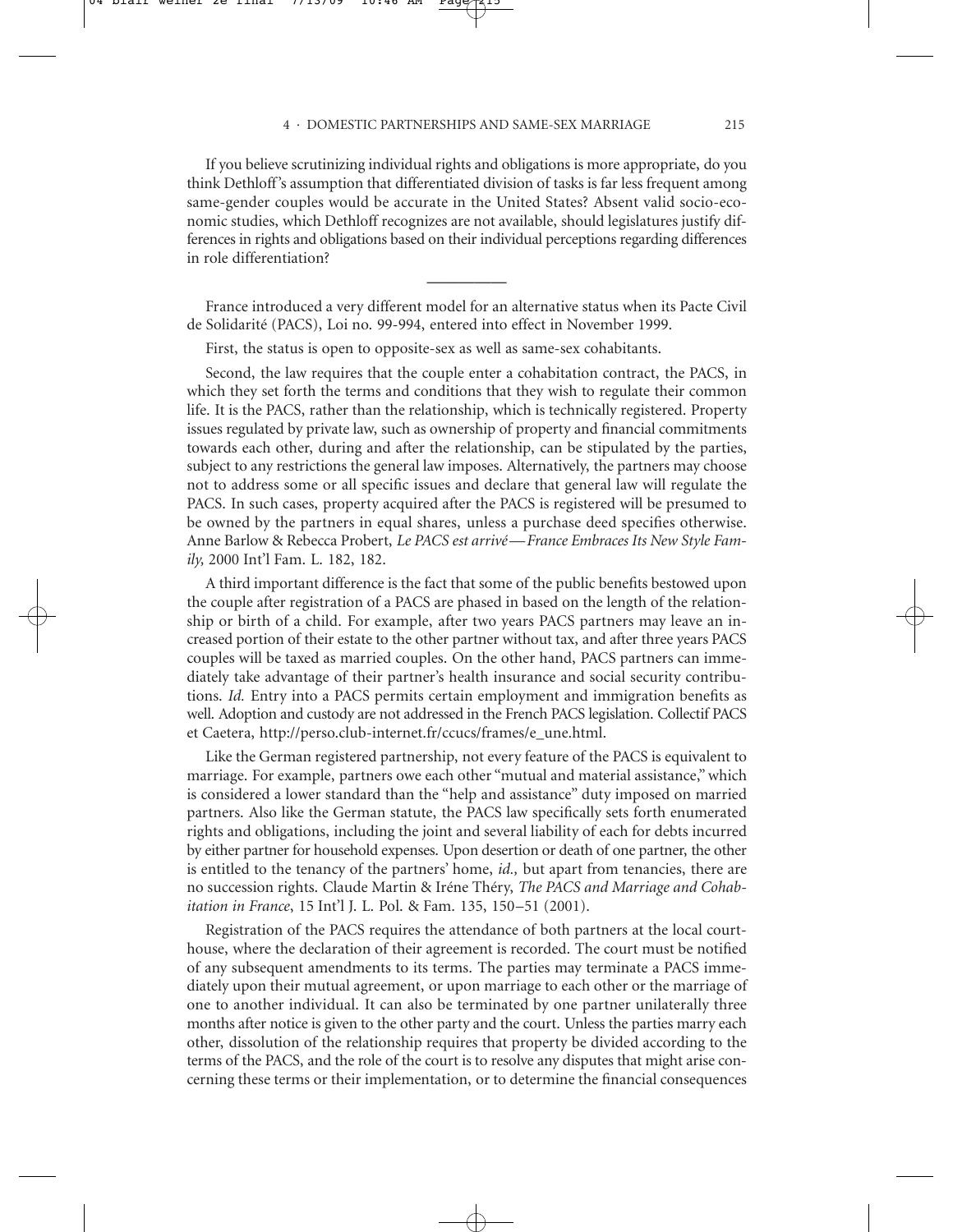regarding those issues the PACS does not address. *Id.* at 182–83. *See also* website of Collectif PACS et Caetera, *supra*.

#### *Notes and Questions*

1. *Constitutionality.* France's PACS legislation was also the subject of constitutional challenge, and was upheld by the Conseil Constitutionnel, subject to certain *réserves d'interprétation.* The Court held that the legislation is constitutional only if the parties are required to "live as a couple" and not simply as persons sharing a household; and that PACS partners not be permitted to opt out of the obligation of mutual assistance, and may be held liable to a partner if one breaks the relationship. Eva Steiner, *The Spirit of the New French Registered Partnership Law—Promoting Autonomy and Pluralism or Weakening Marriage*, 12 Child & Fam. L.Q. 1, 4 (2000), citing Decision 99-419 DC of 9 November 1999.

2. *Demographic Changes.* The PACS legislation was a response not only to the need of same-gender couples for equality, but also to the changes that had occurred in French society over the last few decades. Between 1980 and 1997, the annual rate of marriages celebrated in France dropped from 334,000 in 1980 to 284,000 in 1997; the annual percentage of children born out of wedlock rose from 11.4% in 1980 to 40% in 1997, and by 1999 one in three couples between the ages of 25 and 39 were cohabiting. Steiner, *supra,* at 3, n.12 and accompanying text.

3. *Participation.* During the first four and one-half months in which the PACS legislation was in effect, almost 14,000 PACS were registered. During the first two years of the Dutch Registered Partnership Act, by comparison, only 2,822 Dutch couples registered. Barlow, *supra,* at 183. No confirmed statistics regarding the gender of PACS partners are available, as the registering tribunals are forbidden to release this information. Martin, *supra,* at 151. However, a media survey of court clerks indicates that the majority of couples registering PACS are heterosexual. Barlow, *supra,* at 183. Does your knowledge of French divorce law from Chapter 3 possibly shed some light on the popularity of PACS in France?

4. *Uncertainty.* French academics Claude Martin and Iréne Théry describe the PACS legislation as transitory law, observing that its "intermediate status, neither a union nor a contract, neither private nor public, expresses the ambiguity of the *French way* of responding to increasing cohabitation." Martin, *supra,* at 135. They suggest that no consensus exists among French academics regarding the appropriate approach to the needs of same-gender couples and other cohabitants. *Id.* at 135, 151. *See also* Steiner, *supra,* at 10 (observing that in contrast to U.S. and U.K. academics, the bulk of French academics have criticized same-gender marriages). Martin and Théry suggest that the diverse academic reactions reflect in part a broader public debate, noting that no consensus exists in France as yet about the changes in family and private life in general. Historically a dichotomy has existed in France between conservatives, influenced by Catholicism, promoting a traditional family model, and progressives and socialists who, from the time of the French revolution, emphasized individual liberty, secularism, and equality. These historical tensions influenced the dramatic swings in divorce reform over the past two and a half centuries in France, as we saw in Chapter 3, and are also reflected in the new effort to define family, but have become increasingly complex with the pluralization of family forms that has occurred during the past two decades.

5. *Alternative Status in Other Nations.* As in France, legislation in Belgium, the Netherlands, several provinces in Spain, and the Canadian province of Nova Scotia have cre-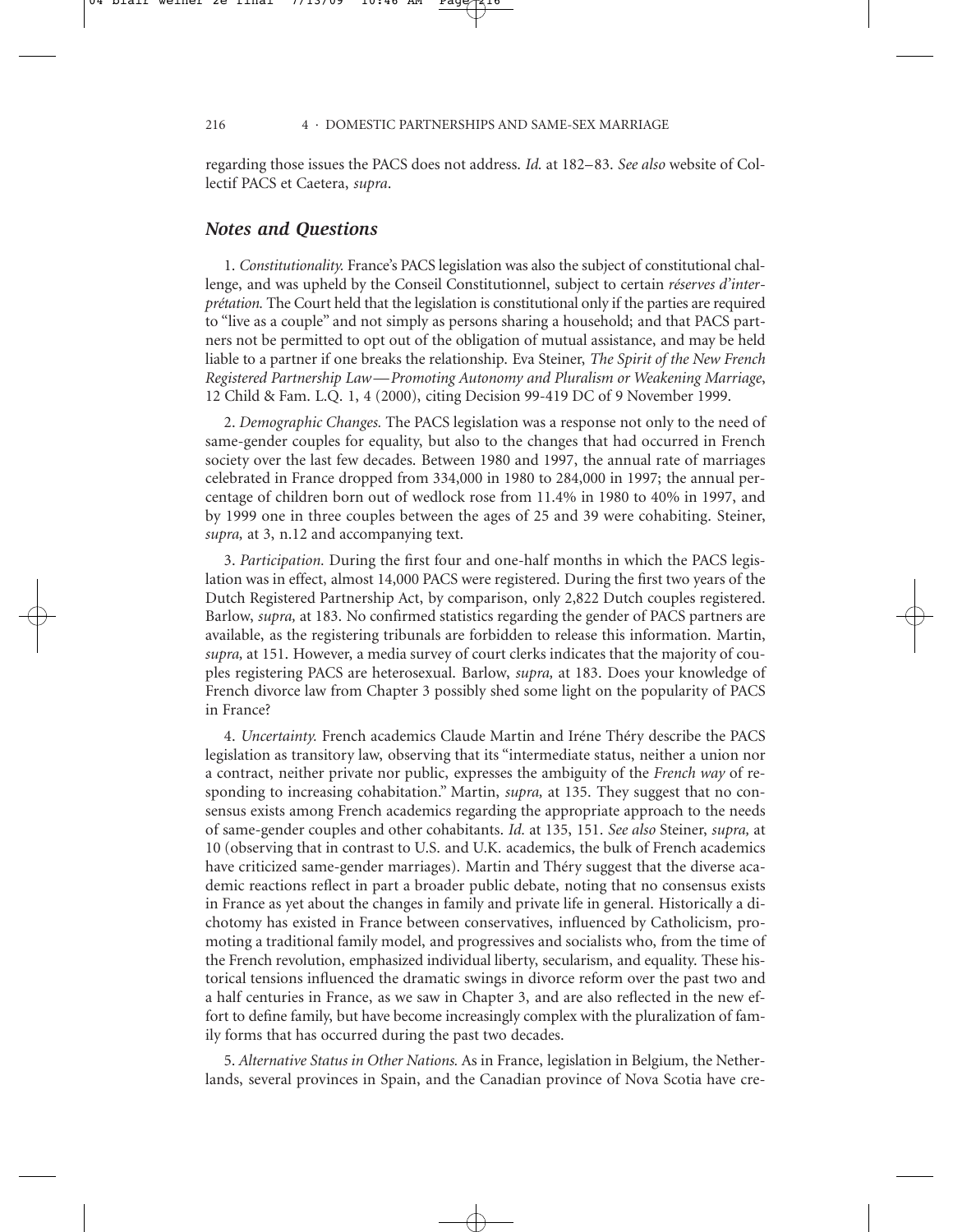prair weiner 26 final 1/13/09 10:40

ated domestic partnerships that are open to both opposite-gender and same-gender couples. Levitt, *supra,* at 478, n. 47; R.S.N.S. c. 494, § 54 (2002). In 2002 the Canadian province of Quebec created civil unions, which also appear to be open to both same-gender and opposite-gender partners. Civil Code of Quebec, c. 64, § 521.1 (2002). Hungary, too, has taken this route. *See* Orsolya Szeibert, "Same-Sex Partners in Hungary: Cohabitation and Registered Partnership", 4 Utrecht L. Rev. 212–21 (2008). The Hungarian Act entered into force on January 1, 2009.

Following the enactment of the United Kingdom Civil Partnership Act, 2004, c.33., the question has been raised whether it is acceptable under the European human rights conventions to maintain marriage and civil partnership as mutually exclusive institutions for opposite-sex and same-sex couples. Nicholas Bamforth, "'The Benefits of Marriage in All But Name'? Same-Sex Couples and the Civil Partnership Act 2004", 19 Child & Fam. L.Q. 133, 133–60 (2007). *See also* Wade K. Wright, "The Tide in Favour of Equality: Same-Sex Marriage in Canada and England and Wales", 20 Int'l J.L. Pol'y & Fam. 249 (2006).

On a local level, many cities and local governments around the globe currently permit same-gender couples to register domestic partnerships, with varying benefits associated with this status. *See* Legal Recognition of Same-Sex Couples in Europe (K. Boele-Woelki & A. Fuchs eds., 2003); Katharina Boele-Woelki, "The legal recognition of samesex relationships within the European Union," 82 Tul. L. Rev. 1949–1981 (2008).

—————

In 1999 Vermont established civil unions, a status open only to same-gender couples. Parties to a civil union are explicitly granted "all of the same benefits, protections and responsibilities" that are granted to marital spouses under Vermont state law. Therefore, parties to a civil union are responsible for each other's support to the same degree as spouses, and are subject to the same domestic relations law, including the law of divorce, annulment, separation, property division, and child custody and support. All areas of Vermont law, including *inter alia* adoption law, probate law, property law, entitlement to state benefits, health care law, employment benefits, and evidentiary law, apply equally to parties to a civil union. Vt. Stat. Ann. tit. 15, §§1201–1205 (2008). Benefits and obligations conferred upon marital spouses by U.S. federal law, however, cannot be conferred by Vermont's civil union statutes, and to date the federal government has not accorded parties to a civil union recognition as spouses under federal law. *Cf*. 1 U.S.C. § 7 (2000) (defining marriage exclusively in terms of an opposite-gender union for purposes of federal law).

Parties entering a civil union must obtain a license from a town clerk. The civil union must then be certified by a judge, justice of the peace, or member of the clergy. Vt. Stat. Ann. tit. 18 §§ 5160, 5164 (2000). Age, competency, consanguinity, and affinity restrictions apply to entering a civil union just as they do to marriage, and parties are prohibited from entering a civil union if they are at the time married or a party to another civil union. Vt. Stat. Ann. tit. 15, § 1203; tit. 18, § 5163(2008).

In 1997 Hawaii created reciprocal beneficiary relationships, which can be entered by parties meeting the requisite age requirements who are not married or in another such relationship. Only parties who are legally prohibited from marrying, however, can become reciprocal beneficiaries. Though these relationships would therefore primarily be entered by same-gender couples, they would also be open to couples whose relationship by blood or marriage violates consanguinity or affinity restrictions that prevent them from entering a legal marriage. Haw. Rev. Stat. §572C-4 (2001). These relationships need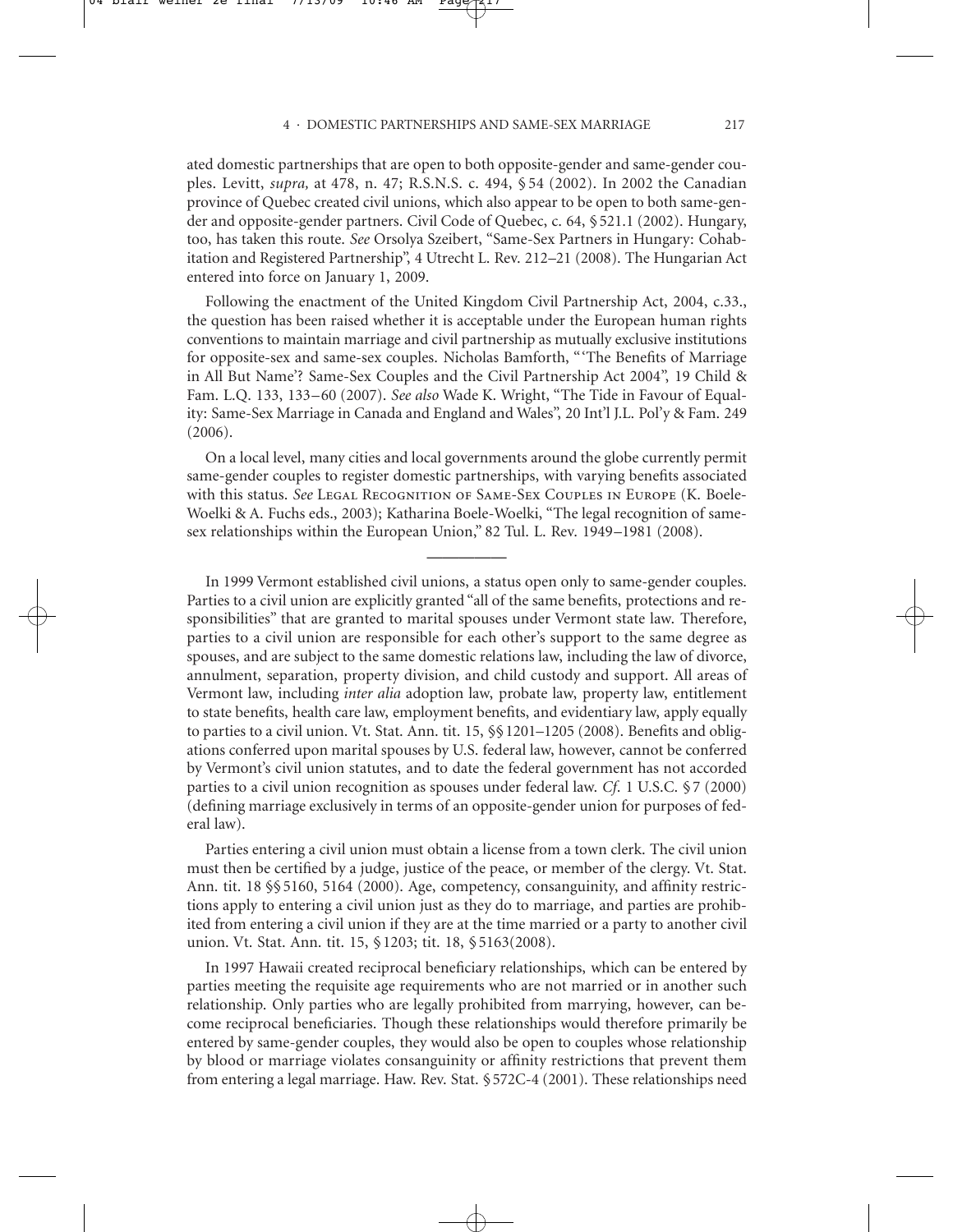not necessarily be conjugal. In fact, in its statement of purpose, the legislature illustrates its intent to make the rights and benefits of a reciprocal beneficiary relationship available to those in nonmarital relationships by using the example of a widowed mother and her unmarried son. Haw. Rev. Stat. § 572C-2 (2001). The relationship is entered when both parties sign and file a notarized declaration of reciprocal beneficiary relationship with the Hawaii Director of Health, and is terminated when either files a declaration of termination or enters into a legal marriage. Haw. Rev. Stat. §§ 572C-5, 572C-7 (2001).

Unlike parties to a civil union in Vermont, parties to a reciprocal beneficiary relationship in Hawaii do not have all of the rights conferred through marriage, but rather only those rights that are specifically enumerated by statute. Haw. Rev. Stat. § 572C-6 (2001). Among those rights are state income tax advantages, eligibility for public pension benefits and certain insurance benefits, the right to hold property in joint tenancy by the entirety, the ability to elect a statutory share of a deceased partner's estate, certain evidentiary privileges, a cause of action for wrongful death of a partner, and post-termination claims to maintenance and equitable property division. *See* Sanford N. Katz, *Emerging Models for Alternatives to Marriage,* 33 Fam. L.Q. 663, 674 (1999).

The District of Columbia has also created registered domestic partnerships, which are open to any competent adult cohabitants in a "mutual caring relationship" who are not married or already in a domestic partnership. D.C. Code Ann. § 32-701 (2001). The status provides visitation privileges in health facilities, as well as family leave benefits and eligibility for family insurance benefits for District governmental employees. D.C. Code Ann. §§ 32-704, 32-705, 32-706 (2001). Maine and Washington also offer gay couples some legal protections. New Hampshire and New Jersey permit same sex civil unions that grant rights similar to those of the Vermont civil union statute. *See* Jason Szep, "Reuters Factbox: U.S. laws on gay marriage, civil unions," http://uk.reuters.com/article Print?articleId=UKTRE5364KG20090407 (last visited 4/12/2009).

Many other local and municipal governments in the United States, including New York, Chicago, Seattle, Ann Arbor, and San Francisco, have enacted some form of domestic partner registration, and provide partnership benefits for their public employees. David L. Chambers & Nancy Polikoff, *Family Law and Gay and Lesbian Family Issues in the Twentieth Century,* 33 Fam. L.Q. 523, 530–31 (1999). In Florida, the constitutionality of the Broward County Domestic Partnership Act was challenged under a provision of the Florida Constitution that prohibits county ordinances inconsistent with state law. Rejecting plaintiff's contention that the Domestic Partnership Act (DPA) of Broward County legislates within the domestic relations zone reserved for the state, a Florida Appellate Court, in Lowe v. Broward County, 766 So. 2d 1199 (Fla. Dist. Ct. App. 2000), held that the DPA did not curtail any rights incident to marriage. One provision of the Act, which permitted a domestic partner to make health care decisions on the same basis as would a spouse, was invalidated, however, as it directly conflicted with the prioritization of decision-making authority established by state statute.

#### *Problem 4-1*

You are a staff member for an advocacy group for gay and lesbian partners, drafting legislation on behalf of your members to present to the legislature when it begins its next session. Assume that at present, the state or nation in which you reside does not permit same-gender marriage, nor has it created an alternative status for partners of any type. You are meeting today with the legislative lobbyist for a local feminist organization, which is preparing draft legislation to create an alternative status for cohabitants. Slightly over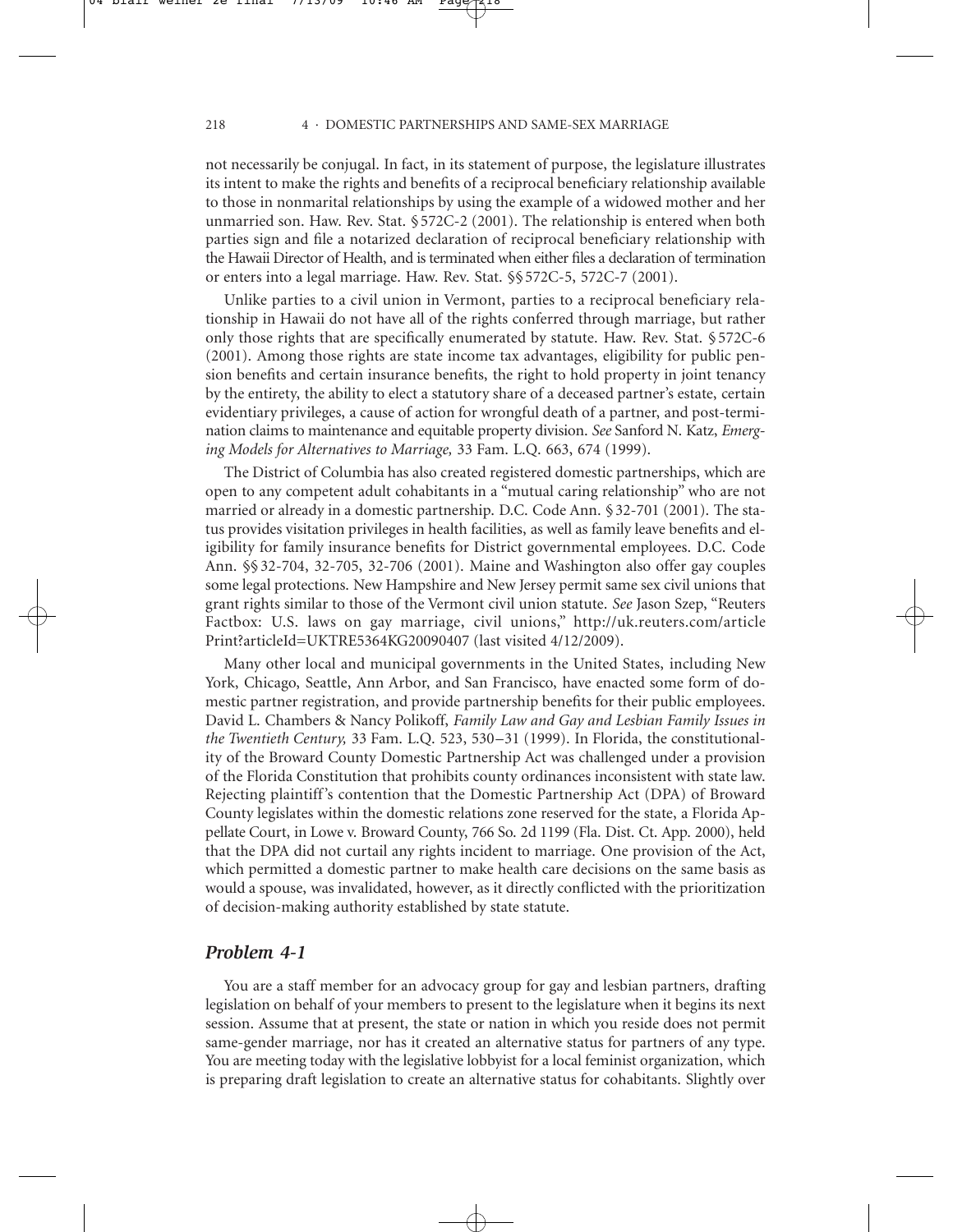04 blair weiner 2e final 7/13/09 10:46 AM Page 219

90% of the members of this particular organization are heterosexual. The two organizations have good relations and have worked together in the past to support various legislative proposals. The purpose of today's meeting is to attempt to negotiate a proposal for formal recognition of relationships that both organizations would enthusiastically support, if possible.

Which objectives of each organization might be likely to be the same? Which might be different?

Do you think either group would be more likely to prefer a bill creating predominantly contract-based rights and obligations, rather than status based rights and obligations? What are the advantages and drawbacks of each model?

Do you think either group would be more likely to prefer legislation that creates a status in which rights and obligations attach upon entry, or in which they accrue based upon the length or some other characteristic of the relationship?

Would either group be likely to desire any particular preconditions to entry, such as the absence of other marriages or formalized relationships or consanguinity restrictions?

What arguments do you anticipate encountering from opponents to your legislation when you present your draft to the legislature? What counter-arguments will you make?

# **B. Same-Sex Marriage**

This Part begins with 2001 legislation in the Netherlands recognizing same-sex marriage. It then sets out excerpts from two noteworthy cases in which the high courts of South Africa and California hold that same-sex marriage must be recognized under their respective constitutions. Recent laws recognizing such unions in Canada and South Africa follow.

This part concludes with a brief sampling of some of the responses to these laws by states which do not recognize same-sex marriage. These range from Australia's Marriage Amendment Act (2004) and the Defense of Marriage Act in the United States, both of which explicitly limit marriage to opposite-sex couples, to the directive by Governor David Paterson of New York to all state agencies to immediately recognize same-sex marriages solemnized in states where such marriages are legal.

The requirements for marriage and its legal consequences are discussed in Chapter 2. A comprehensive discussion of the recognition of foreign marriages is set out in Chapter 5. While both chapters technically apply to same-sex marriage as well as opposite-sex marriage, there are differences which justify its separate treatment here. First, legislation enacted in opposition to same-sex marriage, such as the Defense of Marriage Act in the United States, in fact denies same-sex married couples the benefits of marriage under federal law. Thus, same-sex and opposite-sex married couples do not enjoy precisely the same rights and benefits, at least in some jurisdictions. Second, other laws regarding the refusal to recognize same-sex marriage mean that samesex couples cannot assume that they will be protected under the usual principles governing recognition of foreign marriages. Rather, their marriages have been singled out by some governments as offensive to public policy. Some of the unique issues raised by same-sex marriages, and the responses they have generated, are accordingly noted here.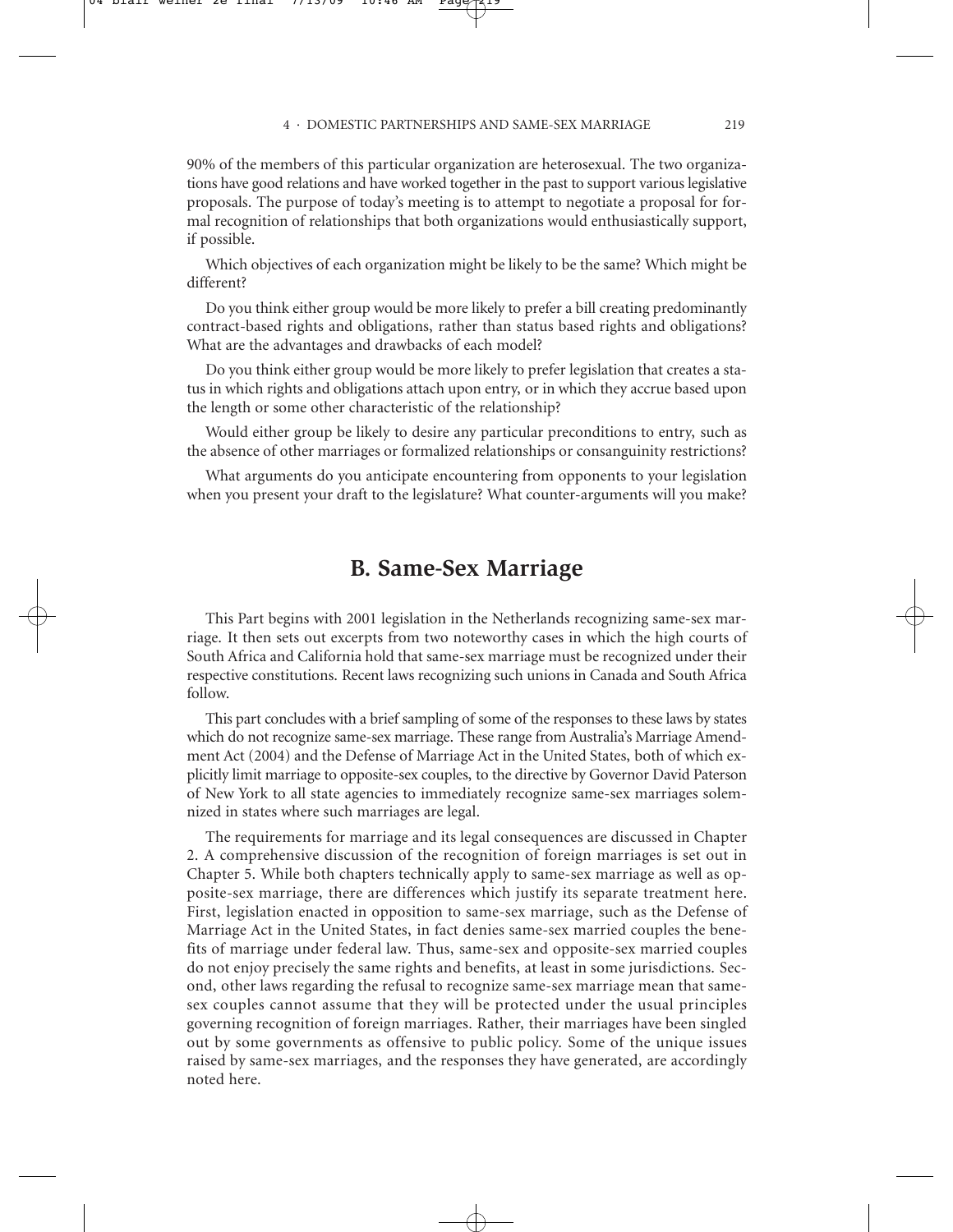—————

On April 1, 2001, the Netherlands became the first nation to permit partners of the same gender to marry. Although the Netherlands had already had domestic partnership legislation in effect since 1998 for both heterosexual and homosexual couples, the Government decided to take the further step of equalizing access to marriage for opposite-gender and same-gender couples, in furtherance of the principles of gender-neutrality and equal treatment. *See* Explanatory Memorandum accompanying the Act on Opening up of Marriage, Acts of 21 December 2000, Stb. 2001, no. 9 (Kees Waaldijk, trans.), *at* www.ilgaeurope.org/content/download/11003/65185/file/Netherlands. As amended by the Act, Articles 30, 77a, and 80f of Book 1 of the Civil Code now read as follows:

Article 30—A marriage can be contracted by two different persons of different sex or of the same sex. The law only considers marriage in its civil relations.

Article 77a — When two persons indicate to the registrar that they would like their marriage to be converted into a registered partnership, the registrar of the domicile of one of them can make a record of conversion to that effect. If the spouses are domiciled outside the Netherlands and want to convert their marriage into a registered partnership in the Netherlands, and at least one of them has Dutch nationality, conversion will take place with the registrar in The Hague.

\*\*\*

A conversion terminates the marriage and starts the registered partnership on the moment the record of conversion is registered in the register of registered partnerships. The conversion does not affect the paternity over children born before the conversion.

Article 80f—When two persons indicate to the registrar that they would like their registered partnership to be converted into a marriage, the registrar of the domicile of one of them can make a record of conversion to that effect. If the registered partners are domiciled outside the Netherlands and want to convert their registered partnership into a marriage in the Netherlands, and at least one of them has Dutch nationality, conversion will take place with the registrar in The Hague.

A conversion terminates the registered partnership and starts the marriage on the moment the record of conversion is registered in the register of marriages. The conversion does not affect the paternity over children born before the conversion. (Kees Waaldijk, trans., *supra*).

\*\*\*

The legal requirements for and consequences of a same-gender marriage are identical to those of a heterosexual marriage in virtually every way. The conditions for entry, in terms of restrictions on age, plural marriages, consanguinity restrictions, etc, are the same. Whether or not they are a same-gender couple, at least one of the partners must be either a Dutch national or habitually resident in the Netherlands for the Dutch marriage laws to apply. Marriage for both opposite-gender partners and same-gender partners permits one to use the other's surname, and unless a premarital agreement provides otherwise, triggers community property treatment of assets and debts of the marriage. Marriage also imposes spousal support obligations both during marriage and after divorce, joint liability for certain household debts, and restrictions upon management of joint property. Marriage impacts many other legal rights and obligations, such as inheritance, tax consequences, and entitlements to pensions and governmental benefits, all of which will apply equally to both same-gender and opposite-gender marriages. To terminate any mar-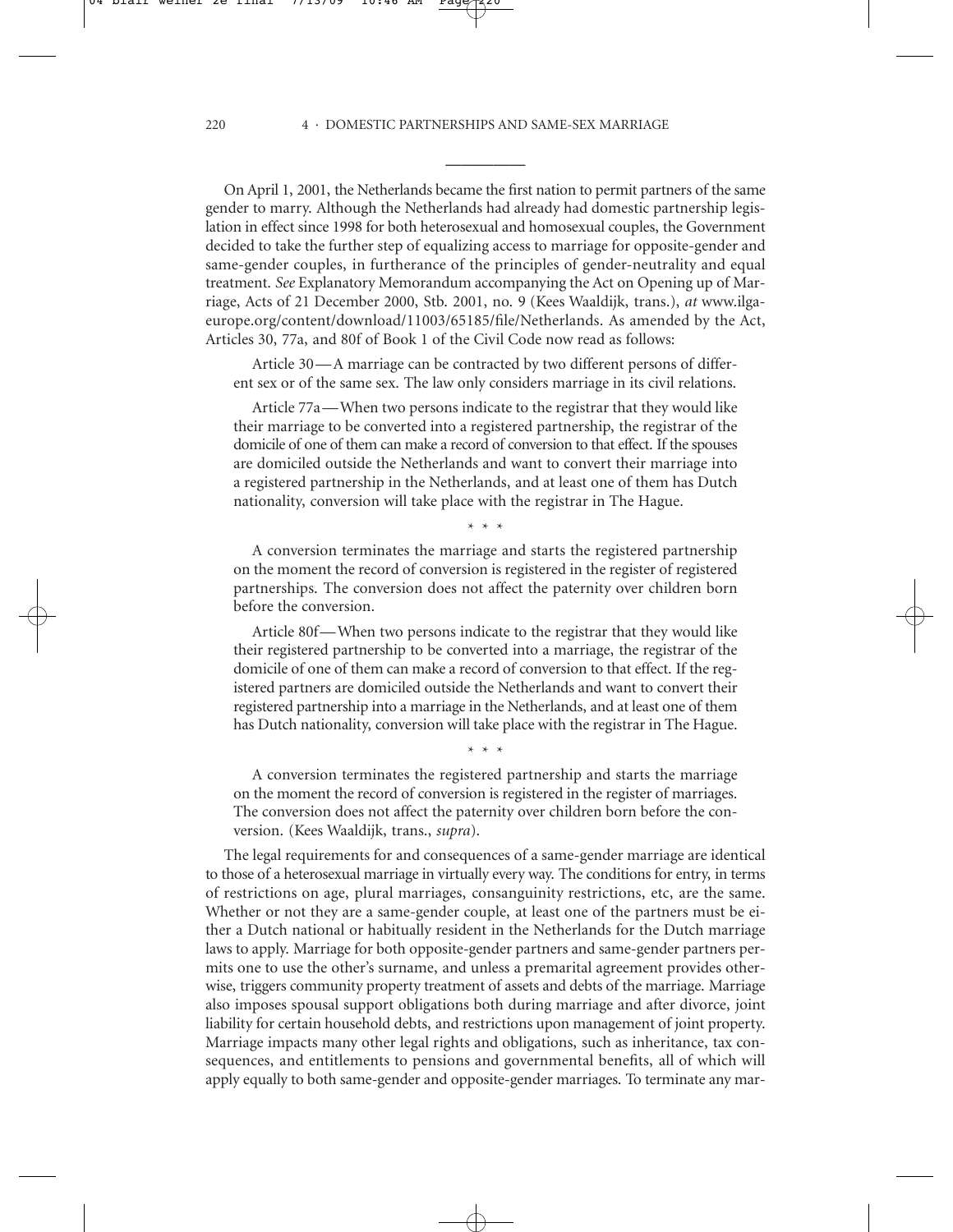riage, whether between couples of the same or different genders, a court's divorce pronouncement is required. The Ministry of Justice, *Same-sex Marriages*, *at* http://english. justitie.nl/themes/family-law/index.aspx; Wendy Schrama, *Reforms in Dutch Family Law During the Course of 2001: Increased Pluriformity and Complexity*, in The International Survey of Family Law 277, 278 (2002).

Only a few differences remain. Because the Netherlands is a hereditary monarchy and in this context genetic progeny are deemed important, the Government pronounced in deliberations on the bill that it would not apply to the king or queen or a potential successor to the throne. This objective is to be legally accomplished, in the Government's view, by interpreting Article 28 of the Constitution, which addresses the marriage of the king or queen, as referring exclusively to an opposite-gender marriage, while interpreting the Civil Code's provision opening marriage to same-gender couples to apply to everyone else. Schrama, *supra,* at 278–79. Though interesting, this restriction directly affects only certain members of the royal family.

Of broader interest is the different effect of same-gender marriage on the recognition of legal parenthood. A marriage of spouses of opposite gender creates a presumption that the husband and wife are parents of any child born of the marriage. A woman who bears a child is the mother, and her husband is presumed to be the father of a child she bears. The legislature was unwilling to extend this presumption to the same-gender partner of another man, as the biological link that created the presumption for heterosexual spouses would be absent. Therefore, the Act Opening Marriages did not amend the relevant language in the Dutch statute creating marital presumptions of parenthood. If one of the spouses is a biological parent, that parent's same-gender partner is regarded as a legal parent of the child only if he or she adopts the child.

Legal parenthood must be distinguished in the Dutch system, however, from shared parenting responsibilities. In January, 2002, the law was updated to provide that a spouse in a lesbian marriage, as a matter of law, will acquire automatic shared custody of a child born to her partner during the marriage, if the child has no other legal parent. This would be the case if the child was conceived by anonymous artificial insemination. This rule does not apply to male couples, as the birth mother of the child would normally be recognized as a legal parent. A male partner of a biological father, however, or both, if neither is the legal parent, can still apply for shared custody if the other statutory requirements for shared custody are satisfied. Scharma, *supra,* at 295–96; Ministry of Justice, *supra*.

#### *Notes and Questions*

04 blair weiner 2e final 7/13/09 10:46 AM Page 221

1. *Retention of the Domestic Partnership Alternative*. The Netherlands originally created domestic partnerships in 1998 in order to afford same-gender couples a status that would provide almost all of the benefits of marriage. Nevertheless, in order to provide equal access to the symbolic nature of marriage, the Government went further to enact the Act Opening Marriage three years later. Yet the Act retains the option of registered partnerships, and in fact permits a couple to convert their marriage to a registered partnership, or their registered partnership to a marriage, simply by making a record of conversion. If the goal of equality for same-gender couples has now been achieved by opening marriage, what purpose does retention of the registered partnership as an institution serve? Are there any drawbacks to retaining it?

In the Netherlands, the rights and obligations that the parties have towards each other are the same in both marriages and registered partnerships. There are some minor dif-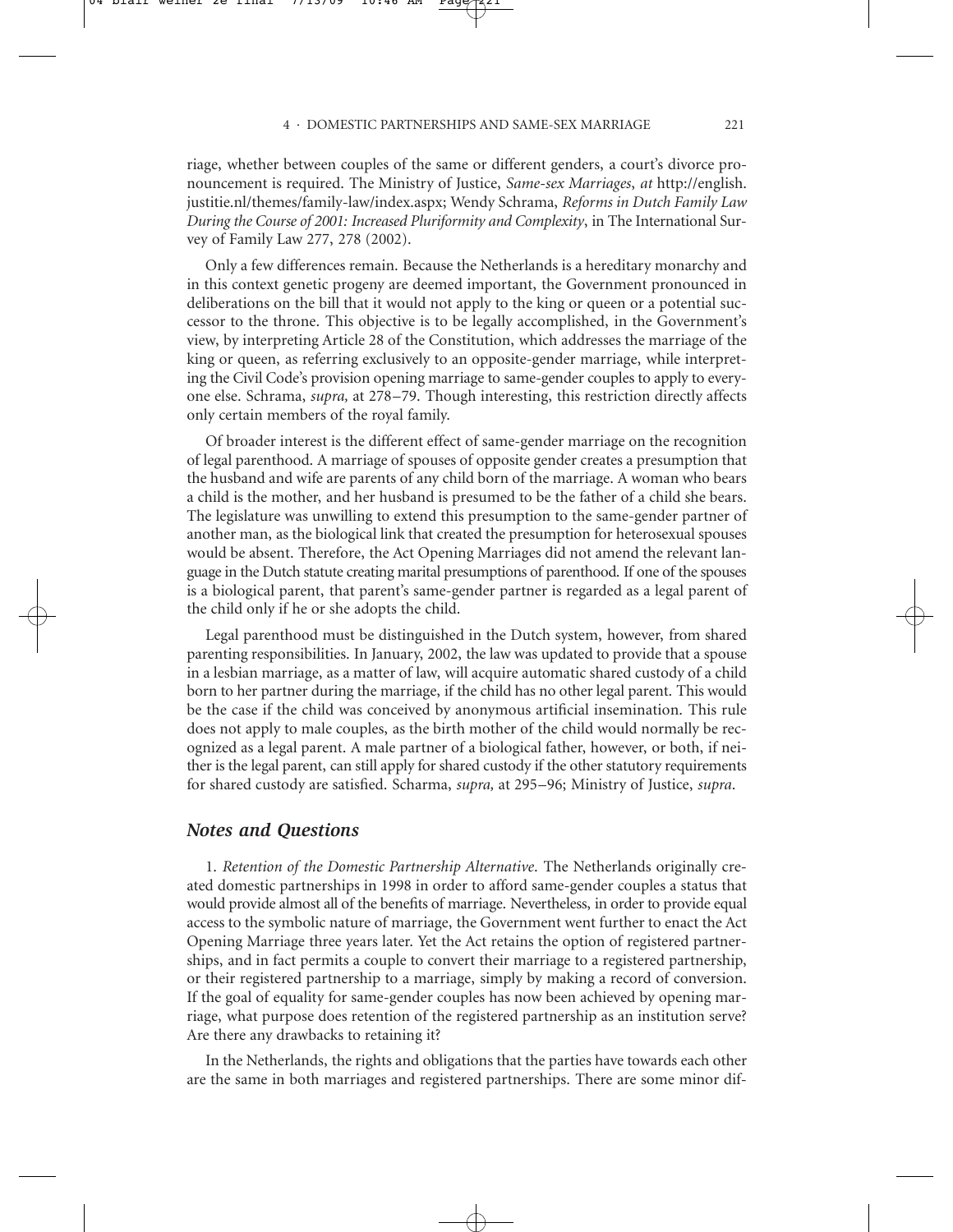ferences regarding the form of the ceremony for entering a registered partnership, as opposed to a marriage, but the major difference affects dissolution, in that a marriage can only be dissolved through a divorce in court, but a registered partnership can be terminated by the parties themselves. The Ministry of Justice, *supra.* In addition, a registered partnership does not establish legal parenthood of the male partner over a child born during the partnership, even when the partnership is heterosexual, and requires formal recognition of the child by the male partner who wishes to become the legal father. Schrama, *supra,* at 262–63. This last distinction would not affect the choice of a male same-gender couple regarding which institution to enter, however, as for them the legal status of father is not derived from either marriage or registered partnership. Similarly, the parental status of female same-gender partners is not altered by the fact that the relationship is a marriage rather than a registered partnership. *Id.* at 295–99.

2. *Utilization of the Marital Option.* Government statistics indicate that during the first six months in which the Act Opening Marriage was in effect, 1900 same-gender couples married in the Netherlands, which constituted 3.6% of the total marriages performed during this period. Of these couples, 55% were male couples and 45% were female couples. Schrama, *supra,* at 279.

A similar gender disparity was observed in the early years of registered partner legislation in Denmark, Norway, and Sweden. Male couples registering far outnumbered female couples initially, although as each year goes by this disparity diminishes markedly. William N. Eskridge, Jr., *Comparative Law and the Same-Sex Marriage Debate: A Stepby-Step Approach Toward State Recognition,* 31 McGeorge L. Rev. 641, 661 (2000).

3. *A Standard Progression of Rights?* Dutch law professor Kees Waaldijk and Professor William Eskridge of Yale have both observed a pattern in the legal progression towards equality in many European countries. They suggest that decriminalization of same-gender sexual behavior is typically the beginning step, followed by equalizing the age of consent for sexual conduct, prohibition of discrimination based upon sexual orientation, limited recognition characterized by bestowing certain rights and obligations on cohabiting samegender couples, recognition of same-gender partnerships, and finally legalization of joint adoption of children by gay and lesbian couples. Eskridge, *supra,* at 647–49; Kees Waaldijk, *Towards the Recognition of Same-Sex Partners in European Union Law: Expectations Based on Trends in National Law, in* Legal Recognition of Same-Sex Partnerships 635 (Robert Wintemute & Mads Andenaes, eds. 2001).

This sequential and incremental process, Professor Eskridge observes, has played an important role in the relative sea change that has occurred in many countries in the treatment afforded gay people by the legal system over the past fifty years:

The recurrence of the same pattern in country after country suggests this paradox: law cannot move unless public opinion moves, but public attitudes can be influenced by changes in the law. For gay rights, the impasse suggested by this paradox can be ameliorated or broken if the proponents of reform move step-by-step along a continuum of little reforms. . . . Step-by-step change permits gradual adjustment of anti-gay mindsets, slowly empowers gay rights advocates, and can discredit anti-gay arguments. Eskridge, *supra,* at 648.

The Netherlands serves as a prototype for this progression theory and, completing the model, it in fact passed a law permitting same-gender couples to adopt at the same time that the Act Opening Marriage was passed. *See* Wijziging van Boek 1 van het Burgerlijk Wetboek (Adoptie Door Personen van Hetzelfde Geslacht (Amendment of Book 1 of the Civil Code, Adoption by Persons of the Same Sex), Stb. 2001 no.10. Prior to April 2001,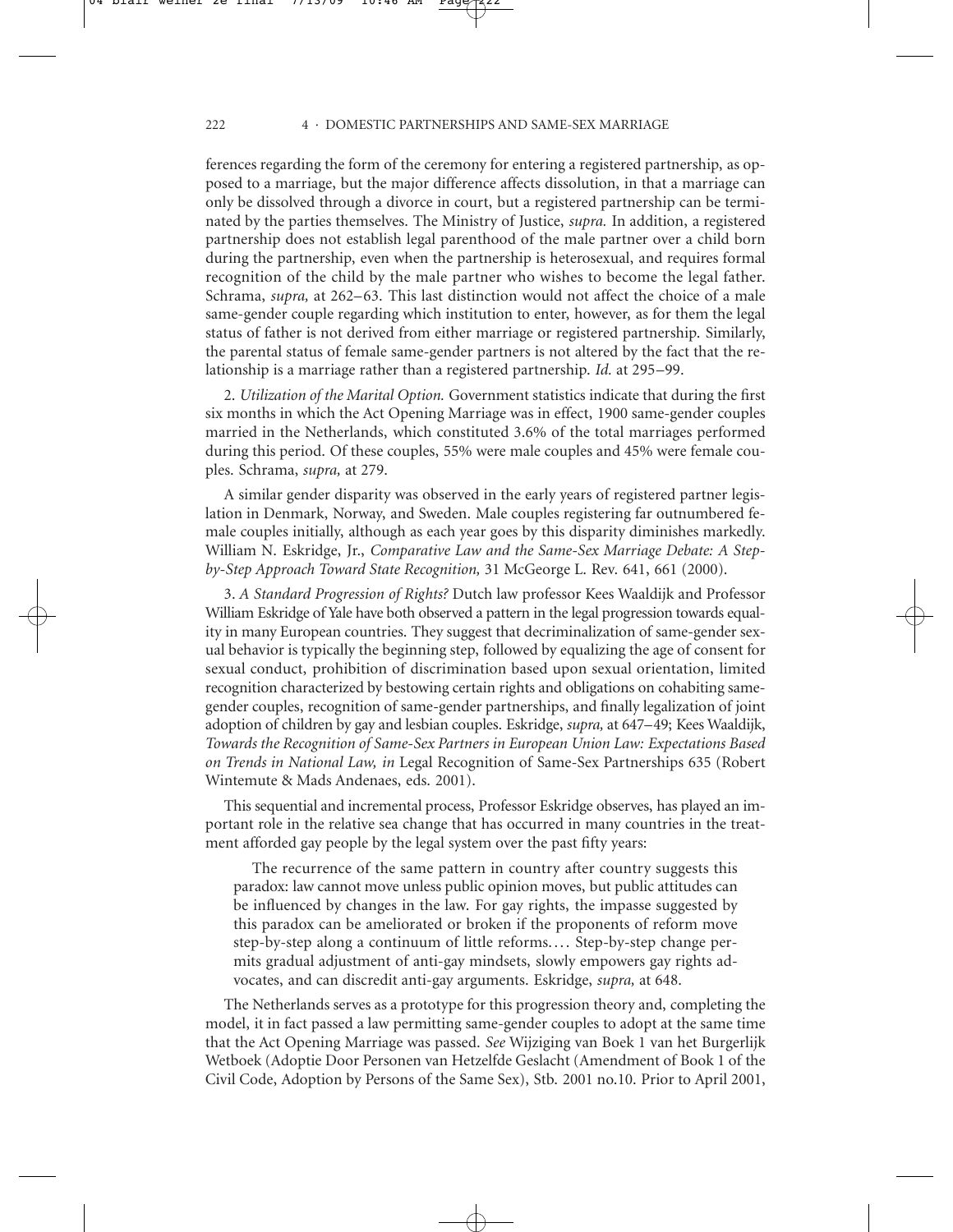brair weiner ze final 1/13/09 10:40

gay couples could not adopt, even if they were registered partners, although one member of the couple could become an adoptive parent. Scott Seufert, Note, *Going Dutch?: A Comparison of the Vermont Civil Union Law to the Same-Sex Marriage Law of the Netherlands,* 19 Dick. J. Int'l L. 449, 456 (2001). Other European nations that have recognized domestic partnerships between same-gender couples have also often been slower to extend adoption rights to gay and lesbian couples. Sweden, for example, which enacted its Registered Partnership Act in 1994, did not permit registered partners to adopt until 2002. *See* Katherine McGill, *Sweden Passes Bill Allowing Homosexual Couples to Adopt,* The Independent (London), June 7, 2002, at 11. Denmark legalized adoption of a partner's child (though not other children) in 1999, ten years after it enacted its Registered Partnership Act, and Iceland approved joint adoption four or five years after its partnership legislation was enacted. *See* Nancy D. Polikoff, *Recognizing Partners but Not Parents/Recognizing Parents but Not Partners: Gay and Lesbian Family Law in Europe and the United States,* 17 N.Y.L. Sch. J. Hum. Rts. 711, 729 (2000).

Professor Eskridge observes that to some extent U.S. jurisdictions that recognize domestic partnerships have followed the steps of this progression as well. Eskridge, *supra,* at 652–53. Professor Polikoff suggests that in at least one respect, however, U*.*S. law has followed a different sequence. Though recognition of same-gender marriage and domestic partnerships has occurred at a much slower pace in the United States than in Europe, American courts have already approved joint adoptions by gay or lesbian couples in more than half of the U.S. states. Polikoff, *supra,* at 712–13. What factors do you think contributed to the differences in the relative willingness of European nations and U.S. states to accept joint adoption and to create a legally sanctioned partnership status for gay and lesbian couples?

4. *Is Marriage the Appropriate Trigger?* One argument for opening the institution of marriage to same-gender couples is that marriage is the qualifying event for numerous legal benefits, as well as obligations, under the legal systems of most nations. Yet some scholars have questioned the extent to which marriage is the appropriate trigger for legal intervention, and whether it is a worthy institution for same-gender couples to pursue. *See* Kenneth Norrie, *Marriage is for Heterosexuals: May the Rest of Us Be Saved From It*, 12 Child & Fam. L.Q. 363 (2000); Nancy D. Polikoff, *We Will Get What We Ask For: Why Legalizing Gay and Lesbian Marriage Will Not "Dismantle the Legal Structure of Gender in Every Marriage,"* 79 Va. L. Rev. 1535 (1993); Paula L. Ettelbrick, *Since When is Marriage a Path to Liberation,* Nat'l Gay & Lesbian Q., Fall 1989, at 9.

Would all couples be better served if other life events or incidents played the central role in the allocation of legal rights and obligations? For example, the length and stability of the relationship might be the factor that triggers entitlement to legal rights, or the birth of a child, rather than the entry into marriage. Under such a system marriage could remain a choice for personal or religious reasons, but would lose its legal significance. Although no nation has adopted such a system, Sweden, for example, has reduced the number of rights attached to marriage, emphasizing individual responsibility and equality in its allocation of governmental rights and duties. Rebecca Probert & Anne Barlow, *Displacing Marriage— Diversification and Harmonisation within Europe,* 12 Child & Fam. L.Q. 156, 162–63 (2000). What arguments might be made for substituting factors related to the substance of a relationship rather than entry into the marital status itself, as the criteria for legal rights and obligations? As you read the subsequent sections regarding alternative status options and rights afforded cohabitants, consider the extent to which some nations are partially moving in the direction of linking rights to the substantive characteristics of a relationship.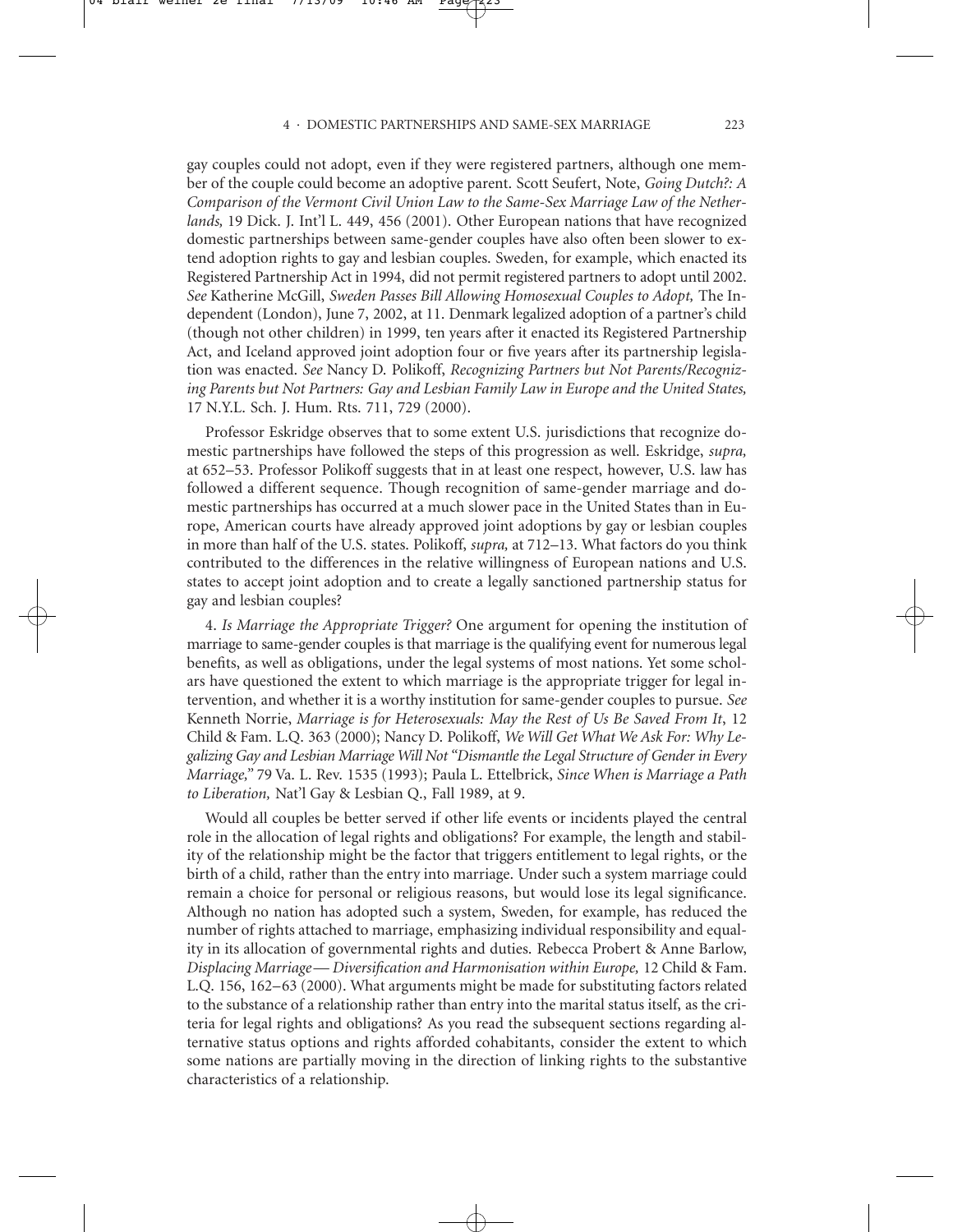Another approach would be to abolish civil marriage completely and to tie legal consequences to civil registration of a relationship rather than to marriage or to the characteristics of the relationship. While some nations have created registration systems as alternatives to marriage, as discussed above, no nation has to date chosen to totally replace the institution of marriage with registration as a method of affording equality to samegender couples. For a provocative exploration, see Elizabeth S. Scott, *A World Without Marriage*, 41 Fam. L. Q. 537 (2007).

5. *Legislative or Judicial Initiatives.* What are the advantages and disadvantages of legislative reform as opposed to judicial reform? In the following two cases, the courts, rather than the legislature, take the initiative. Note carefully the authority they rely upon for doing so.

—————

# **Minister of Home Affairs and Another v. Fourie and Another, with Doctors For Life International (first amicus curiae), John Jackson Smyth (second amicus curiae) and Marriage Alliance of South Africa (third amicus curiae)**

Constitutional Court— CCT 60/04Judgment date: 1 December 2005

#### Summary of Judgment

(The following media summary is provided to assist in reporting this case and is not binding on the Constitutional Court or any member of the Court.)

Ms Mari Adriaana Fourie and Ms Cecelia Johanna Bonthuys, of Pretoria, are the applicants in the first of two cases (the Fourie case) that were set down for hearing on the same day in this Court. Their complaint has been that the law excludes them from publicly celebrating their love and commitment to each other in marriage. They contend that the exclusion comes from the common law definition which states that marriage in South Africa is a union of one man with one woman, to the exclusion, while it lasts, of all others. In the second case, (the Equality Project case) the Gay and Lesbian Equality Project challenge section 30(1) of the Marriage Act, which provides that marriage officers must put to each of the parties the following question: "Do you AB ... call all here present to witness that you take CD as your lawful wife (or husband)?" The reference to wife (or husband), they contend, unconstitutionally excludes same-sex couples.

The two cases raised the question whether the fact that no provision is made for the applicants, and all those in like situation, to marry each other, amounts to denial of equal protection of the law and unfair discrimination by the state against them because of their sexual orientation, contrary to the provision of the Constitution guaranteeing the right to equality and dignity. And if it does, what is the appropriate remedy that this Court should order?

Writing for a Court that was unanimous on all matters except in relation to the remedy, Sachs J held that it was clearly in the interests of justice that the Fourie and the Equality Project matters be heard together.

\*\*\*

\*\*\*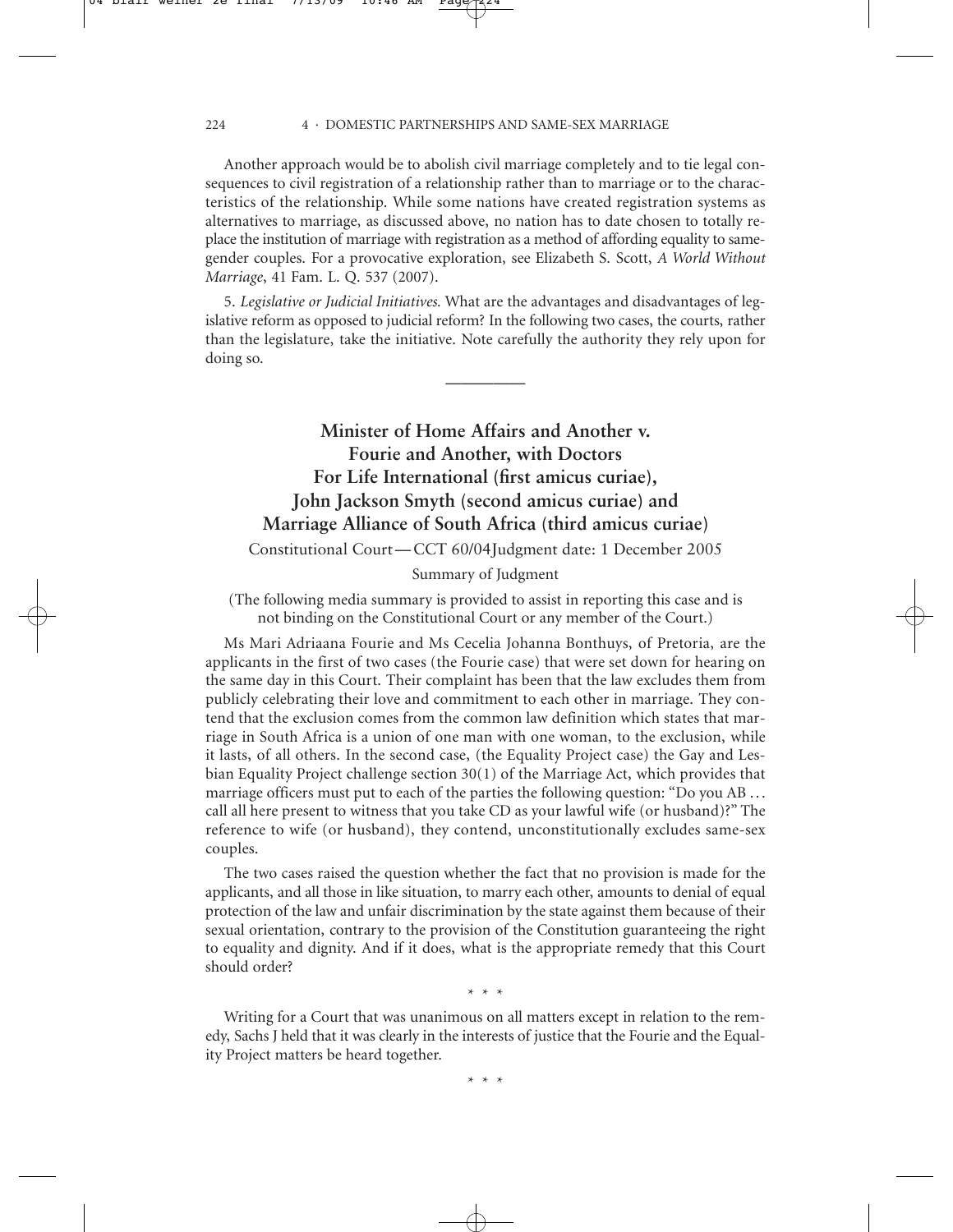#### JUDGMENTS:

04 blair weiner 2e final 7/13/09 10:46 AM Page 225

BY Sachs J

#### Introduction

Finding themselves strongly attracted to each other, two people went out regularly and eventually decided to set up home together. After being acknowledged by their friends as a couple for more than a decade, they decided that the time had come to get public recognition and registration of their relationship, and formally to embrace the rights and responsibilities they felt should flow from and attach to it. Like many persons in their situation, they wanted to get married. There was one impediment. They are both women.

Ms Mari Adriaana Fourie and Ms Cecelia Johanna Bonthuys are the applicants in the first of two cases that were set down for hearing on the same day in this Court. Their complaint has been that the law excludes them from publicly celebrating their love and commitment to each other in marriage. Far from enabling them to regularize their union, it shuts them out, unfairly and unconstitutionally, they claim.

They contend that the exclusion comes from the common-law definition which states that marriage in South Africa is "a union of one man with one woman, to the exclusion, while it lasts, of all others". The common law is not self-enforcing, and in order for such a union to be formalized and have legal effect, the provisions of the Marriage Act have to be invoked. This, as contended for in the second case, is where the further level of exclusion operates. The Marriage Act provides that a minister of religion who is designated as a marriage officer may follow the marriage formula usually observed by the religion concerned. In terms of section  $30(1)$  other marriage officers must put to each of the parties the following question:

"'Do you, AB, declare that as far as you know there is no lawful impediment to your proposed marriage with CD here present, and that you call all here present to witness that you take CD as your lawful *wife (or husband)*?', and thereupon the parties shall give each other the right hand and the marriage officer concerned shall declare the marriage solemnized in the following words: 'I declare that AB and CD here present have been lawfully married.'" (My emphasis.)

The reference to wife (or husband) is said to exclude same-sex couples. It was not disputed by any of the parties that neither the common law nor statute provide for any legal mechanism in terms of which Ms Fourie and Ms Bonthuys and other same-sex couples could marry.

In the pre-democratic era same-sex unions were not only denied any form of legal protection, they were regarded as immoral and their consummation by men could attract imprisonment. Since the interim Constitution came into force in 1994, however, the Bill of Rights has dramatically altered the situation. Section 9(1) of the Constitution now reads:

"Everyone is equal before the law and has the right to equal protection and benefit of the law."

Section 9(3) of the Constitution expressly prohibits unfair discrimination on the grounds of sexual orientation. It reads:

"The State may not unfairly discriminate directly or indirectly against anyone on one or more grounds, including race, gender, sex, pregnancy, marital status, ethnic or social origin, colour, *sexual orientation*, age, disability, religion, conscience, belief, culture, language and birth." (My emphasis.)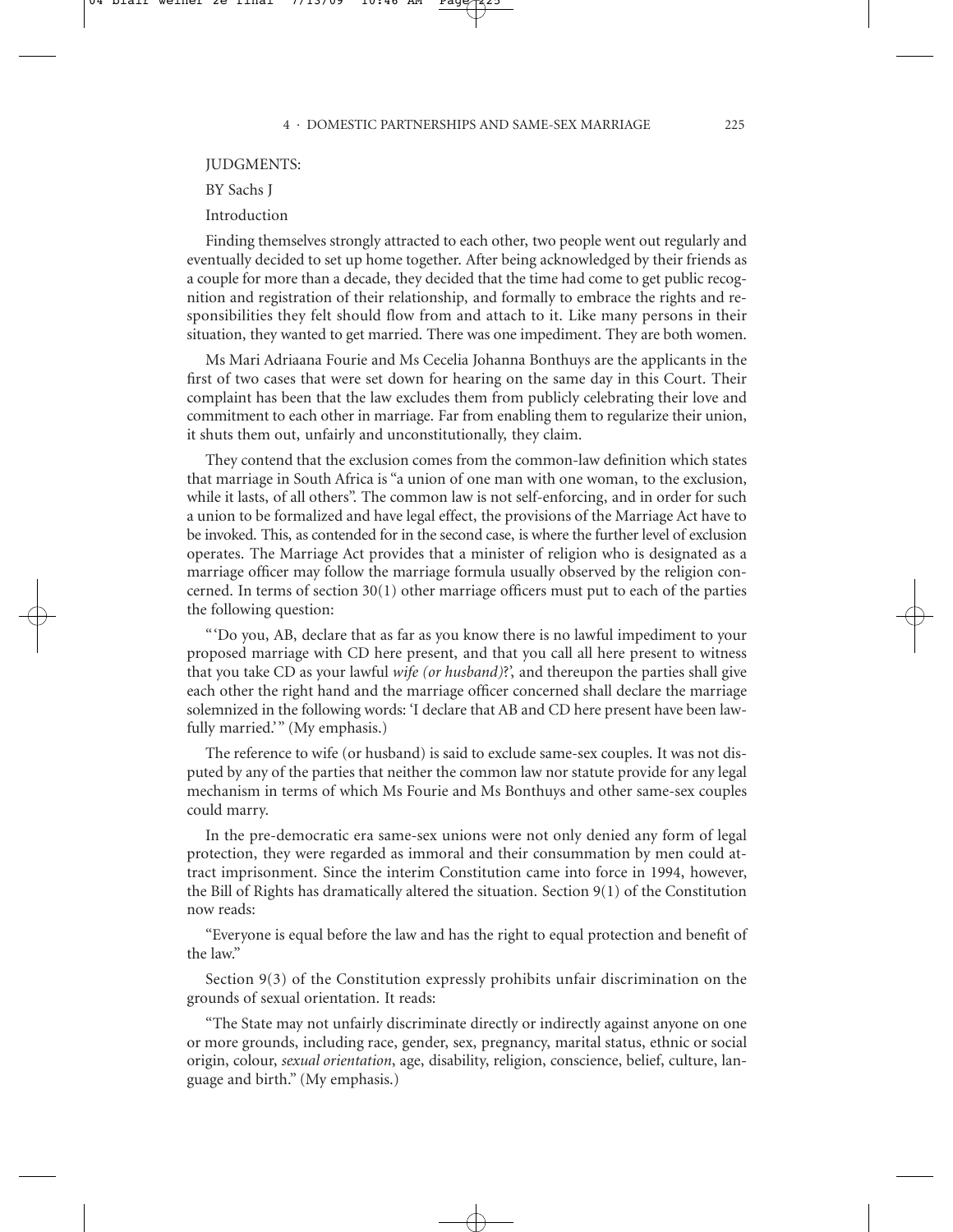The matter before us accordingly raises the question: does the fact that no provision is made for the applicants, and all those in like situation, to marry each other, amount to denial of equal protection of the law and unfair discrimination by the state against them because of their sexual orientation? And if it does, what is the appropriate remedy that this Court should order?

\*\*\*

#### II. The issues

At the hearing two broad and interrelated questions were raised: The first was whether or not the failure by the common law and the Marriage Act to provide the means whereby same-sex couples can marry, constitutes unfair discrimination against them. If the answer was that it does, the second question arose, namely, what the appropriate remedy for the unconstitutionality should be. These are the central issues in this matter, and I will start with the first.

Does the law deny equal protection to and discriminate unfairly against same-sex couples by not including them in the provisions of the Marriage Act?

\*\*\*

This Court has ... in five consecutive decisions highlighted at least four unambiguous features of the context in which the prohibition against unfair discrimination on grounds of sexual orientation must be analysed. The first is that South Africa has a multitude of family formations that are evolving rapidly as our society develops, so that it is inappropriate to entrench any particular form as the only socially and legally acceptable one. The second is the existence of an imperative constitutional need to acknowledge the long history in our country and abroad of marginalization and persecution of gays and lesbians, that is, of persons who had the same general characteristics as the rest of the population, save for the fact that their sexual orientation was such that they expressed erotic desire and affinity for individuals of their own sex, and were socially defined as homosexual. The third is that although a number of breakthroughs have been made in particular areas, there is no comprehensive legal regulation of the family law rights of gays and lesbians. Finally, our Constitution represents a radical rupture with a past based on intolerance and exclusion, and the movement forward to the acceptance of the need to develop a society based on equality and respect by all for all. Small gestures in favour of equality, however meaningful, are not enough.

A democratic, universalistic, caring and aspirationally egalitarian society embraces everyone and accepts people for who they are. To penalize people for being who and what they are is profoundly disrespectful of the human personality and violatory of equality. Equality means equal concern and respect across difference. . . . At the very least, it affirms that difference should not be the basis for exclusion, marginalization and stigma. At best, it celebrates the vitality that difference brings to any society. The issue goes well beyond assumptions of heterosexual exclusivity, a source of contention in the present case. The acknowledgment and acceptance of difference is particularly important in our country where for centuries group membership based on supposed biological characteristics such as skin colour has been the express basis of advantage and disadvantage.... The Constitution thus acknowledges the variability of human beings (genetic and sociocultural), affirms the right to be different, and celebrates the diversity of the nation. Accordingly, what is at stake is not simply a question of removing an injustice experienced by a particular section of the community. At issue is a need to affirm the very character of our society as one based on tolerance and mutual respect. The test of tolerance is not

\*\*\*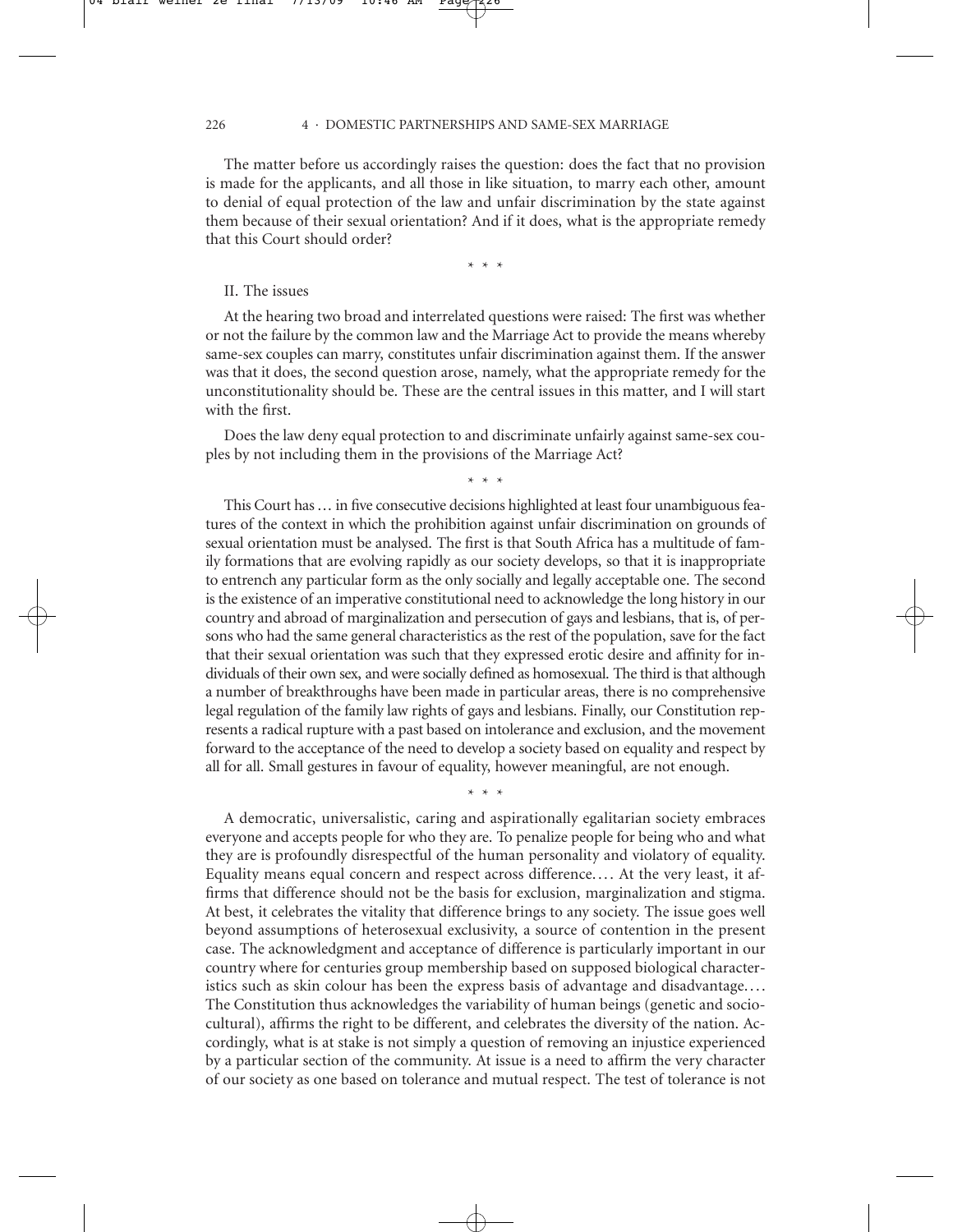04 blair weiner 2e final 7/13/09 10:46 AM Page 227

how one finds space for people with whom, and practices with which, one feels comfortable, but how one accommodates the expression of what is discomfiting.

\*\*\*

It is true that marriage, as presently constructed under common law, constitutes a highly personal and private contract between a man and a woman in which the parties undertake to live together, and to support one another. Yet the words "I do" bring the most intense private and voluntary commitment into the most public, law-governed and state-regulated domain.

\*\*\*

(Sachs notes the legal consequences of marriage, including the reciprocal duties of support, management of property, relationships with and duties toward children, public documentation, and socio-economic benefits such as the right to inheritance, medical insurance coverage, adoption, access to wrongful death claims, spousal benefits, bereavement leave, tax advantages and post-divorce rights.)

The exclusion of same-sex couples from the benefits and responsibilities of marriage, accordingly, is not a small and tangential inconvenience resulting from a few surviving relics of societal prejudice destined to evaporate like the morning dew. It represents a harsh if oblique statement by the law that same-sex couples are outsiders, and that their need for affirmation and protection of their intimate relations as human beings is somehow less than that of heterosexual couples. It reinforces the wounding notion that they are to be treated as biological oddities, as failed or lapsed human beings who do not fit into normal society, and, as such, do not qualify for the full moral concern and respect that our Constitution seeks to secure for everyone. It signifies that their capacity for love, commitment and accepting responsibility is by definition less worthy of regard than that of heterosexual couples.

It should be noted that the intangible damage to same-sex couples is as severe as the material deprivation. To begin with, they are not entitled to celebrate their commitment to each other in a joyous public event recognized by the law. They are obliged to live in a state of legal blankness in which their unions remain unmarked by the showering of presents and the commemoration of anniversaries so celebrated in our culture. It may be that, as the literature suggests, many same-sex couples would abjure mimicking or subordinating themselves to heterosexual norms. . . . Yet what is in issue is not the decision to be taken, but the choice that is available. If heterosexual couples have the option of deciding whether to marry or not, so should same-sex couples have the choice as whether to seek to achieve a status and a set of entitlements and responsibilities on a par with those enjoyed by heterosexual couples. It follows that, given the centrality attributed to marriage and its consequences in our culture, to deny same-sex couples a choice in this respect is to negate their right to self-definition in a most profound way.

\*\*\*

Equally important as far as family law is concerned, is the right of same-sex couples to fall back upon state regulation when things go wrong in their relationship. Bipolar by its very nature, the law of marriage is invoked both at moments of blissful creation and at times of sad cessation.

\*\*\*

#### Respect for religious arguments

The two amici submitted a number of arguments from an avowedly religious point of view in support of the view that by its origins and nature, the institution of marriage simply cannot sustain the intrusion of same-sex unions.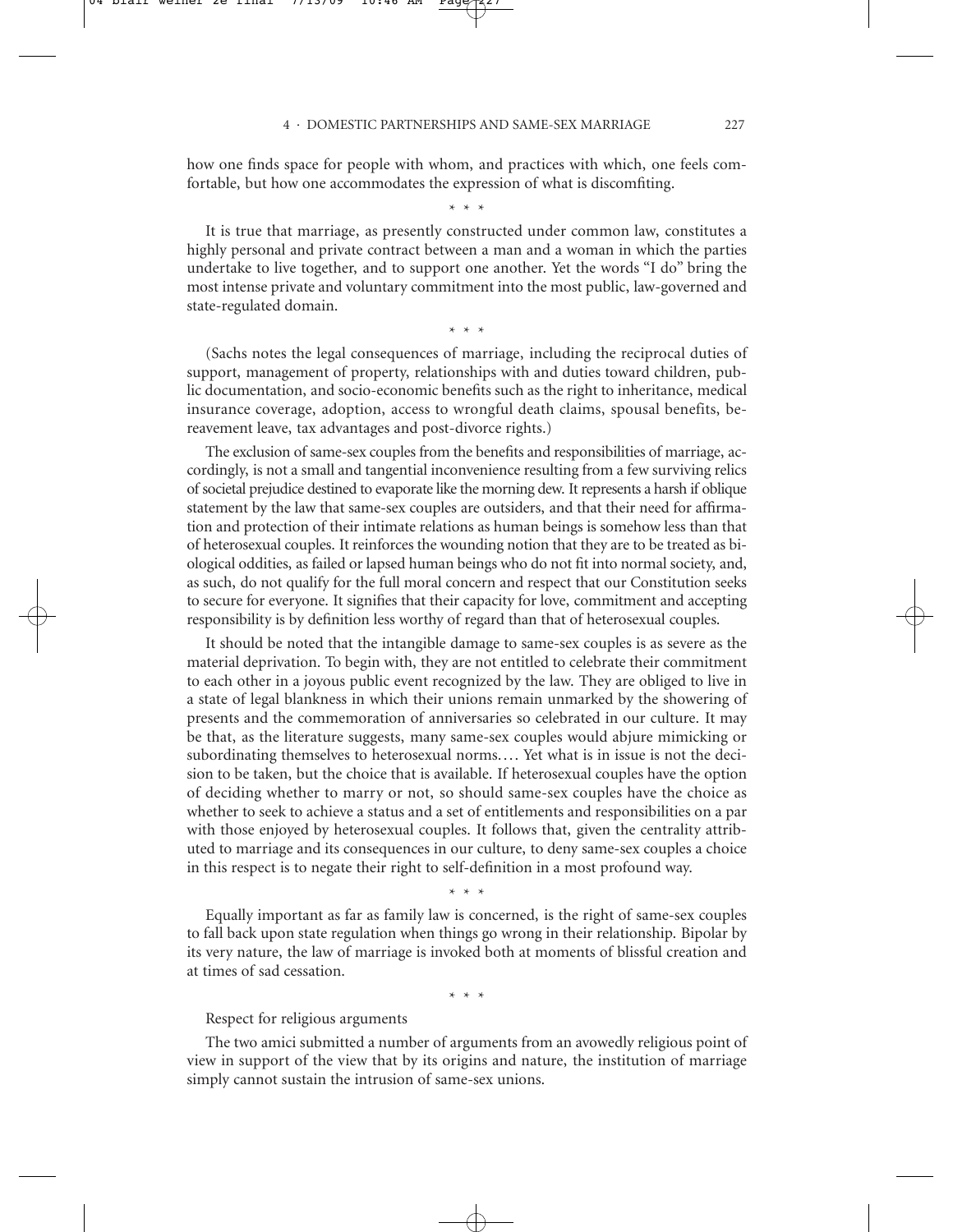#### \*\*\*

It is one thing for the Court to acknowledge the important role that religion plays in our public life. It is quite another to use religious doctrine as a source for interpreting the Constitution. It would be out of order to employ the religious sentiments of some as a guide to the constitutional rights of others. . . . Judges would be placed in an intolerable situation if they were called upon to construe religious texts and take sides on issues which have caused deep schisms within religious bodies.

\*\*\*

[A]cknowledgment by the State of the right of same-sex couples to enjoy the same status, entitlements and responsibilities as marriage law accords to heterosexual couples is in no way inconsistent with the rights of religious organisations to continue to refuse to celebrate same-sex marriages.

\*\*\*

#### III. Remedy

A notable and significant development in our statute law in recent years has been the extent of express and implied recognition that the Legislature has accorded to same-sex partnerships. Yet . . . there is still no appropriate recognition in our law of same-sex life partnership, as a relationship, to meet the legal and other needs of its partners.

\*\*\*

[A] legislative intervention which had the effect of enabling same-sex couples to enjoy the status, entitlements and responsibilities that heterosexual couples achieve through marriage, would without more override any discriminatory impact flowing from the common-law definition standing on its own. . . . The effect would be that formal registration of same-sex unions would automatically extend the common law and statutory legal consequences to same-sex couples that flow to heterosexual couples from marriage.

\*\*\*

This is a matter involving status that requires a remedy that is secure. To achieve security it needs to be firmly located within the broad context of an extended search for emancipation of a section of society that has known protracted and bitter oppression. The circumstances of the present matter call out for enduring and stable legislative appreciation. A temporary remedial measure would be far less likely to achieve the enjoyment of equality as promised by the Constitution than would lasting legislative action compliant with the Constitution.

The claim by the applicants in Fourie (supra) of the right to get married should, in my view, be seen as part of a comprehensive wish to be able to live openly and freely as lesbian women emancipated form all the legal taboos that historically have kept them from enjoying life in the mainstream of society. The right to celebrate their union accordingly signifies far more than a right to enter into a legal arrangement with many attendant and significant consequences, important though they may be. It represents a major symbolical milestone in their long walk to equality and dignity. The greater and more secure the institutional imprimatur for their union, the more solidly will it and other such unions be rescued from legal oblivion, and the more tranquil and enduring will such unions ultimately turn out to be.

This is a matter that touches on deep public and private sensibilities. I believe that Parliament is well-suited to finding the best ways of ensuring that same-sex couples are brought in from the legal cold. The law may not automatically and of itself elimi-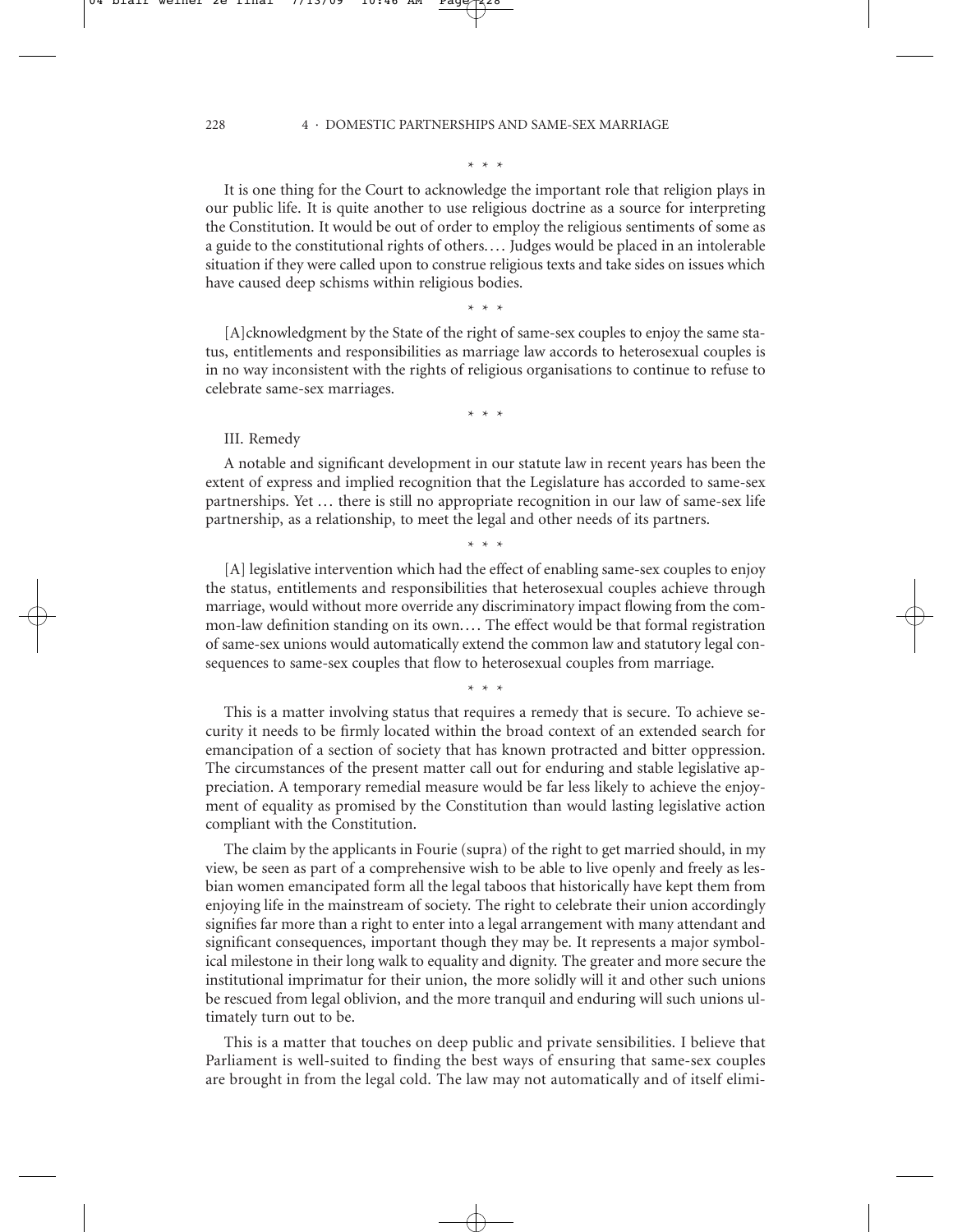nate stereotyping and prejudice. Yet it serves as a great teacher, establishes public norms that become assimilated into daily life and protects vulnerable people form unjust marginalisation and abuse. It needs to be remembered that not only the courts are responsible for vindicating the rights enshrined in the Bill of Rights. The Legislature is in the frontline in this respect. One of its principal functions is to ensure that the values of the Constitution as set out in the Preamble and section 1 permeate every area of the law.

\*\*\*

[T]he orders of this Court, read together, make it clear that if Parliament fails to cure the defect within twelve months, the words "or spouse" will automatically be read into section 30(1) of the Marriage Act. In this event the Marriage Act will, without more, become the legal vehicle to enable same-sex couples to achieve the status and benefits coupled with responsibilities which it presently makes available to heterosexual couples.

\*\*\*

The order

04 blair weiner 2e final 7/13/09 10:46 AM Page 229

\*\*\*

(i) The common-law definition of marriage is declared to be inconsistent with the Constitution and invalid to the extent that it does not permit same-sex couples to enjoy the status and the benefits coupled with responsibilities it accords to heterosexual couples.

(ii) The declaration of invalidity is suspended for twelve months from the date of this judgment to allow Parliament to correct the defect.

\*\*\*

c) The omission from section 30(1) of the Marriage Act 25 of 1961 after the words "or husband" of the words "or spouse" is declared to be inconsistent with the Constitution, and the Marriage Act is declared to be invalid to the extent of this inconsistency.

d) The declarations of invalidity in paragraphs (b) and (c) are suspended for 12 months from the date of this judgment to allow Parliament to correct the defects.

e) Should Parliament not correct the defects within this period, Section 30(1) of the Marriage Act 25 of 1961 will forthwith be read as including the words "or spouse" after the words "or husband" as they appear in the marriage formula.

\*\*\*

#### BY O'Regan J

There is very little in the comprehensive and careful judgment of Sachs J with which I disagree.... The difference between his judgment and this, therefore, lies solely in one significant area, namely, that of remedy.... Sachs J ... proposes an order suspending the declaration of invalidity for twelve months. The effect of this order is that gay and lesbian couples will not be permitted to marry during this period.

His main reasons for this order are firstly, that there are at least two ways in which the unconstitutionality can be remedied, as recommended by the South African Law Reform Commission; and that given these alternatives, and the important democratic and legitimating role of the Legislature in our society, it is appropriate to leave it to Parliament to choose between these courses of action, or any other which might be constitutional. A second and equally important reason that he gives is that, as marriage involves a question of personal status, it would lead to greater stability if such matters were to be regulated by an Act of Parliament rather than the courts.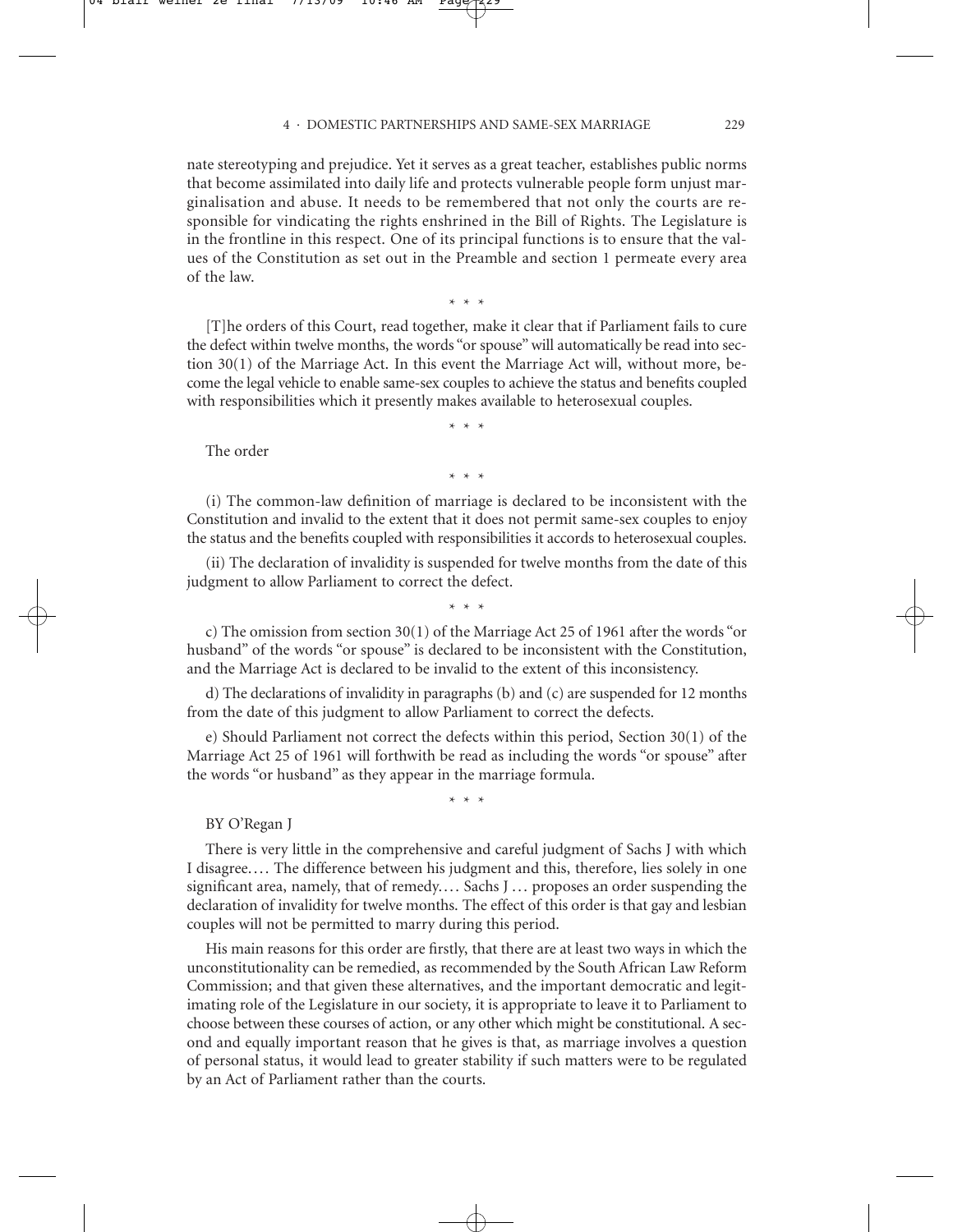\*\*\*

In my view, this Court should develop the common-law rule as suggested by the majority in the Supreme Court of Appeal, and at the same time read in words to section 30 of the act that would with immediate effect permit gays and lesbians to be married by civil marriage officers (and such religious marriage officers as consider such marriages not to fall outside the tenets of their religion).

### *In re* **Marriage Cases**

—————

#### 43 Cal. 4th 757, 183 P.3d 384 (2008)

[W]e note at the outset that the constitutional issue before us differs in a significant respect from the constitutional issue that has been addressed by a number of other state supreme courts and intermediate appellate courts that recently have had occasion, in interpreting the applicable provisions of their respective state constitutions, to determine the validity of statutory provisions or common law rules limiting marriage to a union of a man and a woman.... These courts, often by a one-vote margin (see, *post*, pp. 114–115, fn. 70), have ruled upon the validity of statutory schemes that contrast with that of California, which in recent years has enacted comprehensive domestic partnership legislation under which a same-sex couple may enter into a legal relationship that affords the couple virtually all of the same substantive legal benefits and privileges, and imposes upon the couple virtually all of the same legal obligations and duties, that California law affords to and imposes upon a married couple.... Accordingly, the legal issue we must resolve is not whether it would be constitutionally permissible under the California Constitution for the state to limit marriage only to opposite-sex couples while denying same-sex couples any opportunity to enter into an official relationship with all or virtually all of the same substantive attributes, but rather whether our state Constitution prohibits the state from establishing a statutory scheme in which both opposite-sex and same-sex couples are granted the right to enter into an officially recognized family relationship that affords all of the significant legal rights and obligations traditionally associated under state law with the institution of marriage, but under which the union of an opposite-sex couple is officially designated a "marriage" whereas the union of a same-sex couple is officially designated a "domestic partnership." The question we must address is whether, under these circumstances, the failure to designate the official relationship of same-sex couples as marriage violates the California Constitution.

As discussed below, upon review of the numerous California decisions that have examined the underlying bases and significance of the constitutional right to marry (and that illuminate *why* this right has been recognized as one of the basic, inalienable civil rights guaranteed to an individual by the California Constitution), we conclude that, under this state's Constitution, the constitutionally based right to marry properly must be understood to encompass the core set of basic *substantive* legal rights and attributes traditionally associated with marriage that are so integral to an individual's liberty and personal autonomy that they may not be eliminated or abrogated by the Legislature or by the electorate through the statutory initiative process. These core substantive rights include, most fundamentally, the opportunity of an individual to establish—with the person with whom the individual has chosen to share his or her life — an *officially recognized and protected family* possessing mutual rights and responsibilities and entitled to the same respect and dignity accorded a union traditionally designated as marriage....

\*\*\*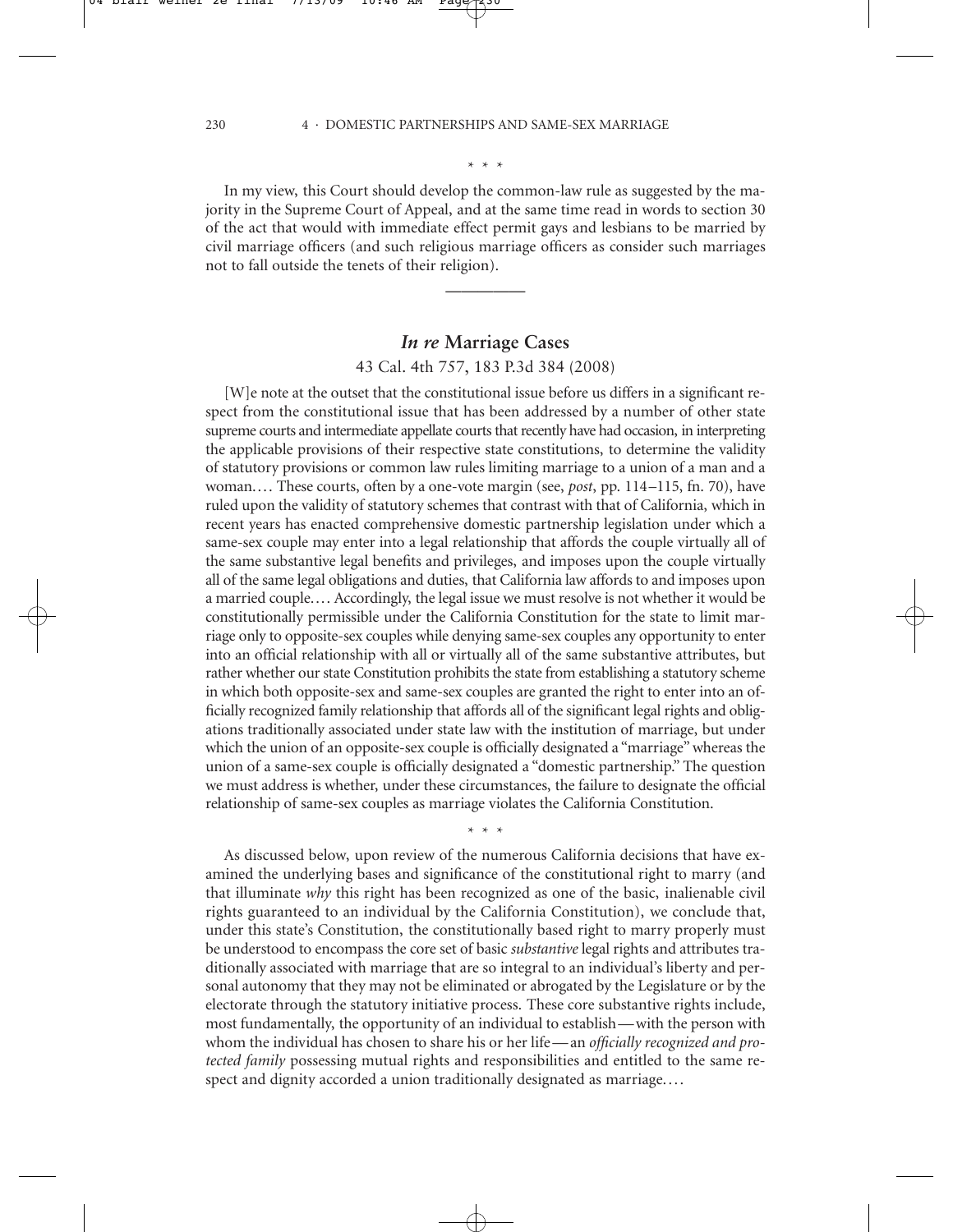04 blair weiner 2e final 7/13/09 10:46 AM Page 231

Furthermore, in contrast to earlier times, our state now recognizes that an individual's capacity to establish a loving and long-term committed relationship with another person and responsibly to care for and raise children does not depend upon the individual's sexual orientation, and, more generally, that an individual's sexual orientation—like a person's race or gender—does not constitute a legitimate basis upon which to deny or withhold legal rights.

\*\*\* Furthermore, the circumstance that the current California statutes assign a different name for the official family relationship of same-sex couples as contrasted with the name for the official family relationship of opposite-sex couples raises constitutional concerns not only under the state constitutional right to marry, but also under the state constitutional equal protection clause. In analyzing the validity of this differential treatment under the latter clause, we first must determine which standard of review should be applied to the statutory classification here at issue. Although in most instances the deferential "rational basis" standard of review is applicable in determining whether different treatment accorded by a statutory provision violates the state equal protection clause, a more exacting and rigorous standard of review—"strict scrutiny"—is applied when the distinction drawn by a statute rests upon a so-called "suspect classification" or impinges upon a fundamental right. As we shall explain, although we do not agree with the claim advanced by the parties challenging the validity of the current statutory scheme that the applicable statutes properly should be viewed as an instance of discrimination on the basis of the suspect characteristic of sex or gender and should be subjected to strict scrutiny on that ground, we conclude that strict scrutiny nonetheless is applicable here because (1) the statutes in question properly must be understood as classifying or discriminating on the basis of sexual orientation, a characteristic that we conclude represents—like gender, race, and religion—a constitutionally suspect basis upon which to impose differential treatment, and (2) the differential treatment at issue impinges upon a same-sex couple's fundamental interest in having their family relationship accorded the same respect and dignity enjoyed by an opposite-sex couple.

Under the strict scrutiny standard, unlike the rational basis standard, in order to demonstrate the constitutional validity of a challenged statutory classification the state must establish (1) that the state interest intended to be served by the differential treatment not only is a constitutionally legitimate interest, but is a *compelling* state interest, and (2) that the differential treatment not only is reasonably related to but is *necessary* to serve that compelling state interest. Applying this standard to the statutory classification here at issue, we conclude that the purpose underlying differential treatment of opposite-sex and same-sex couples embodied in California's current marriage statutes—the interest in retaining the traditional and well-established definition of marriage—cannot properly be viewed as a *compelling* state interest for purposes of the equal protection clause, or as *necessary* to serve such an interest.

\*\*\*

Accordingly, we conclude that to the extent the current California statutory provisions limit marriage to opposite-sex couples, these statutes are unconstitutional.

\*\*\*

Having concluded that sections 300 and 308.5 are unconstitutional to the extent each statute reserves the designation of marriage exclusively to opposite-sex couples and denies same-sex couples access to that designation, we must determine the proper remedy.

When a statute's differential treatment of separate categories of individuals is found to violate equal protection principles, a court must determine whether the constitutional violation should be eliminated or cured by extending to the previously excluded class the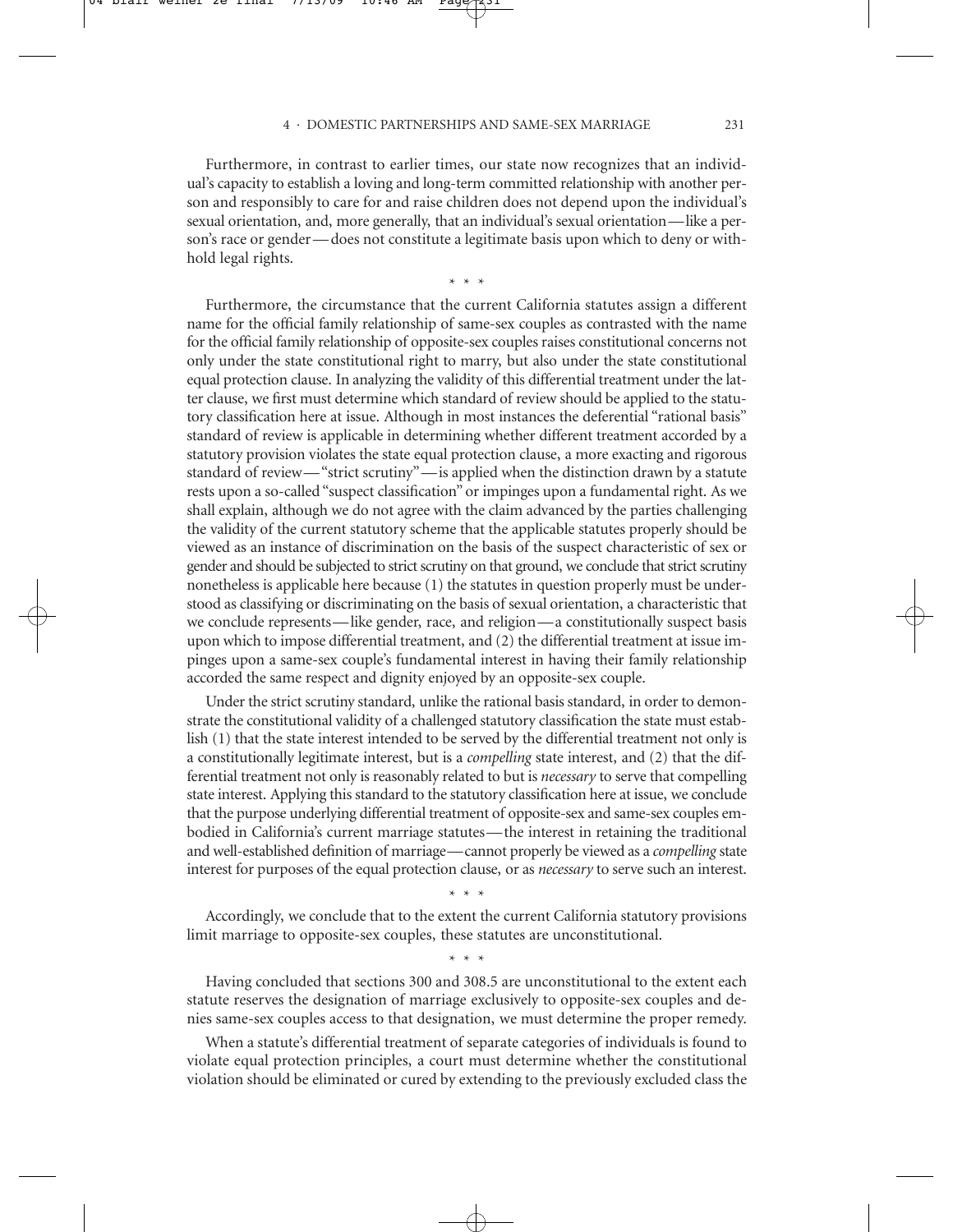treatment or benefit that the statute affords to the included class, or alternatively should be remedied by withholding the benefit equally from both the previously included class and the excluded class. A court generally makes that determination by considering whether extending the benefit equally to both classes, or instead withholding it equally, would be most consistent with the likely intent of the Legislature, had that body recognized that unequal treatment was constitutionally impermissible....

In the present case, it is readily apparent that extending the designation of marriage to same-sex couples clearly is more consistent with the probable legislative intent than withholding that designation from both opposite-sex couples and same-sex couples in favor of some other, uniform designation. In view of the lengthy history of the use of the term "marriage" to describe the family relationship here at issue, and the importance that both the supporters of the 1977 amendment to the marriage statutes and the electors who voted in favor of Proposition 22 unquestionably attached to the designation of marriage, there can be no doubt that extending the designation of marriage to same-sex couples, rather than denying it to all couples, is the equal protection remedy that is most consistent with our state's general legislative policy and preference.

CONCURRING AND DISSENTING OPINION BY CORRIGAN, J.

In my view, Californians should allow our gay and lesbian neighbors to call their unions marriages. But I, and this court, must acknowledge that a majority of Californians hold a different view, and have explicitly said so by their vote. This court can overrule a vote of the people only if the Constitution compels us to do so. Here, the Constitution does not. Therefore, I must dissent.

It is important to be clear. Under California law, domestic partners have "virtually all of the same substantive legal benefits and privileges" available to traditional spouses. (Maj. opn., *ante*, at p. 45.) I believe the Constitution requires this as a matter of equal protection. However, the single question in this case is whether domestic partners have a constitutional right to the name of "marriage."

Proposition 22 was enacted only eight years ago. By a substantial majority the people voted to recognize, as "marriage," only those unions between a man and a woman. (Fam. Code § 308.5.) The majority concludes that the voters' decision to retain the traditional definition of marriage is unconstitutional. I disagree.

\*\*\*

We are in the midst of a major social change. Societies seldom make such changes smoothly. For some the process is frustratingly slow. For others it is jarringly fast. In a democracy, the people should be given a fair chance to set the pace of change without judicial interference. That is the way democracies work. Ideas are proposed, debated, tested. Often new ideas are initially resisted, only to be ultimately embraced. But when ideas are imposed, opposition hardens and progress may be hampered.

We should allow the significant achievements embodied in the domestic partnership statutes to continue to take root. If there is to be a new understanding of the meaning of marriage in California, it should develop among the people of our state and find its expression at the ballot box.

#### *Notes and Questions*

1. *Proposition 8.* After the decision came into effect in mid-June, about eighteen thousand lesbian and gay male couples were legally married. On November 4, 2008 a major-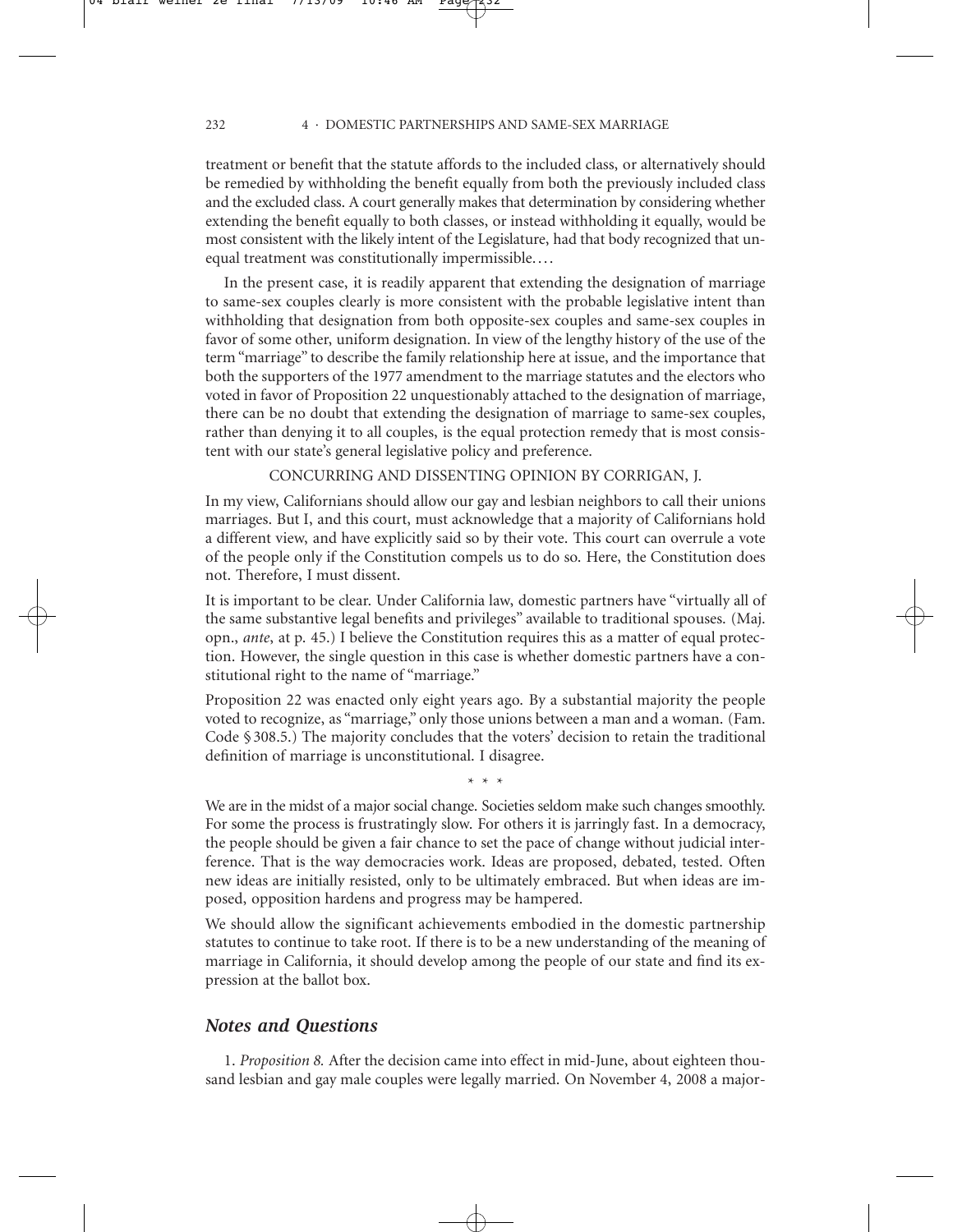04 blair weiner 2e final 7/13/09 10:46 AM Page 233

ity of California voters gave their support to Proposition 8, which amends the state constitution to read: "Only marriage between a man and a woman is valid or recognized in California." Same-sex marriages were suspended on November 5, 2008. Jesse McKinley, "With Same-sex Marriage, a Court Takes on the People's Voice." N.Y. Times, November 21, 2008. Proposition 8 was challenged in a motion for judicial notice filed the same day. Granting the motion, the Court ordered the parties in Strauss v. Horton to brief the following issues:

- (1) Is Proposition 8 invalid because it constitutes a revision of, rather than an amendment to, the California Constitution? (See Cal. Const., art. XVIII,  $$§ 1-4.$
- (2) Does Proposition 8 violate the separation of powers doctrine under the California Constitution?
- (3) If Proposition 8 is not unconstitutional, what is its effect, if any, on the marriages of same-sex couples preformed before the adoption of Proposition 8?

On May 26, 2009, the California Supreme Court rejected the constitutional challenge to Proposition 8. The court unanimously held that Proposition 8 only restricts the use of the term "marriage," rather than the constitutional rights set out in *In Re Marriage Cases,* and that it does not affect the validity of the estimated 18,000 same-sex marriges entered io before it took effect.

2. *Constitutionality.* Compare the analysis of constitutional rights in Fourie and In re Marriage Cases. How are they similar? How are they different? Why does the South African Court seek legislative action? Why does the California court take a different route? The first U.S. court to recognize same-sex marriage under its state constitution was the Massachusetts Supreme Court in Goodridge v. Dept. of Public Health, 798 N.E.2d 941 (Mass. 2003). The decision was cited in Fourie. For a thoughtful comparison of Goodridge and Fourie, see Lisa Newstrom, "The Horizon of Rights: Lessons from South Africa for the Post-Goodridge Analysis of Same-Sex Marriage," 40 Cornell Int'l L.J. 781 (2007). For an account of the historical, ideological, and political forces that led to the inclusion of explicit protection for the gay and lesbian community in South Africa, see Eric C. Christiansen, "Ending the Apartheid of the Closet: Sexual Orientation in the South African Constitutional Process," 32 Int'l L. & Pol. 997 (2000).

3. *Trends?* On October 10, 2008, Connecticut became the third state to allow same-sex marriage. *Kerrigan v. Comm'r of Public Health* SC 17716. In the majority opinion, Justice Richard N. Palmer of the Connecticut Supreme Court wrote: "Interpreting our state constitutional provisions in accordance with firmly established equal protection principles leads inevitably to the conclusion that gay persons are entitled to marry the otherwise qualified same sex partner of their choice." On April 3, 2009, the Iowa Supreme Court held, in a unanimous decision, that the Iowa statute limiting civil marriage to a union between a man and a woman violated the equal protection clause of the Iowa Constitution. The decision strikes the language from Iowa Code section 595.2 limiting civil marriage to a man and a woman and directs that the remaining statutory language be interpreted and applied in a manner allowing gay and lesbian people full access to the institution of civil marriage. The decision becomes effective upon issuance of procedendo, which normally occurs twenty-one days after the opinion is filed, unless a petition for rehearing is filed. The opinion is available at www.iowacourts.gov/supreme\_court.

On April 7, 2009, Vermont lawmakers overrode a veto from the governor of a bill that allows same-sex marriage, making Vermont the first state in the country to legalize gay marriage with a Legislature's vote. Under the new law, marriage "is the legally recognized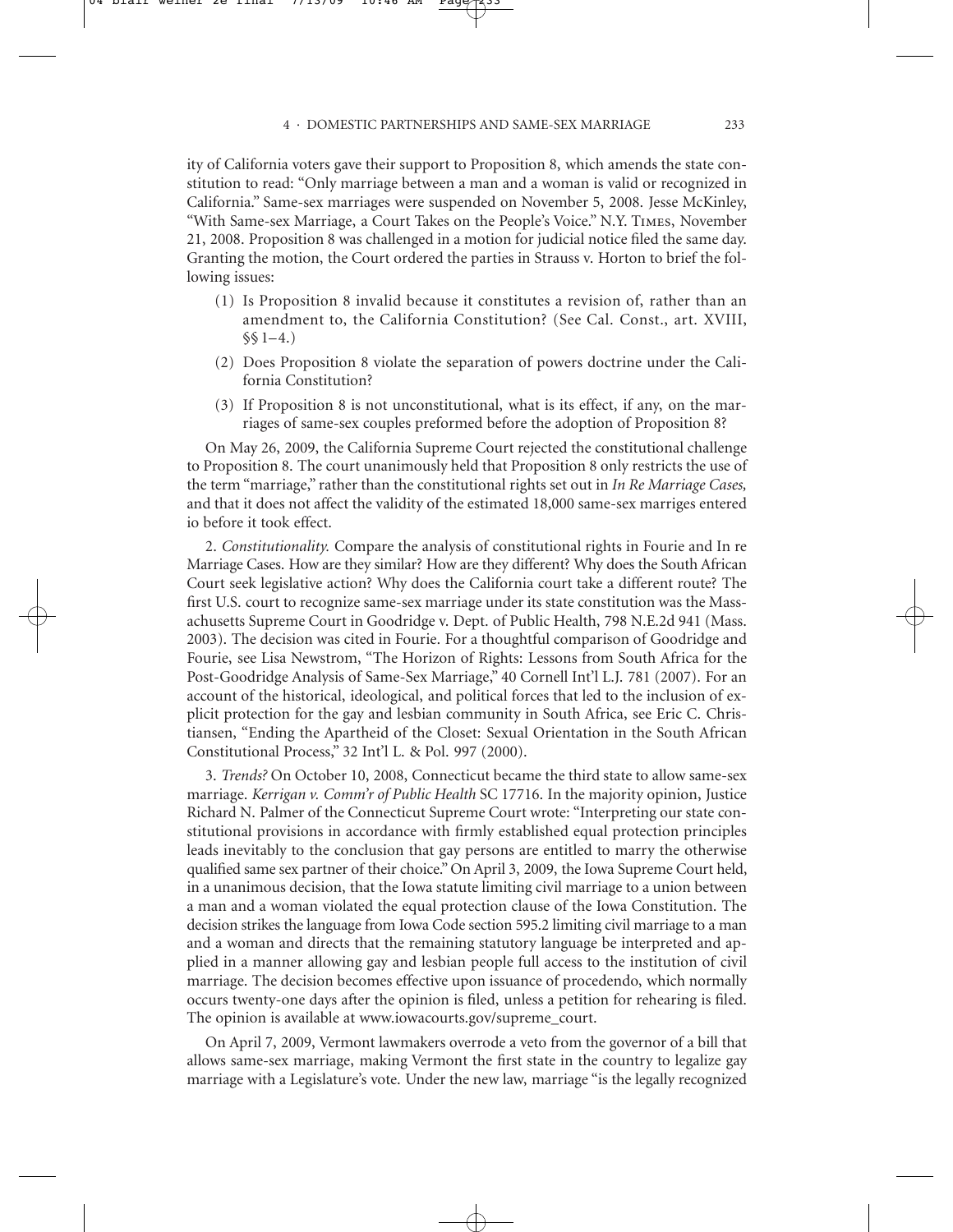union of two people. When used in this chapter or in any other statute, the word 'marriage' shall mean a civil marriage." Journal of the Senate (Vermont), April 6, 2009 S. 115 §8.

On May 6, 2009, the legislatures in New Hampshire and Maine voted in favor of samesex marriage.

It should be kept in mind that forty-three U.S. states have laws explicitly prohibiting such marriages, including 29 with constitutional amendments restricting marriage to one man and one woman. Szep, *supra. See* Jeremy W. Peters, "Advocates on Both Sides Seek Momentum on Same Sex-Marriage", N.Y. Times, April 9, 2009 at A22. *See also* Anjuli Willis McReynolds, Comment, "What International Experience Can Tell U.S. Courts About Same-Sex Marriage," 53 UCLA L. Rev. 1073 (2006).

4. *Advantages and Disadvantages of Rights-based Claims*. What are the advantages and disadvantages of framing same-sex marriage in terms of constitutional rights or human rights? What is the view of Justice Corrigan (concurring and dissenting in *In re Marriage Cases*)?

5. *Changing Attitudes?* On December 18, 2006, the European Commission published the Eurobarometer results, including attitudes towards same-sex marriage and samesex adoption. The survey shows that openness towards homosexuality tends to be quite limited. On average, only 32% of Europeans feel that homosexual couples should be allowed to adopt children throughout Europe. In fact, in 14 of the 25 Member States less than a quarter of the public accepts adoption by homosexual couples. Public opinions tends to be somewhat more tolerant as regards homosexual marriages: 44% of EU citizens agree that such marriages should be allowed throughout Europe. It should be noted that some Member States distinguish themselves from the average result by very high acceptance levels: the Netherlands tops the list with 82% of respondents in favour of homosexual marriages and 69% supporting the idea of adoption by homosexual couples. Opposition is strongest in Greece, Latvia (both 84% and 89% respectively) and Poland (76% and 89%). http://www.ilga-europe.org. As of May, 2009, the following European states recognized same-sex marriage: Belgium, Netherlands, Norway, Spain, Sweden (effective May 1, 2009). *Marriage and partnership rights for same-sex partners: country by country*, at *id.*

#### **Civil Marriage Act**

—————

### 2005, c. 33 C-31.5 (Canada) [Assented to July 20th, 2005]

An Act respecting certain aspects of legal capacity for marriage for civil purposes Preamble

WHEREAS the Parliament of Canada is committed to upholding the Constitution of Canada, and section 15 of the *Canadian Charter of Rights and Freedoms* guarantees that every individual is equal before and under the law and has the right to equal protection and equal benefit of the law without discrimination;

WHEREAS the courts in a majority of the provinces and in one territory have recognized that the right to equality without discrimination requires that couples of the same sex and couples of the opposite sex have equal access to marriage for civil purposes;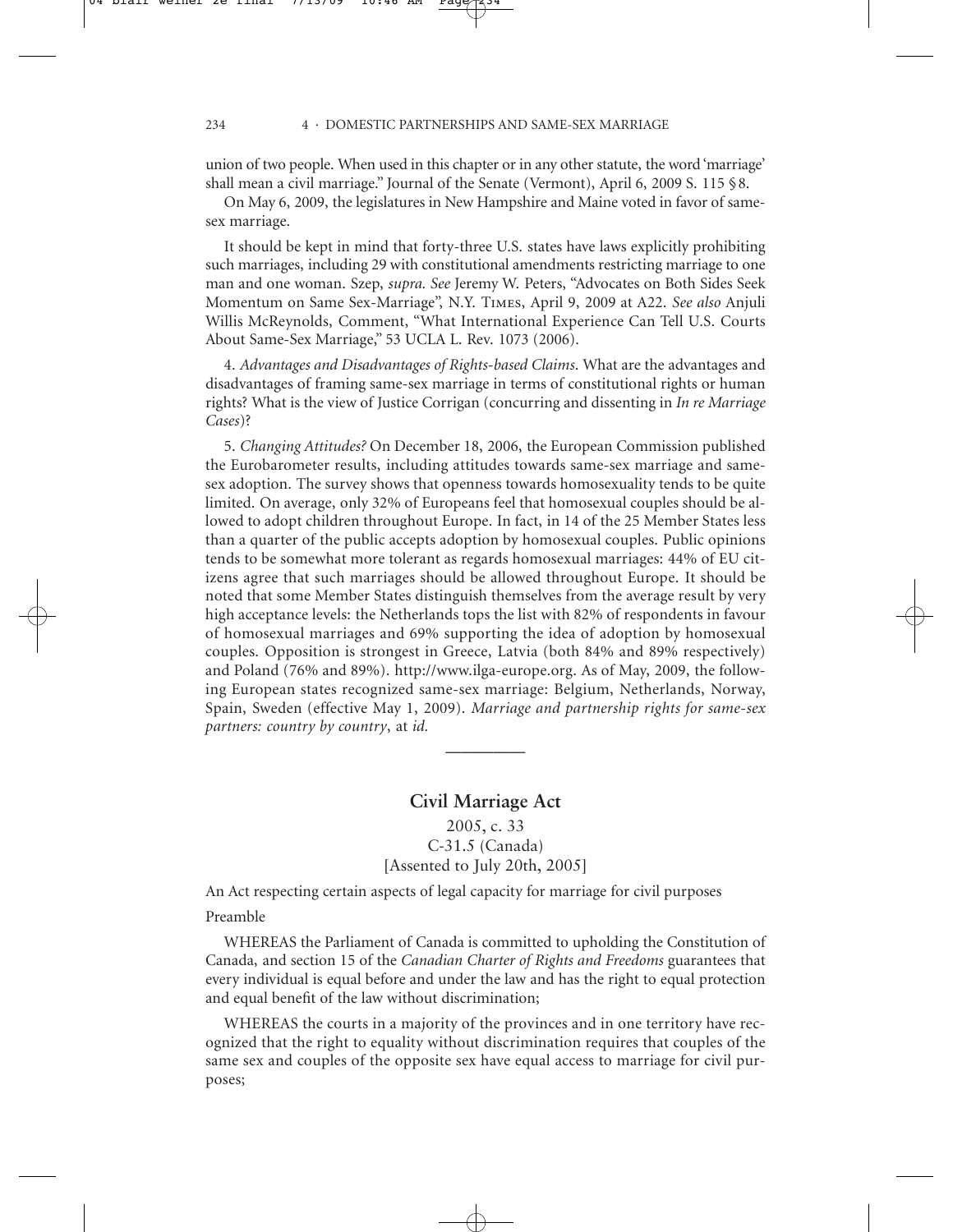WHEREAS the Supreme Court of Canada has recognized that many Canadian couples of the same sex have married in reliance on those court decisions;

WHEREAS only equal access to marriage for civil purposes would respect the right of couples of the same sex to equality without discrimination, and civil union, as an institution other than marriage, would not offer them that equal access and would violate their human dignity, in breach of the *Canadian Charter of Rights and Freedoms*;

WHEREAS the Supreme Court of Canada has determined that the Parliament of Canada has legislative jurisdiction over marriage but does not have the jurisdiction to establish an institution other than marriage for couples of the same sex;

WHEREAS everyone has the freedom of conscience and religion under section 2 of the *Canadian Charter of Rights and Freedoms*;

WHEREAS nothing in this Act affects the guarantee of freedom of conscience and religion and, in particular, the freedom of members of religious groups to hold and declare their religious beliefs and the freedom of officials of religious groups to refuse to perform marriages that are not in accordance with their religious beliefs;

WHEREAS it is not against the public interest to hold and publicly express diverse views on marriage;

WHEREAS, in light of those considerations, the Parliament of Canada's commitment to uphold the right to equality without discrimination precludes the use of section 33 of the *Canadian Charter of Rights and Freedoms* to deny the right of couples of the same sex to equal access to marriage for civil purposes;

WHEREAS marriage is a fundamental institution in Canadian society and the Parliament of Canada has a responsibility to support that institution because it strengthens commitment in relationships and represents the foundation of family life for many Canadians;

AND WHEREAS, in order to reflect values of tolerance, respect and equality consistent with the *Canadian Charter of Rights and Freedoms*, access to marriage for civil purposes should be extended by legislation to couples of the same sex;

NOW, THEREFORE, Her Majesty, by and with the advice and consent of the Senate and House of Commons of Canada, enacts as follows:

#### Short title

04 blair weiner 2e final 7/13/09 10:46 AM Page 235

1. This Act may be cited as the *Civil Marriage Act*.

Marriage — certain aspects of capacity

2. Marriage, for civil purposes, is the lawful union of two persons to the exclusion of all others.

#### Religious officials

3. It is recognized that officials of religious groups are free to refuse to perform marriages that are not in accordance with their religious beliefs.

#### Freedom of conscience and religion and expression of beliefs

3.1 For greater certainty, no person or organization shall be deprived of any benefit, or be subject to any obligation or sanction, under any law of the Parliament of Canada solely by reason of their exercise, in respect of marriage between persons of the same sex, of the freedom of conscience and religion guaranteed under the *Canadian Charter of Rights and Freedoms* or the expression of their beliefs in respect of mar-

⊕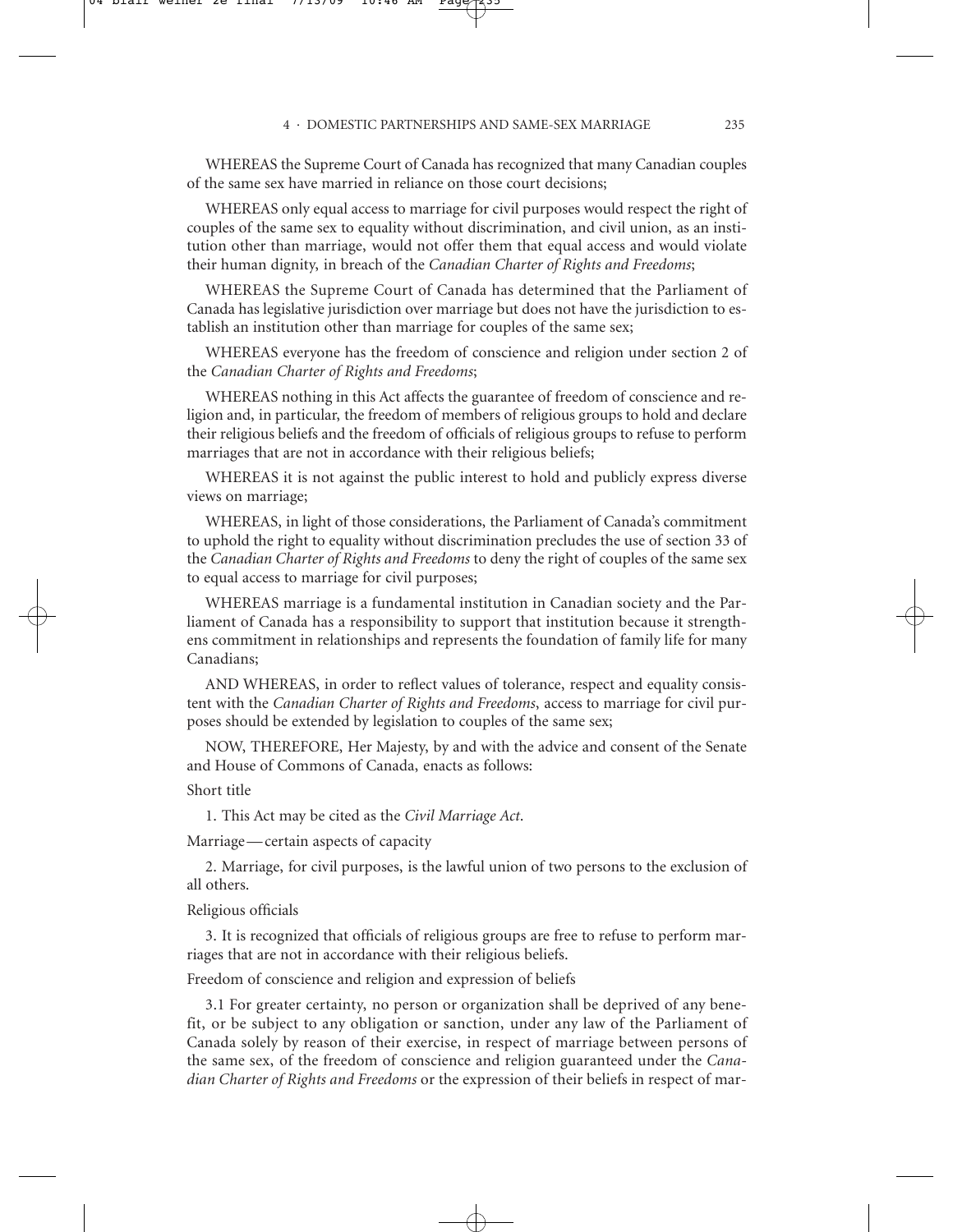riage as the union of a man and woman to the exclusion of all others based on that guaranteed freedom.

Marriage not void or voidable

4. For greater certainty, a marriage is not void or voidable by reason only that the spouses are of the same sex.

—————

# **Government Gazette, Republic of South Africa**

No. 17 of 2006: Civil Union Act, 2006

#### **ACT**

To provide for the solemnisation of civil unions, by way of either a marriage or civil partnership; the legal consequences of civil unions; and to provide for matters incidental thereto.

\*\*\*

Objectives of Act

2. The objectives of this Act are —

*(a)* to regulate the solemnisation and registration of civil unions, by way of either a marriage or a civil partnership; and

*(b)*to provide for the legal consequences of the solemnisation and registration of civil unions.

Relationships to which Act applies

3. This Act applies to civil union partners joined in a civil union.

Solemnisation of civil union

4. (1) A marriage officer may solemnise a civil union in accordance with the provisions of this Act.

(2) Subject to this Act a marriage officer has all the powers, responsibilities and duties, as conferred upon him or her under the Marriage Act to solemnise a civil union.

\*\*\* Marriage officer not compelled to solemnise civil union

6. A marriage officer, other than a marriage officer referred to in section 5 may in writing inform the Minister that he or she objects on the ground of conscience, religion and belief to solemnising a civil union between persons of the same sex, whereupon that marriage officer shall not be compelled to solemnise such civil union

\*\*\*

Requirements for solemnisation and registration of civil union

8*.* (1) A person may only be a spouse or partner in one marriage or civil partnership, as the case may be, at any given time.

(2) A person in a civil union may not conclude a marriage under the Marriage Act or the Customary Marriages Act

(3) A person who is married under the Marriage Act or the Customary Marriages Act may not register a civil union.

⊕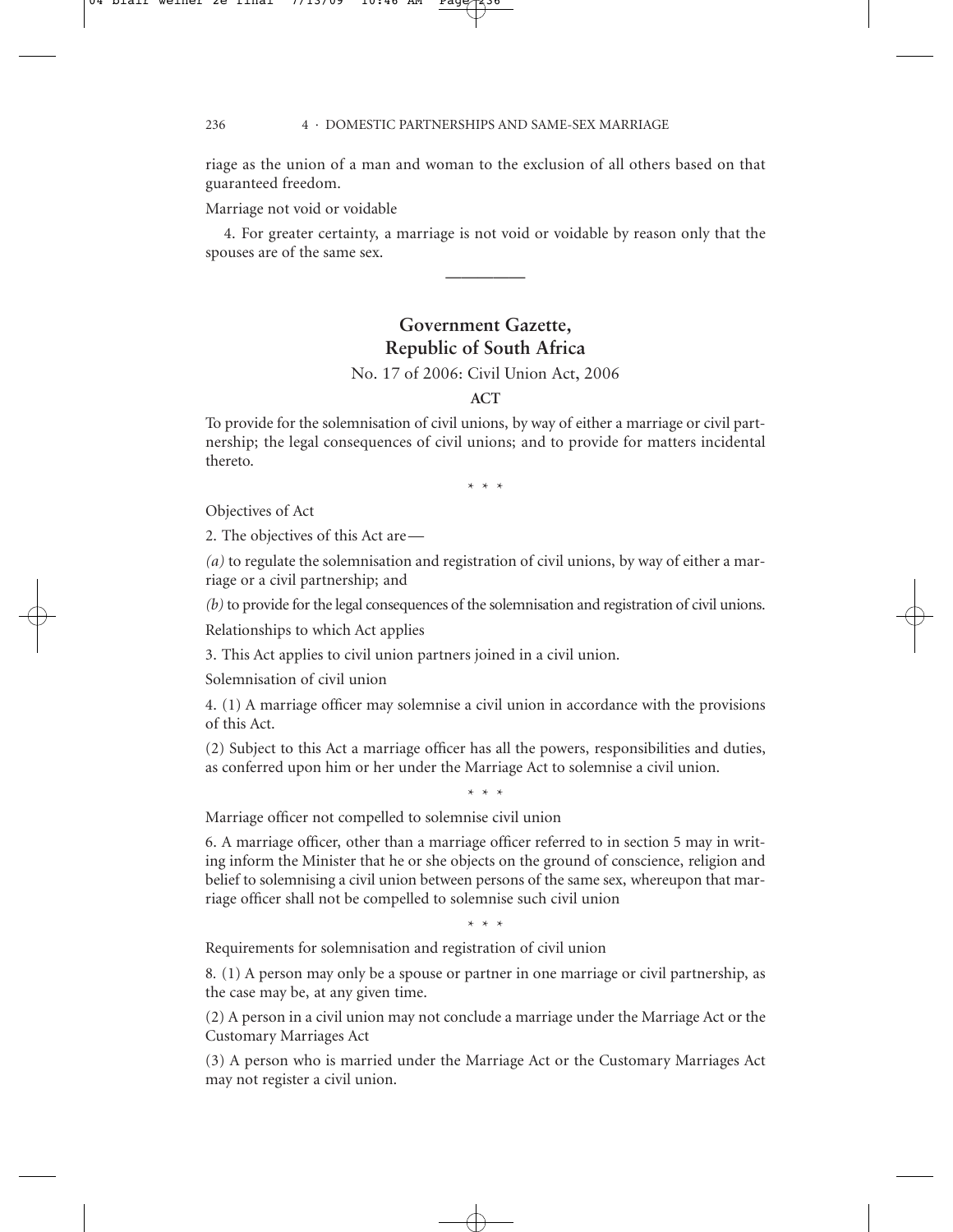(4) A prospective civil union partner who has previously been married under the Marriage Act or Customary Marriages Act or registered as a spouse in a marriage or a partner in a civil partnership under this Act, must present a certified copy of the divorce order or death certificate of the former spouse or partner, as the case may be, to the marriage officer as proof that the previous marriage or civil union has been terminated.

(5) The marriage officer may not proceed with the solemnisation and registration of the civil union unless in possession of the relevant documentation referred to in subsection (4).

(6) A civil union may only be registered by prospective civil union partners who would,

apart from the fact that they are of the same sex, not be prohibited by law from concluding a marriage under the Marriage Act or Customary Marriages Act.

\*\*\*

Formula for solemnisation of marriage or civil partnership

11. (1) A marriage officer must inquire from the parties appearing before him or her whether their civil union should be known as a marriage or a civil partnership and must thereupon proceed by solemnising the civil union in accordance with the provisions of this section.

(2) In solemnising any civil union, the marriage officer must put the following questions to each of the parties separately, and each of the parties must reply thereto in the affirmative:

"Do you, A.B., declare that as far as you know there is no lawful impediment to your proposed marriage/civil partnership with C.D. here present, and that you call all here present to witness that you take C.D. as your lawful spouse/civil partner?", and thereupon the parties must give each other the right hand and the marriage officer concerned must declare the marriage or civil partnership, as the case may be, solemnised in the following words:

"I declare that A.B. and C.D. here present have been lawfully joined in a marriage/civil partnership."

\*\*\*

Legal consequences of civil union

04 blair weiner 2e final 7/13/09 10:46 AM Page 237

13. (1) The legal consequences of a marriage contemplated in the Marriage Act apply, with such changes as may be required by the context, to a civil union.

(2) With the exception of the Marriage Act and the Customary Marriages Act, any reference to —

*(a)* marriage in any other law, including the common law, includes, with such changes as may be required by the context, a civil union; and

*(b)* husband, wife or spouse in any other law, including the common law, includes a civil union partner.

#### *Notes and Questions*

1. *Differences.* What is the major difference between the Canadian and South African laws? Does this create a substantive difference between the rights and status of same-sex couples in Canada and South Africa? If so, which confers greater benefits on such couples? If there is no substantive difference between the rights and statusss of Canadian and South African couples, what is the point? In answering these questions, it may be useful

⊕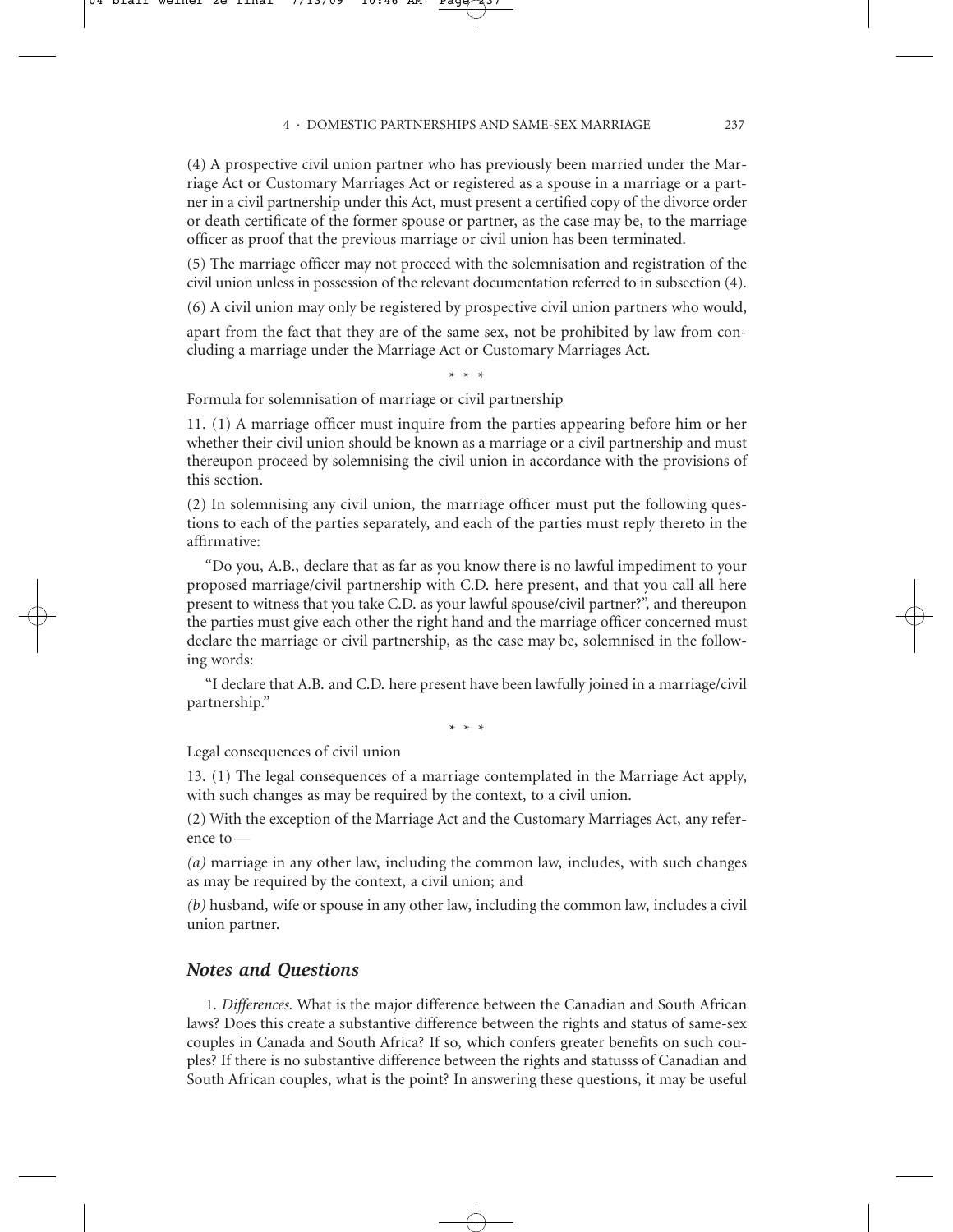to review the history of the South African Constitution set out in Chapter 2. *See generally* Peter Bowal & Carlee Campbell, "The Legalization of Same-Sex Marriage in Canada", 21 Am. J. Fam. L. 37 (2007).

2. *Responses in Other States*. In 1996, the United States enacted the Defense of Marriage Act and in 2004 Australia passed the Marriage Amendment Act. Both define marriage as a union between a man and a woman. The U.S. Act, unlike the Australian law, does not preclude states from recognizing same-sex marriage under their own laws. The Australian law, if upheld by the High Court, could bind states. *See generally* Geoffrey Lindell, *Constitutional Issues Regarding Same-Sex Marriage: A Comparative Survey — North America and Australia*, 30 Sydney L. Rev. 27 (2008).

Amendments to the U.S. constitution limiting marriage to "a man and a woman" have been proposed three times, most recently in 2008. In 2006, the U.S. Senate rejected the Federal Marriage Amendment, which provided in pertinent part:

Marriage in the United States shall consist only of the union of a man and a woman. Neither this Constitution, nor the constitution of any State, shall be construed to require that marriage or the legal incidents thereof be conferred upon any union other than the union of a man and a woman. S.J. Res. 1, 109th Cong. (2006).

What difference would it have made? Could it have been challenged? Where? Anita Bernstein urges a "stealth response" to concerted attacks against same-sex marriage. She endorses policy reform as an incremental but effective strategy and suggests a range of sources for "policy-innovation ideas." *See* Anita Bernstein, *Subverting the Marriage Amendment Crusade with Law and Policy Reform*, 24 Wash. U. J.L. & Pol'y 79 (2007). For a survey, see Note, *Developments — The Law of Marriage and Family*, 116 Harv. L. Rev. 1996 (2003).

3. *Recognition*. If some states are signaling their animosity toward same-sex couples, others are opening their doors. In 2006, the Israeli Supreme Court allowed a same-sex couple married in Toronto to register in Israel. Aeyal Gross, *Israeli Supreme Court Orders Registration: Canada's Marriage Equality Available to Israelis,* Nov. 23, 2006, http://www.same sexmarriage.ca/advocacy/news2006.htm. Governor David Patterson of New York directed all state agencies to recognize same-sex marriages performed elsewhere, even though such marriages cannot be entered into in New York. Jeremy W. Peters, *New York to Back Same-Sex Unions from Elsewhere*, N.Y. Times, May 17, 2008. Massachusetts recently rescinded a 1913 law precluding marriages in Massachusetts that were prohibited in the would-be couples' native state. One study predicted that this would add \$111 million to the state's economy over a three-year period. Pam Belluck and Katie Zezima, *A 1913 Law Dies to Better Serve Gay Marriages*, N.Y. Times, July 16, 2008, at A1. In addition to New York, Rhode Island and New Mexico also recognize same-sex marriages performed in Massachusetts. Tina Kelley, *New York Gay Couples Head to Massachusetts with Marriage in Mind*, N.Y. Times, Aug. 2, 2008 at B3. For rigorous analyses, see Linda Silberman, "Same-Sex Marriages: Refining the Conflict of Laws Analysis," 153 U. Pa. L. Rev. 2195 (2005); J. Thomas Oldham, Developments in the US—"The Struggle over the Creation of a Status for Same-Sex Partners", in The International Survey of Family Law 481 (Andrew Bainham ed., 2006).

#### *Problem 4-2*

While studying in a graduate program in the Hague in the Netherlands, you met your partner, a Dutch computer programmer. You have been living together in Denmark,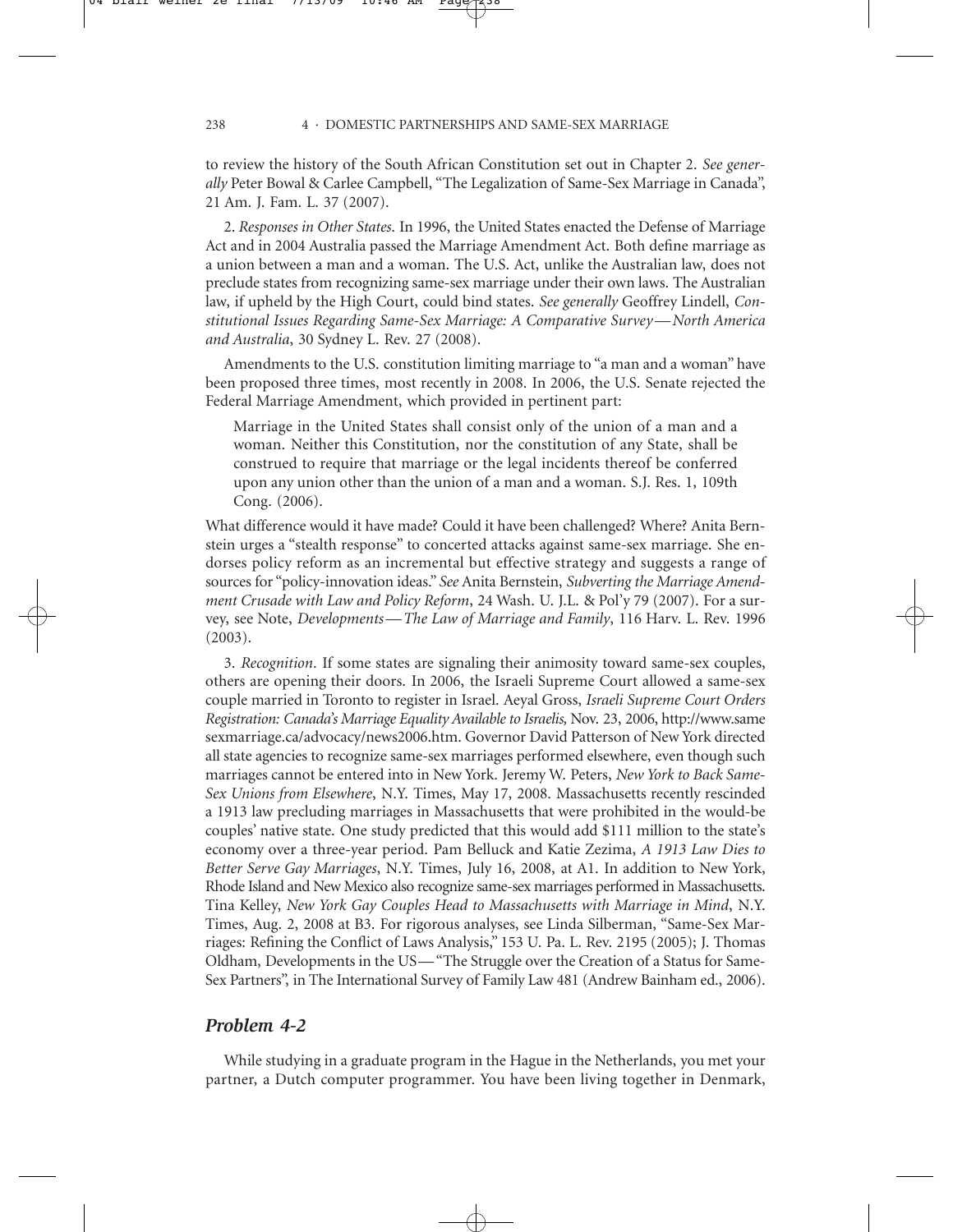where your partner has been transferred, for several years. You are an American citizen currently teaching at the International School in Copenhagen. You and your partner have made a commitment for life, and would like to formalize your relationship. You are both the same gender, and your jobs give you flexibility to move back to New York, remain in Denmark, where you are now habitual residents, or relocate in the Netherlands. From a legal perspective, in which country would you and your partner prefer to formalize your relationship and take up residence, and why?

# **C. International Human Rights and Same-Sex Couples**

International and regional human rights instruments are increasingly becoming a focus of attention as members of the gay and lesbian community turn to international organizations and tribunals to challenge discriminatory practices. Though international tribunals have been slow to recognize the relationships of same-gender partners, support from international instruments for equality of treatment is developing.

# **1. The European Court of Human Rights**

The European Court of Human Rights has interpreted the European Convention on Human Rights to require contracting nations to recognize family rights of same-sex couples. As set out below, the Court relied on Article 14, which provides that the rights set forth in the Convention are to be secured without discrimination on any ground such as sex, race, colour, and a number of other enumerated grounds, and Article 8, which guarantees each individual "the right to respect for his private and family life."

> ————— (Press release issued by the Registrar)

#### **Application No. 40016/98 Karner v. Austria**

#### 24.7.2003

The European Court of Human Rights has today notified in writing a judgment in the case of *Karner v. Austria* (application no. 40016/98). The Court held by six votes to one that there had been a violation of Article 14 (prohibition of discrimination) taken together with Article 8 (right to respect for home) of the European Convention on Human Rights. Under Article 41 (just satisfaction) of the Convention, the Court awarded the applicant's estate, by six votes to one, 5,000 euros for costs and expenses.

1. Principal facts

blair weiner 26 final 7/13/09 10:40 MW

The applicant, Siegmund Karner, was an Austrian national born in 1955. He used to live in Vienna. He died on 26 September 2000. His lawyer informed the Court that Mr Karner's mother had waived her right to succeed to the estate. He later informed the Court that the public notary dealing with Mr Karner's estate had started trying to trace possible heirs.

From 1989 Mr Karner shared a flat with his homosexual partner, who had started renting it a year earlier. They shared the outgoings on the flat. In 1991 his partner discovered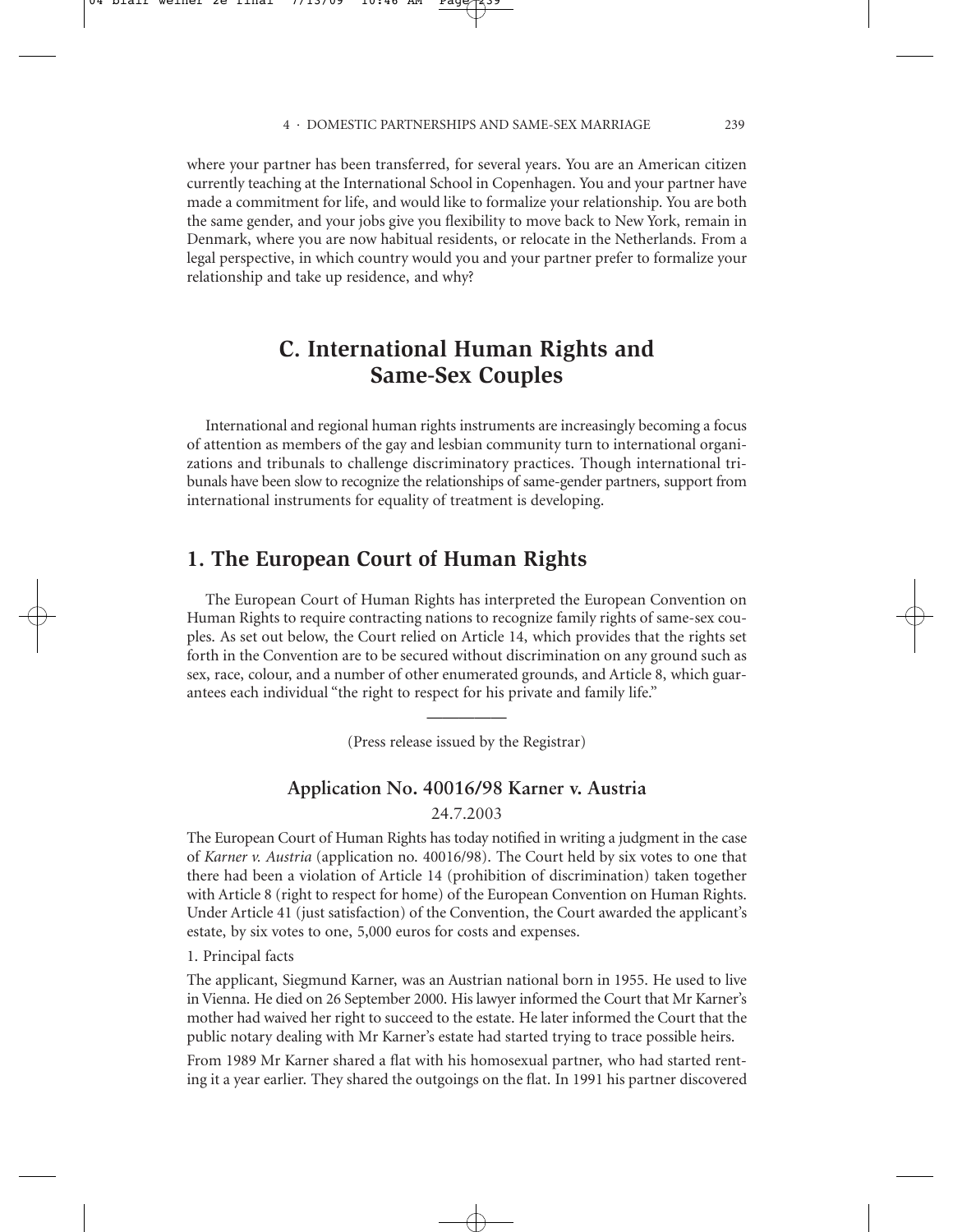that he was infected with the Aids virus. When he developed Aids in 1993, Mr Karner nursed him. In 1994 he died after designating Mr Karner as his heir.

In 1995 the landlord brought proceedings against Mr Karner to terminate the tenancy. The District Court dismissed the action, considering that the statutory right of family members to succeed to a tenancy also applied to persons in a homosexual relationship. That decision was upheld by the Regional Court, but subsequently quashed on 5 December 1996 by the Supreme Court, which found that the notion of "life companion" had to be interpreted as at the time the statute had been enacted and that the legislature's intention in 1974 had not been to include persons of the same sex.

\*\*\*

#### 3. Summary of the judgment

#### Complaint

The applicant complained under Article 14, taken together with Article 8, of the Convention that he had been the victim of discrimination on the ground of his sexual orientation.

Decision of the Court

#### \*\*\*

#### *Article 14 taken together with Article 8 of the Convention*

The Court found that, as the applicant's complaint related to the adverse effect of the alleged difference in treatment on the enjoyment of his right to respect for his home, Article 14 was applicable.

The Court reiterated that differences based on sexual orientation required particularly serious reasons by way of justification. The Government had submitted that the aim of the statutory provision in issue was the protection of the traditional family unit. The Court could accept that this was, in principle, a weighty and legitimate reason which could justify a difference in treatment. However, it was a rather abstract aim and a broad variety of concrete measures could be used to implement it. Where the Contracting States' margin of appreciation was narrow, as in the present case, the principle of proportionality between the means employed and the aim sought to be realised did not merely require the measure chosen to be suitable for realising the aim; it also had to be shown that it was necessary to exclude homosexual couples from the scope of the legislation in order to achieve that aim. The Government had not advanced any arguments that would support such a conclusion and had therefore not advanced convincing and weighty reasons justifying the narrow interpretation of the provision in question.

### **2. European Union**

When the Treaty on European Union and the Treaty Establishing the European Community were amended in the Treaty of Amsterdam in 1997 (*see* Chapter One, Section B.2.e for a detailed discussion of the treaties of the European Union and its structure), Article 13 of the Treaty Establishing the European Community was amended to provide:

Without prejudice to the other provisions of this Treaty and within the limits of the powers conferred by it upon the Community, the Council, acting unanimously on a proposal from the Commission and after consulting the European Parliament, may take appropriate action to combat discrimination based on sex, racial or ethnic origin, religion or belief, disability, age or sexual orientation.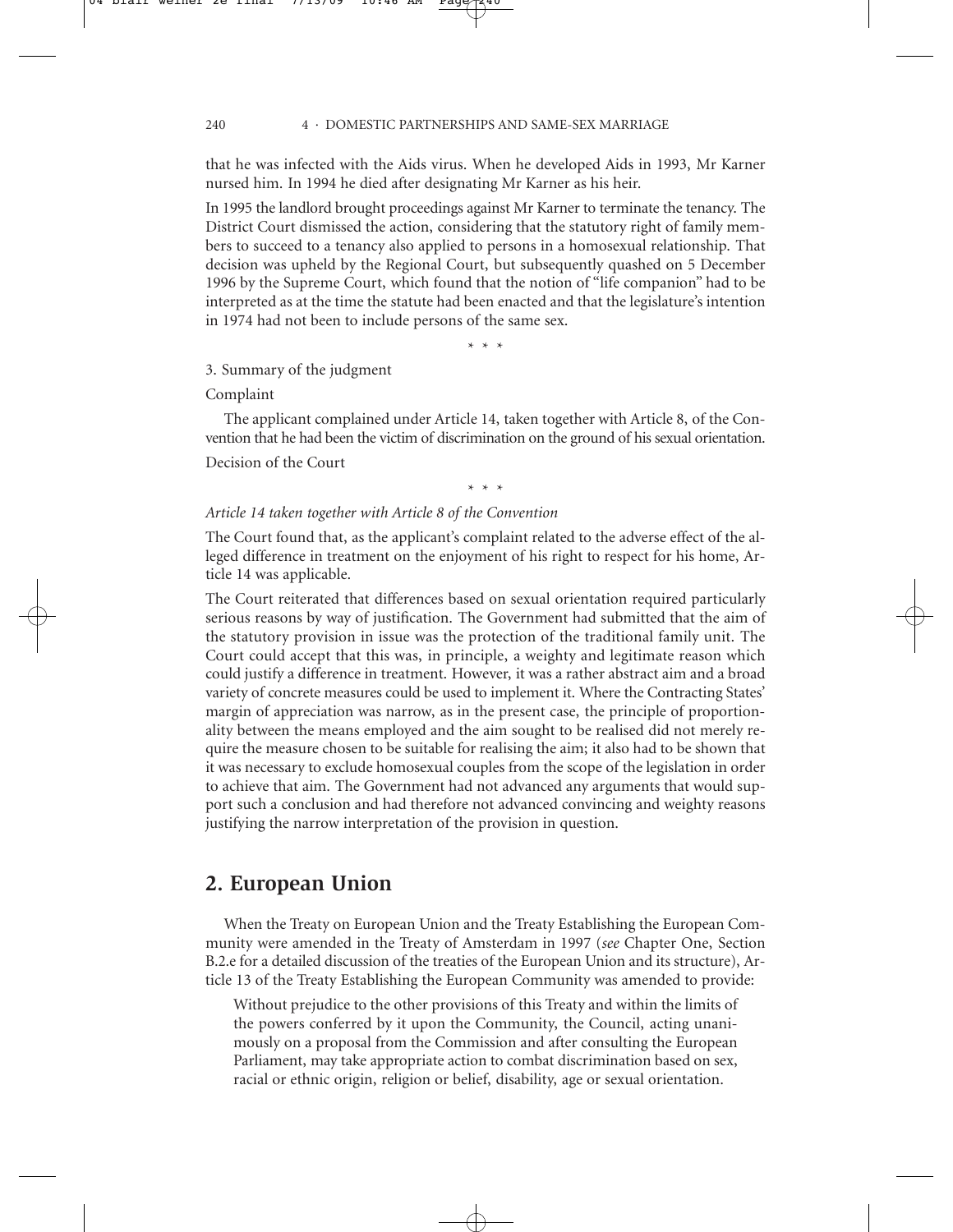04 blair weiner 2e final 7/13/09 10:46 AM Page 241

Article 13 is not itself a "current prohibition on discrimination based on sexual orientation," but instead provides a framework for passing future laws. Heather Hunt, *Diversity and the European Union: Grant v. SWT, The Treaty of Amsterdam, and the Free Movement of Persons,* 27 Denv. J. Int'l L. & Pol'y 633, 651 (1999).

In 2000, for example, the Council passed Council Directive 2000/78/EC, which establishes a general framework for equal treatment in employment and occupation. Directives establish European Union policy, and require member nations to implement that policy through whatever means — statute, administrative regulation, constitutional amendment— would be appropriate in the context of their own legal systems. Directive 2000/78 provides in part: "(12 . . . [A]ny direct or indirect discrimination based on religion or belief, disability, age or sexual orientation as regards the areas covered by this Directive should be prohibited throughout the Community."

In 2008, the ECJ relied on this Directive to hold that the surviving partner of a German same-sex partnership might be able to claim a pension, as set out below.

# **Arthur S. Leonard, European Court Victory for Same-Sex Partners**

April 1, 2008 http://newyorklawschool.typepad.com/leonardlink/ 2008/04/european-court.html

The European Court of Justice, which sits in The Hague, the Netherlands, and rules on questions arising under European Union Law, held on April 1 that the surviving partner of a German registered same-sex partnership may be able to claim a pension under the pension plan maintained by the union of the theatrical industry in Germany. Maruko v. Versorgungsanstalt der deutschen Buhnen, Case C-267/06 (ECJ, Grand Chamber, April 1, 2008).

The theatrical pension plan was established during the Nazi period, when the Reich commanded that all theatrical professionals join an official union which entered into a collective agreement with the theater owners in 1937 establishing the pension plan. The plan provides that if a member of the union dies, their surviving widow or widower is entitled to a pension, calculated according to how long they have been a member. All members are required to contribute a portion of their pay into the fund maintained and administered by the plan.

In 2001, Germany passed a law creating registered life partnerships for same-sex couples. Although the German law did not purport to give registered partners all the rights and responsibilities of marriage, it does provide that "life partners must support and care for one another and commit themselves mutually to a lifetime union. They shall each accept responsibilities with regard to the other. The life partners are each required to contribute adequately to the common needs of the partnership by their work and from their property." The law also provided that a life partner "shall be regarded as a member of the family of the other life partner."

A few years later, Germany amended its social security code to provide that surviving life partners should be treated the same as surviving spouses for purposes of entitlement to state pensions administered by the government under the social security system.

Shortly after the registered partnership law went into effect, Tadao Maruko and his samesex partner registered their partnership. Maruko's partner, a theatrical costume designer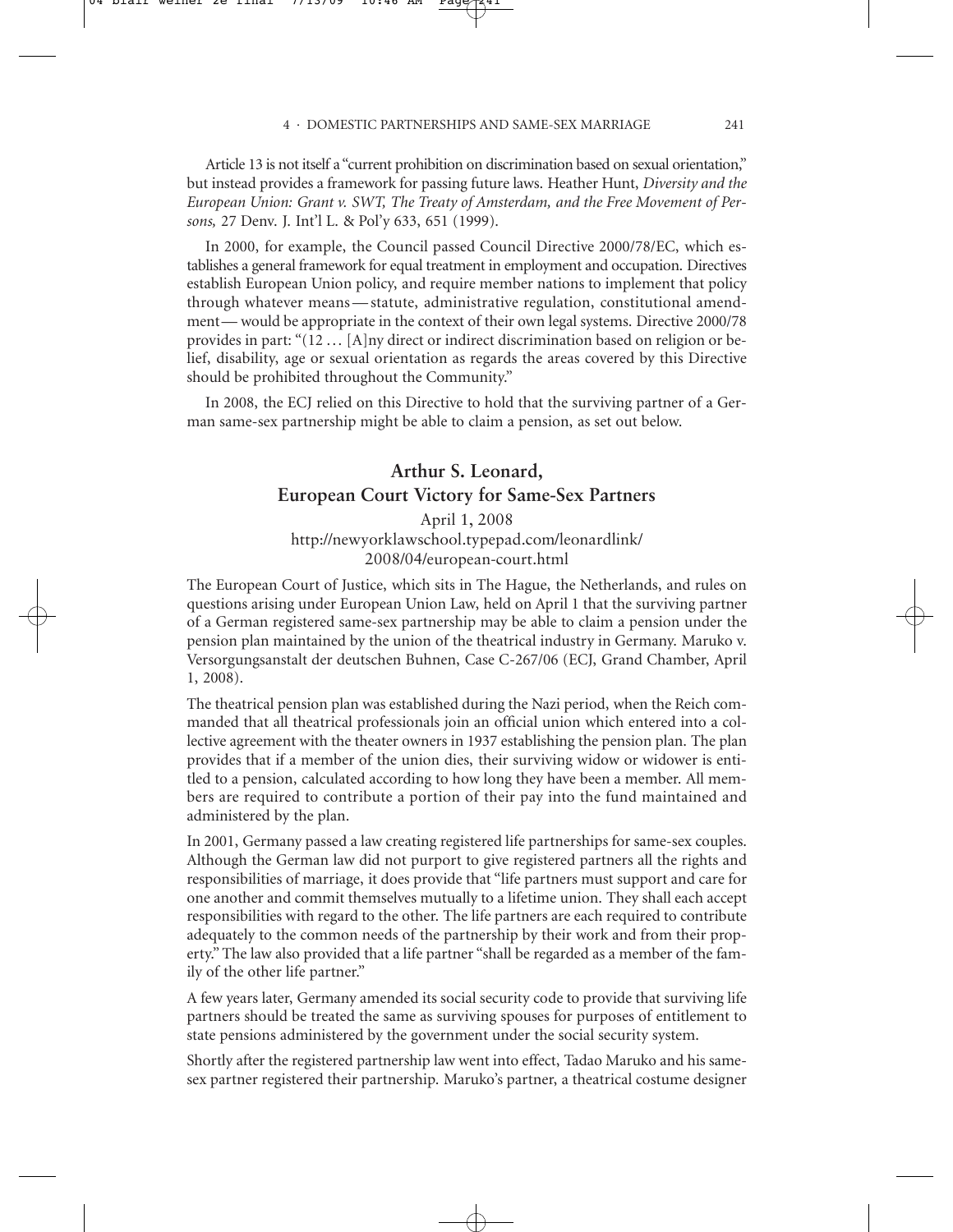who is not named in the court's opinion, had been a member of the theatrical workers union since 1959, and had maintained his membership voluntarily through occasional periods when he was not employed in the industry. Maruko's partner died on January 12, 2005, and Maruko applied to the union for a survivor's pension.

The union turned him down, pointing out that under the 1937 collective bargaining agreement language, which was still in effect, only a surviving legal spouse was entitled to a pension. Maruko's lawsuit relies on European Council Directive 2000/78, which established within Europe the principal of non-discrimination on grounds of sexual orientation in employment, including compensation. The Directive does not, by its terms, apply to state social security systems, and also specifically states that it "is without prejudice to national laws on marital status and the benefits dependent thereon."

\*\*\*

The critical substantive question ultimately is whether same-sex registered partnerships in German law are sufficiently similar in their legal status to marriages so as to invoke the non-discrimination requirements.

The thirteen unanimous judges of the Grand Chamber of the court, agreeing with the position articulated to them last year by the Advocate General in most respects, agreed with the Bavarian Court that this pension plan is subject to the non-discrimination requirements, and that if the refusal to provide a pension to Mr. Maruko has the effect of discriminating on the basis of sexual orientation, then the plan must pay out the pension.

Perhaps the most significant point of the ECJ's decision was to go beyond the recommendation of the Advocate General and to find discrimination if registered partnerships are "similarly situated" with respect to pension entitlements to marital relationships. The Advocate General had suggested that the non-discrimination requirements would only be breached if the registered partnerships were "substantially identical" to marital partnerships. The similarly situated concept may bring into play for comparison purposes the more recent German legislation that treats registered partners like spouses for purposes of entitled to social security survivor's benefits.

According to Dr. Helmut Graupner, a Viennese lawyer who was part of Maruko's legal team, the decision is particularly important because so far this court had never ruled directly on a discrimination claim in favor of gay people, having previously decided several cases involving transsexuals. Previous gay rights victories in Europe had come from the Court of Human Rights, located in Strassbourg, which is narrowly charged with interpreting the European Convention on Human Rights.

—————

\*\*\*

# **3. Organization of American States**

Partners in same-gender relationships have also begun to seek assistance from the Inter-American Commission on Human Rights in their efforts to secure equivalent benefits. *In the Case of Marta Lucia Alvarez Giraldo*, Case 11.656, Report No. 71/99 (1999), the Commission reviewed a complaint brought by the applicant against Colombia, alleging that the director of the prison in which the applicant was incarcerated had refused her request for intimate visits from her female life partner on the basis of her sexual orientation. Finding that Colombian law afforded prisoners a right to intimate visits, the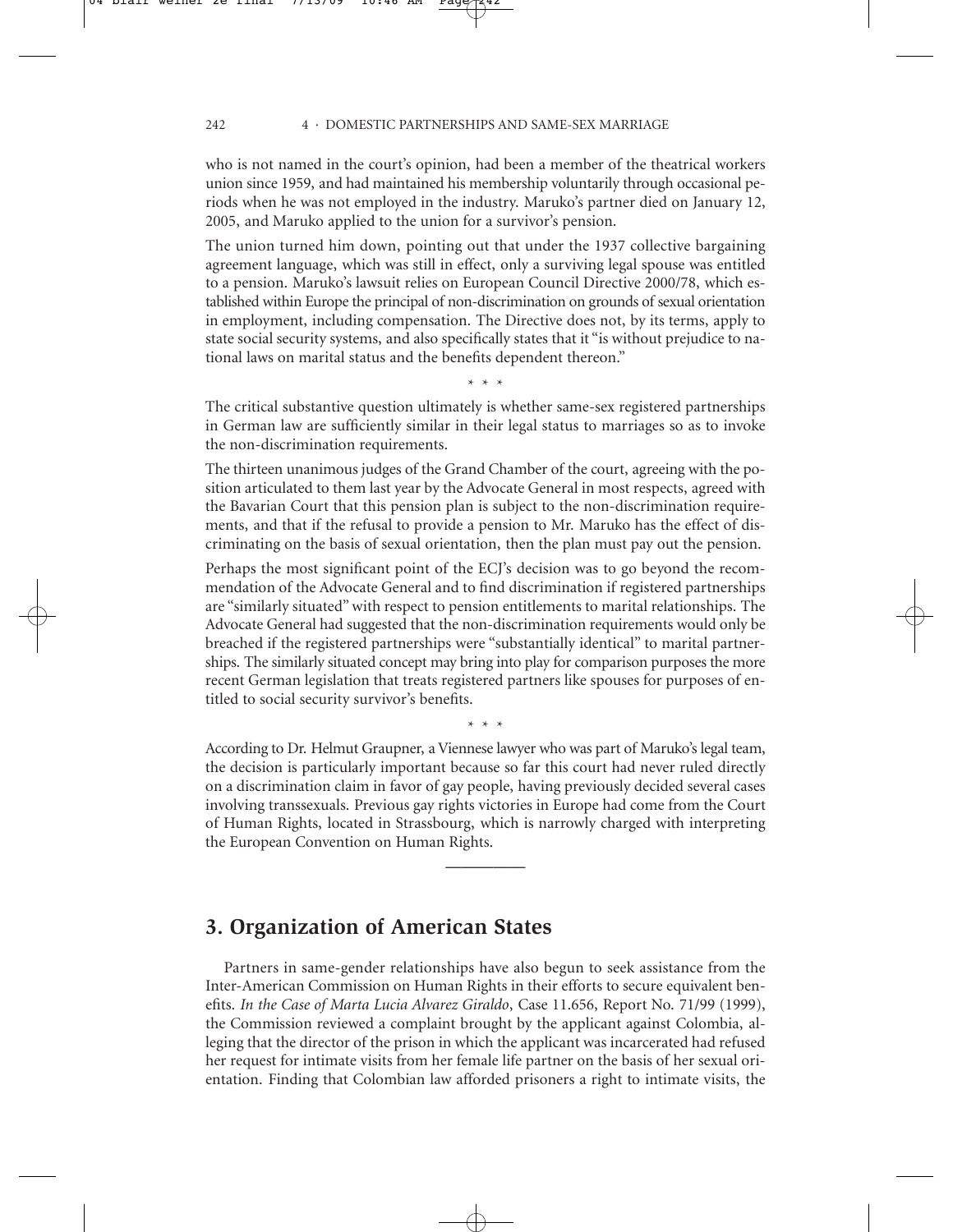04 blair weiner 2e final 7/13/09 10:46 AM Page 243

Commission determined that the applicant had stated a colorable claim of arbitrary and abusive interference with her private life, in violation of Article 11(2) of the American Convention on Human Rights. Following unsuccessful attempts to resolve the matter by friendly settlement, the Commission declared the case admissible, and agreed to publish the decision, to continue analyzing the merits of the case, and to renew its efforts to conclude a friendly settlement. (*See* Chapter One, Section B.2.f for a detailed discussion of the Convention and the procedures and remedies available to the Commission.). A subsequent action brought by *José Alberto Pérez Meza*, Report No. 96/01 (2001), seeking inheritance rights on the basis of a de facto same-gender partnership equivalent to those Paraguayan law would permit opposite-gender de facto partners, was dismissed because the petitioner had not exhausted domestic remedies.

On June 3, 2008, the OAS General Assembly adopted a "Resolution on Human Rights, Sexual Orientation, and Gender Identity," with support from 34 countries. The resolution takes note of the importance of the adoption of the Yogyakarta Principles (*see* subsection d, *infra*) and affirms the core principles of non-discrimination and universality in international law. States also agreed to hold a special meeting "to discuss the application of the principles and norms" of the Inter-American system on abuses based on sexual orientation and gender identity, http://www.hrw.org/english/docs/2008/06/06/colomb19049.htm (last visited Oct. 10, 2008).

## **4. United Nations Human Rights System**

Within the United Nations human rights system, the convention most frequently invoked in support of same-gender partners is the International Covenant on Civil and Political Rights (ICCPR). The Human Rights Committee monitors implementation of the ICCPR through its review of periodic reports from the member states. Victims of violations of the ICCPR may submit communications to the Human Rights Committee against a contracting nation only if that nation has also ratified the first Optional Protocol to the ICCPR. Complaints from a member state about another member state's violation of the ICCPR may also be heard through a communication to the Human Rights Committee, but only if both states have specifically agreed to this authority. (*See* Chapter One, Section B.2.a. for further information regarding the operation of the enforcement system under U.N. human rights conventions.) Although the limited nature of this enforcement scheme has not facilitated extensive consideration of matters involving sexual orientation issues, two cases arising out of this system have received significant attention.

The first case involved a challenge to New Zealand's refusal to permit same-gender couples to marry. Three lesbian couples who unsuccessfully sought a declaratory judgment appealed the High Court's decision to the New Zealand Court of Appeal, arguing both that the gender neutral marriage law did not preclude them from obtaining a license and that barring their entry to marriage constituted discrimination under the New Zealand Human Rights Act. In Quilter v. Attorney General [1998], 1 N.Z.L.R. 523, the Court unanimously determined that the statute permitted marriage between a man and woman only, and the majority further held that this restriction did not constitute discrimination under the Act. The couples subsequently filed a communication with the United Nations Human Rights Committee under the first Optional Protocol to the ICCPR, asserting that New Zealand's failure to permit same-gender marriage violated their rights under Articles 16, 17, 23, and 26 of the ICCPR. In Joslin v. New Zealand, Communication No. 902/1999, CCPR/C/75/D/902/1999 (July 30, 2002), the Human Rights Committee issued its determination: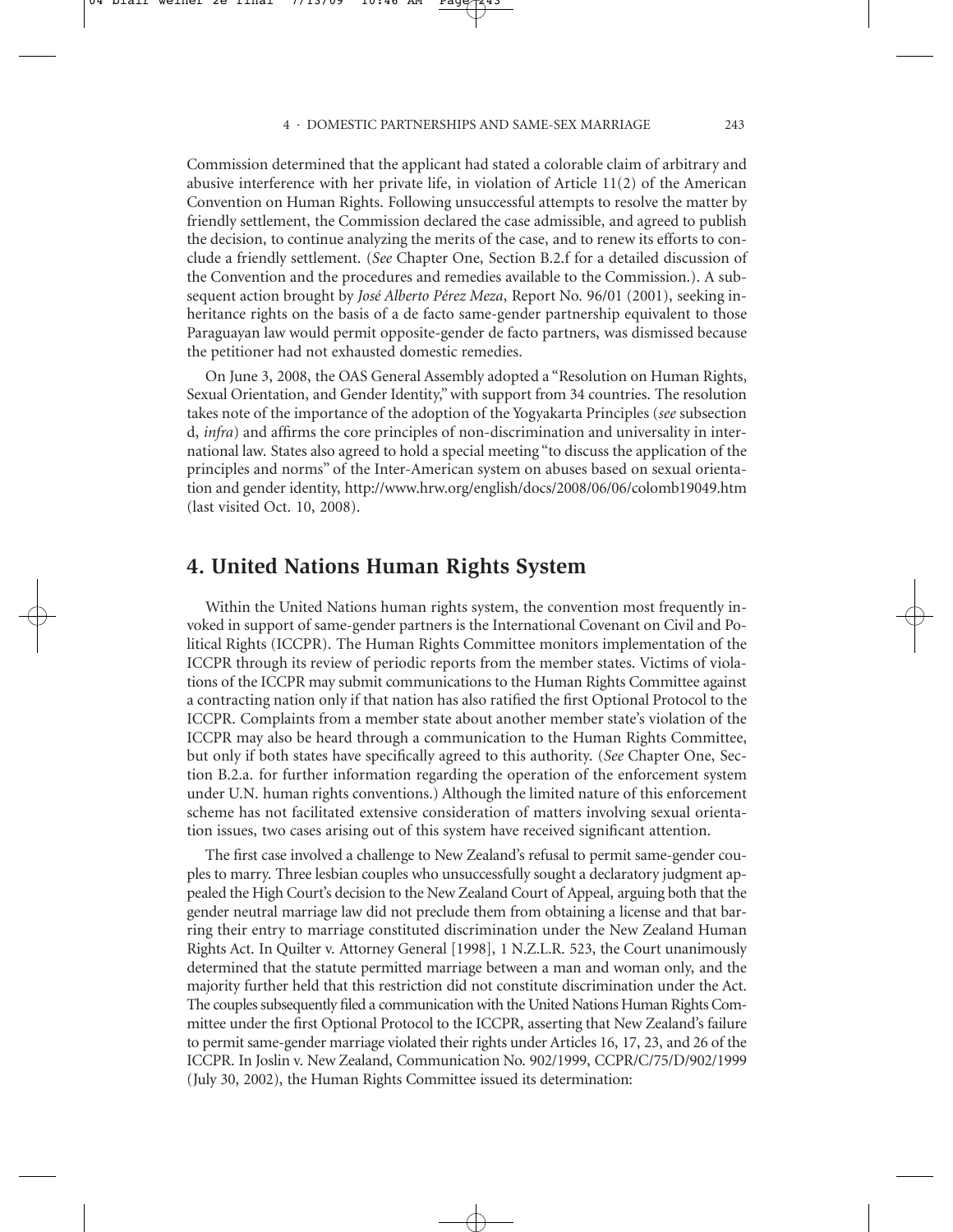#### \*\*\*

... The Committee notes that article 23, paragraph 2 of the Covenant expressly addresses the issue of the right to marry.

Given the existence of a specific provision in the Covenant on the right to marriage, any claim that this right has been violated must be considered in the light of this provision. Article 23, paragraph 2, of the Covenant is the only substantive provision in the Covenant which defines a right by using the term "men and women", rather than "every human being", "everyone" and "all persons". Use of the term "men and women", rather than the general terms used elsewhere in Part III of the Covenant, has been consistently and uniformly understood as indicating that the treaty obligation of States parties stemming from article 23, paragraph 2, of the Covenant is to recognize as marriage only the union between a man and a woman wishing to marry each other.

In light of the scope of the right to marry under article 23, paragraph 2, of the Covenant, the Committee cannot find that by mere refusal to provide for marriage between homosexual couples, the State party has violated the rights of the authors under articles 16, 17, 23, paragraphs 1 and 2, or 26 of the Covenant.

Just as in the European Court of Human Rights, a communication submitted to the Human Rights Committee challenging the criminalization of private same-gender sexual conduct between consenting adults was more successful. In Toonen v. Australia, Communication No. 488/1992, CCPR/C/50/D/488/1992 (April 4, 1994) the Committee determined that the provisions of the Tasmanian Criminal Code constituted an arbitrary interference with the author's privacy, in violation of Article 17 of the ICCPR, that could not be justified by the intent to prevent the spread of AIDS. The Committee suggested that as a remedy, the State of Tasmania should repeal the relevant sections of the Criminal Code within 90 days. The Committee also observed that the prohibition against sex discrimination in Article 26 of the ICCPR "is to be taken as including sexual orientation," but found it unnecessary, in light of its decision under Article 17, to determine whether there was also a violation of Article 26.

For a provocative discussion, see Vincent J. Samar, *Throwing Down the International Gauntlet: Same-Sex Marriage as a Human Right*, 6 Cardozo Pub. L. Pol'y & Ethics J. 1 (2007).

In 2006, the International Commission of Jurists and the International Service for Human Rights, on behalf of a coalition of human rights organizations, convened a meeting in Indonesia to develop a set of international principles, as described below.

#### **Introduction to the Yogyakarta Principles**

Many advances have been made toward ensuring that people of all sexual orientations and gender identities can live with the equal dignity and respect to which all persons are entitled. Many States now have laws and constitutions that guarantee the rights of equality and non-discrimination without distinction on the basis of sex, sexual orientation or gender identity.

Nevertheless, human rights violations targeted toward persons because of their actual or perceived sexual orientation or gender identity constitute a global and entrenched pattern of serious concern. They include extra-judicial killings, torture and ill-treatment, sexual assault and rape, invasions of privacy, arbitrary detention, denial of employment and education opportunities, and serious discrimination in relation to the enjoyment of other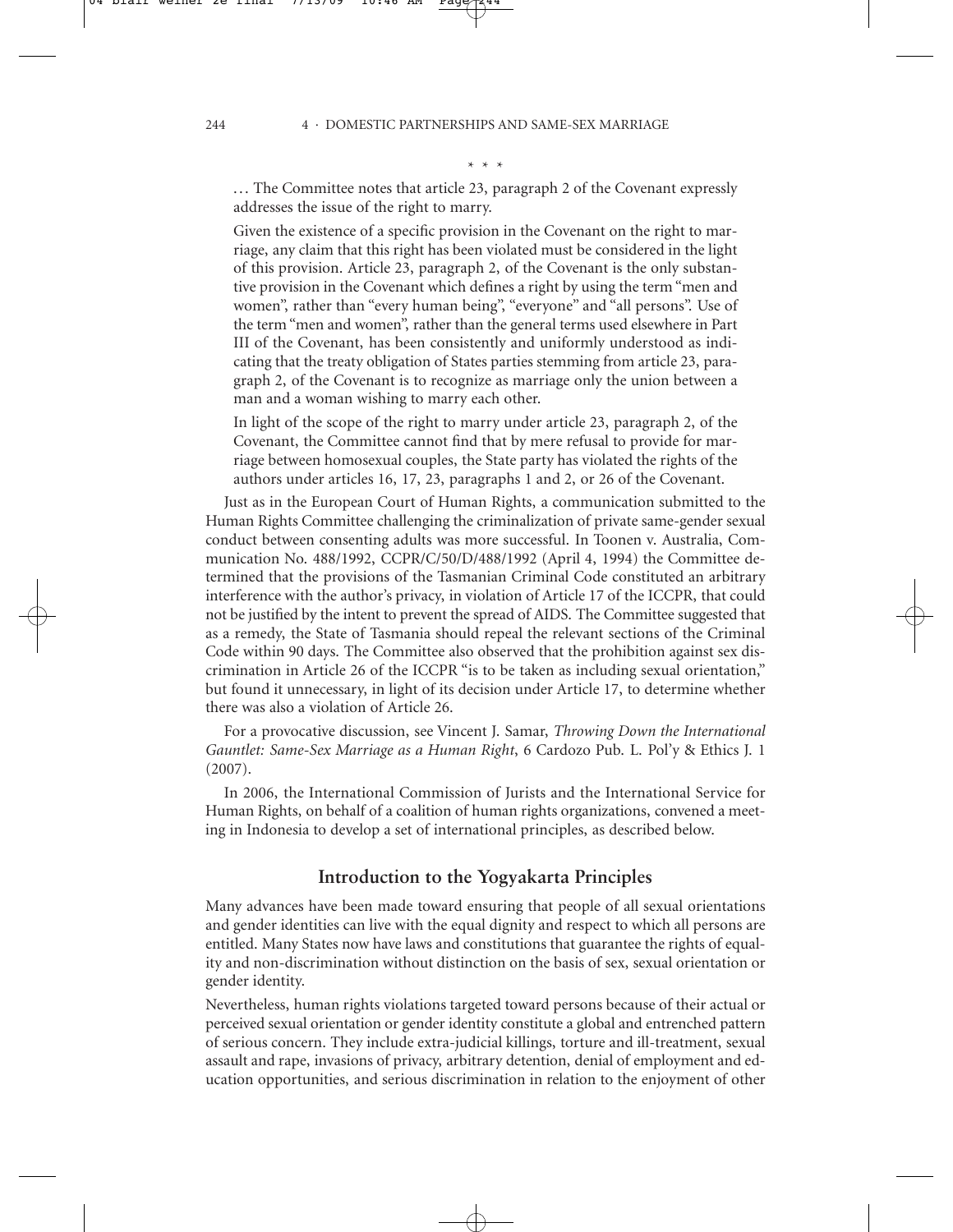human rights. These violations are often compounded by experiences of other forms of violence, hatred, discrimination and exclusion, such as those based on race, age, religion, disability, or economic, social or other status.

Many States and societies impose gender and sexual orientation norms on individuals through custom, law and violence and seek to control how they experience personal relationships and how they identify themselves. The policing of sexuality remains a major force behind continuing gender-based violence and gender inequality.... However, the international response to human rights violations based on sexual orientation and gender identity has been fragmented and inconsistent. To address these deficiencies a consistent understanding of the comprehensive regime of international human rights law and its application to issues of sexual orientation and gender identity is necessary.... Following an experts' meeting held at Gadjah Mada University in Yogyakarta, Indonesia from 6 to 9 November 2006, 29 distinguished experts from 25 countries with diverse backgrounds and expertise relevant to issues of human rights law unanimously adopted the Yogyakarta Principles on the Application of International Human Rights Law in relation to Sexual Orientation and Gender Identity.

The experts agree that the Yogyakarta Principles reflect the existing state of international human rights law in relation to issues of sexual orientation and gender identity. They also recognise that States may incur additional obligations as human rights law continues to evolve.

—————

\*\*\*

The Yogyakarta Principles affirm a broad range of rights, including the universal enjoyment of human rights, equality and non-discrimination, protection from all forms of exploitation, and effective remedies and redress, to which all human beings are entitled without distinction as to sexual orientation or gender identity. The Principles also set out specific measures to be taken by states so as to assure these rights.

Principle 24, set out below, is particularly pertinent for the purposes of this chapter.

The Right to Found a Family

04 blair weiner 2e final 7/13/09 10:46 AM Page 245

Everyone has the right to found a family, regardless of sexual orientation or gender identity. Families exist in diverse forms. No family may be subjected to discrimination on the basis of the sexual orientation or gender identity of any of its members. States shall:

- A. Take all necessary legislative, administrative and other measures to ensure the right to found a family, including through access to adoption or assisted procreation (including donor insemination), without discrimination on the basis of sexual orientation or gender identity;
- B. Ensure that laws and policies recognize the diversity of family forms, including those not defined by descent or marriage, and take all necessary legislative, administrative and other measures to ensure that no family may be subjected to discrimination on the basis of the sexual orientation or gender identity of any of its members, including with regard to family-related social welfare and other public benefits, employment, and immigration;
- C. Take all necessary legislative, administrative and other measures to ensure that in all actions or decisions concerning children, whether undertaken by public or private social welfare institutions, courts of law, administrative authorities or legislative bodies, the best interests of the child shall be a primary consider-